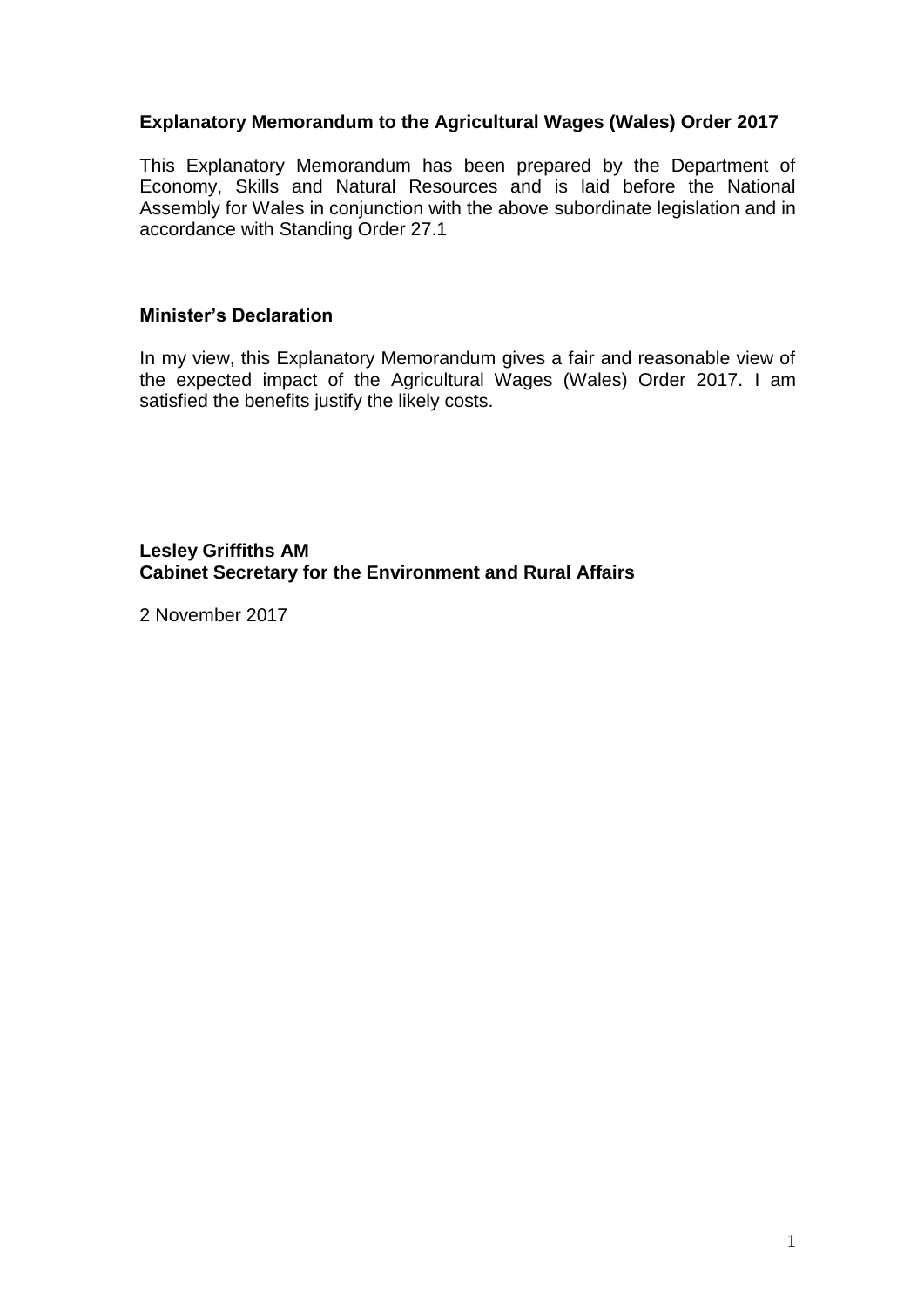# **1. Description**

1

The Agricultural Wages (Wales) Order 2017 ("the 2017 Order") makes provision about the minimum rates of remuneration and other terms and conditions of employment for agricultural workers. The 2017 Order revokes and replaces the Agricultural Wages (Wales) Order 2016<sup>1</sup> ("the 2016 Order") with some changes which include increases to the 2016 pay levels for agricultural workers.

The Agricultural Advisory Panel for Wales (the Panel) is an independent advisory body which was established under Section 2 (1) of the Agricultural Sector (Wales) Act 2014 (the 2014 Act) by the Agricultural Advisory Panel for Wales (Establishment) Order 2016 (the Panel Order) on 1 April 2016.

The Panel Order sets the number of Panel members at seven; two representatives from UNITE the Union, one representative from the Farmers' Union of Wales, one representative from National Farmers Union Cymru and three independent members, including an independent Chair. The independent members and Chair are selected via the Public Appointment process.

Article 3(2) of the Panel Order sets out the Panel's functions. One of the key functions of the Panel is to review agricultural wages and prepare agricultural wages orders in draft, to consult upon them and subsequently submit them to the Welsh Ministers for approval. In accordance with Section 4(1) of the 2014 Act, the Welsh Ministers have the power to a) approve and make the order by Statutory Instrument, or b) refer the order back to the Panel for further consideration.

Panel members have reviewed the current level of wages and other agriculture related allowances and benefits and agreed to increase wages for agricultural workers. The panel conducted a targeted consultation on the new proposed rates for the draft 2017 Order in the autumn of 2016.

At present, agricultural workers' wages in Wales are subject to the rates specified by the 2016 Order, except for minimum rates in the Order which fall below the UK National Minimum Wage (NMW) and National Living Wage (NLW) levels. On 1 April 2016, the UK Government introduced the NLW for all workers aged 25 and over. This meant all Grade 1 workers aged 25 and above had to be paid at least the NLW of £7.20 per hour until the NLW increased to £7.50 on 1 April 2017.

The intention of the Panel was to have the new Order in force on 1 April, the same date the NLW and NMW increases took effect. The Panel's aim was to align the agricultural minimum wage (AMW) increase with NLW and NMW changes, avoiding employers and employees having to cope with with a

<sup>&</sup>lt;sup>1</sup> The Agricultural Wages (Wales) Order 2016 came into force on 26 February 2016 and was the first wages order made under the 2014 Act. Section 4(2) of the Act provided the Welsh Ministers with the power to introduce a wages order as an interim measure, before the Panel was established.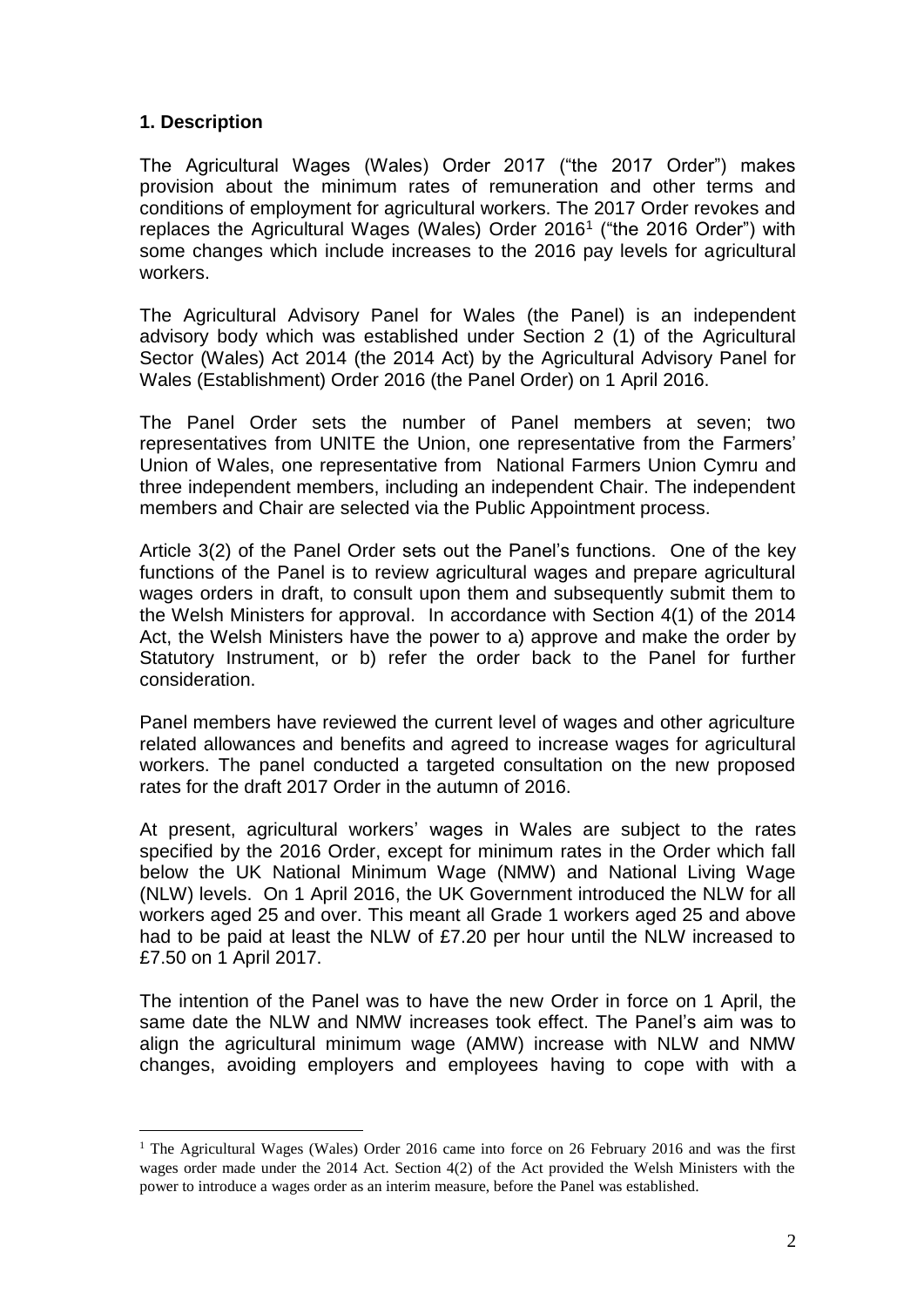transitional period during which the NLW/NMW would override the AMW levels in Wales. However, the 1 April coming into force date was not achieved.

## **2. Matters of special interest to the Constitutional and Legislative Affairs Committee**

Breaching the 21 day rule is proposed to ensure the 2017 Order comes into force on the day after it is made. This will minimise the time taken to bring the new AMW rates into force.

A breach of the 21 day rule is thought necessary and justifiable in this case on the basis it will reduce the time taken to bring into force uplifted agricultural wage rates, thereby minimising the time period some agricultural workers in Wales will be subject to the UK NMW and NLW levels, rather than the uplifted AMW rates.

Giving retrospective effect to the 2017 Order would recompense those agricultural workers who had expected an increase in their hourly wage from 1 April 2017, as was proposed in the Panel's targeted consultation of autumn 2016.

Any further delay would further penalise those agricultural workers who are currently being paid lower rates of pay than they would have anticipated receiving from 1 April 2017.

#### **3. Legislative background**

The 2017 Order is made pursuant to sections 3, 4(1) and 17 of the 2014 Act.

Section 3(1) provides an agricultural wages order is an order making provision about the minimum rates of remuneration and other terms and conditions of employment for agricultural workers. In particular, pursuant to section 3(2), an agricultural wages order may include provision specifying (among other things) the minimum rates of remuneration to be paid to agricultural workers.

Section 3(3) provides an agricultural wages order may specify different rates and make different provision for different descriptions of agricultural worker.

Section 4(1) stipulates the Welsh Ministers may, after receiving a draft agricultural wages order from the Panel, approve and make the order.

Section 17(1) provides that any power of the Welsh Ministers to make an order is exercisable by statutory instrument and includes power to make transitional provision.

Pursuant to section 17(3) of the 2014 Act the 2017 Order is subject to the negative procedure.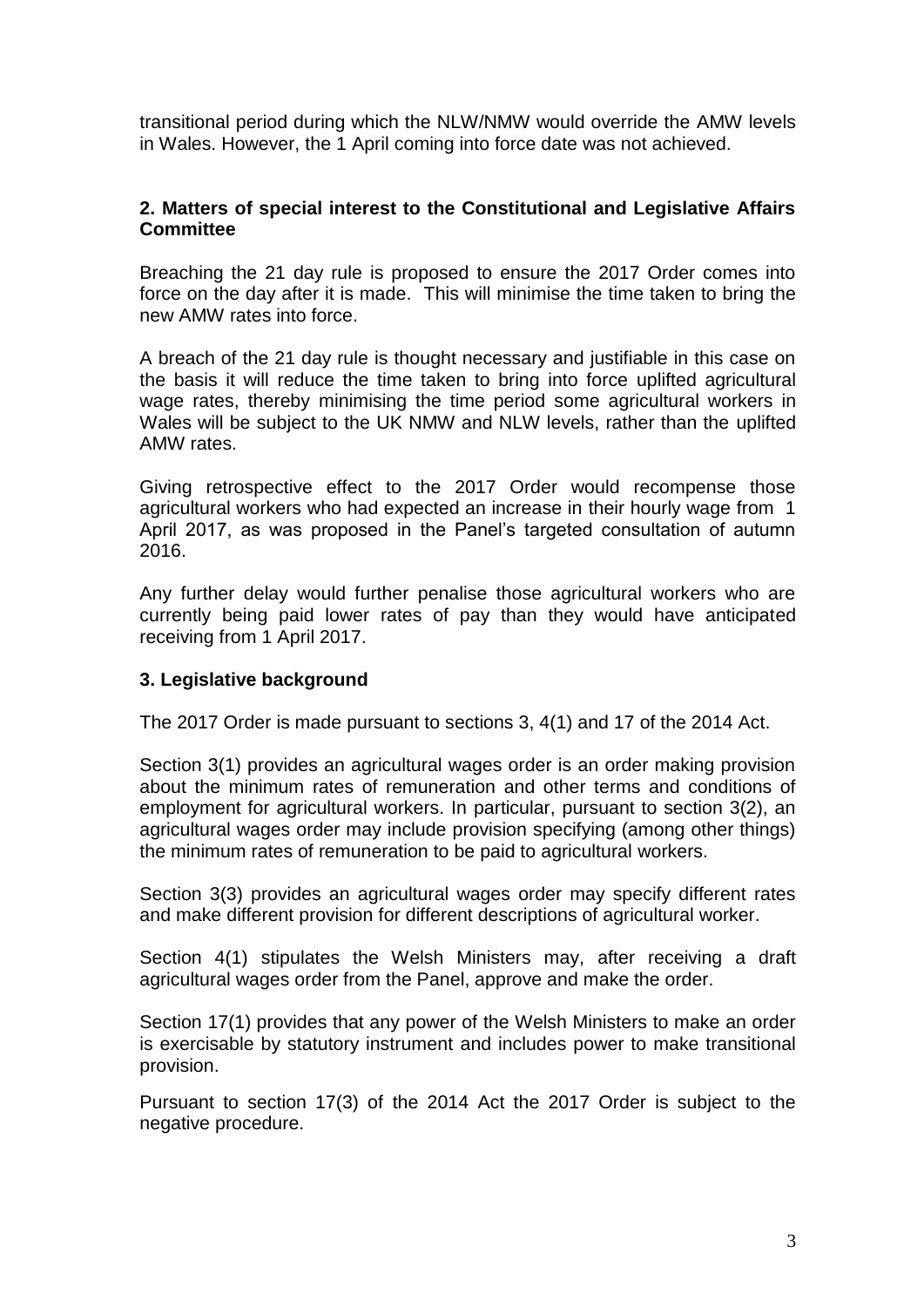#### **4. Purpose & intended effect of the legislation**

The statutory AMW regime in Wales safeguards employment conditions and allowances unique to the agricultural sector. It recognises and rewards qualifications and experience through a six grade career structure and provides remuneration rates for each grade and category of worker.

Given the distinct nature of agricultural employment, including seasonality, dominance of casual employment and the use of on-farm accommodation, it is considered desirable to have a separate system of wage setting and employment provisions. This was previously managed by the Agricultural Wages Board (AWB) for England and Wales until its abolition (without reference to the Welsh Government) by the UK Government on 25 June 2013. The Panel carries out similar functions to the AWB by reviewing wages and other employment conditions of agricultural workers in Wales. In addition, the Panel's remit includes promoting skills and career development in the agricultural sector.

The 2017 Order ensures the Welsh agricultural sector operates in accordance with provisions that are in step with current economic conditions, including increased cost of living and changes to the NMW and NLW level.

The 2017 Order will replace the 2016 Order and increase the 2016 minimum pay levels for all categories and grades of agricultural workers in Wales. The Panel agreed to put forward a 1.2% increase to the pay rates of Grades 3-6 and Grade 1 workers of compulsory age (aged 13-16). The rates of Grade 1 and Grade 2 were set in the context of the NLW and NMW increase. As a result of the increases to national wage levels applying from April 2017, Grade 1 workers aged 16-20 will receive 5.05% increase, with Grade 1 workers aged 21-24 receiving an increase of 0.14% and those 25 and above will have their hourly wages uplifted by 0.13 %. The increase to Grade 2 workers' rates is approximately 2% for workers aged 16-24 and approximately 0.5% for workers aged 25+. The following table contains the rates of the 2016 and 2017 Orders for comparison: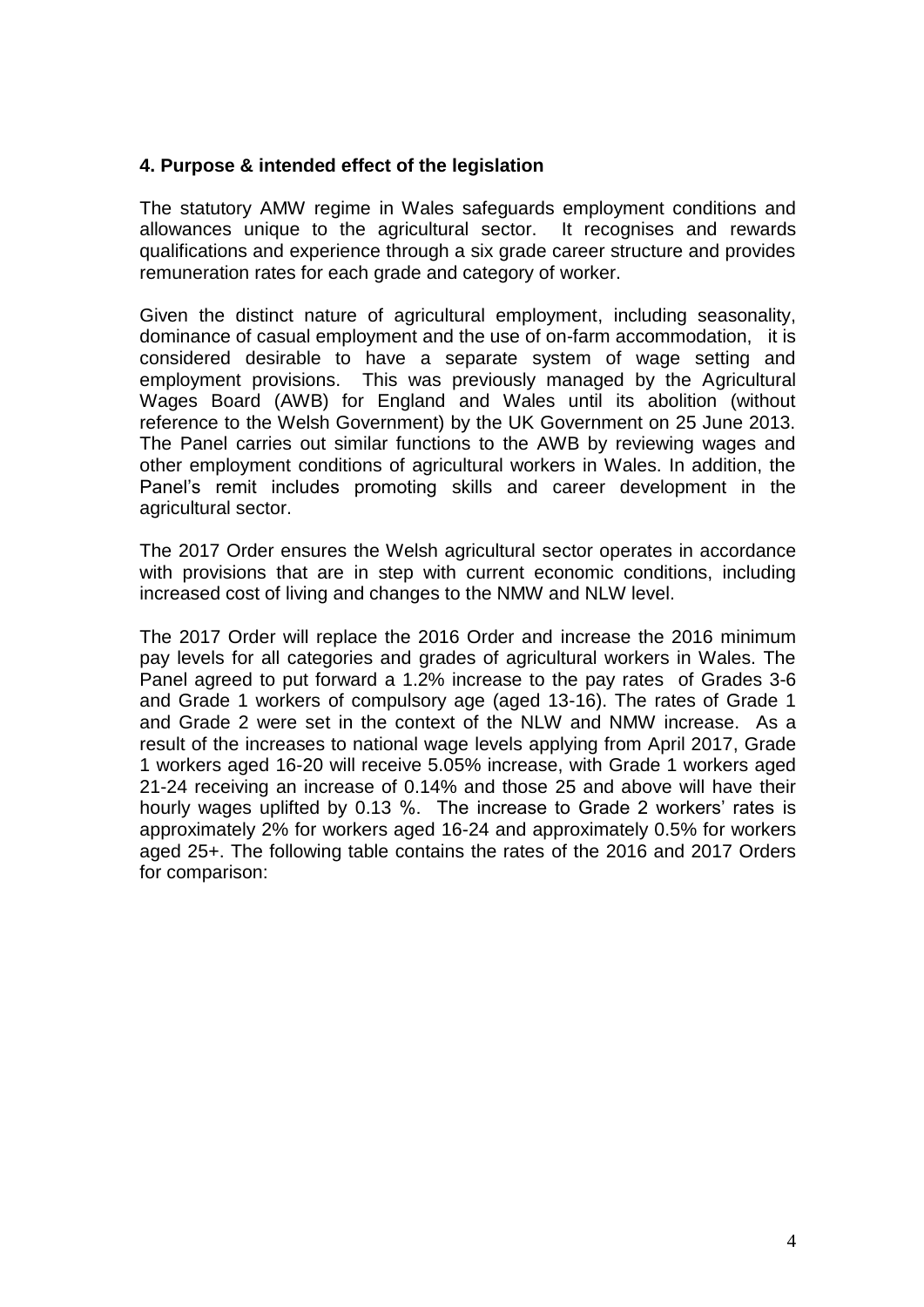| <b>Grade or Category</b><br>of Worker                    | <b>Minimum Hourly</b><br><b>Rate 2016</b>                                                                                                     | <b>Minimum</b><br><b>Hourly</b><br>Rate<br>2017 |
|----------------------------------------------------------|-----------------------------------------------------------------------------------------------------------------------------------------------|-------------------------------------------------|
| Grade 1 worker of<br>compulsory<br>school<br>age (13-16) | £3.30                                                                                                                                         | £3.34                                           |
| Grade 1 worker (16 -<br>24 years of age)                 | (for ages $16-20$ )<br>£6.72<br>(for ages $21-24$ )<br>£6.72 until<br>1<br>October 2016<br>£6.95 from<br>1<br>October 2016 - 31<br>March 2017 | £7.06 (NMW, (Year 21-24)<br>$+1p)$              |
| Grade 1 worker (aged<br>$25+$                            | £6.72 until 1 April<br>2016<br>£7.20 from 1 April<br>$2016 - 31$ March<br>2017                                                                | £7.51 (NLW + 1p)                                |
| Grade 2 worker                                           | £7.39                                                                                                                                         | £7.54 (NLW + 4p)                                |
| Grade 3 worker                                           | £8.22<br>£8.12                                                                                                                                |                                                 |
| Grade 4 worker                                           | £8.72                                                                                                                                         | £8.82                                           |
| Grade 5 worker                                           | £9.23                                                                                                                                         | £9.34                                           |
| Grade 6 worker                                           | £9.97                                                                                                                                         | £10.09                                          |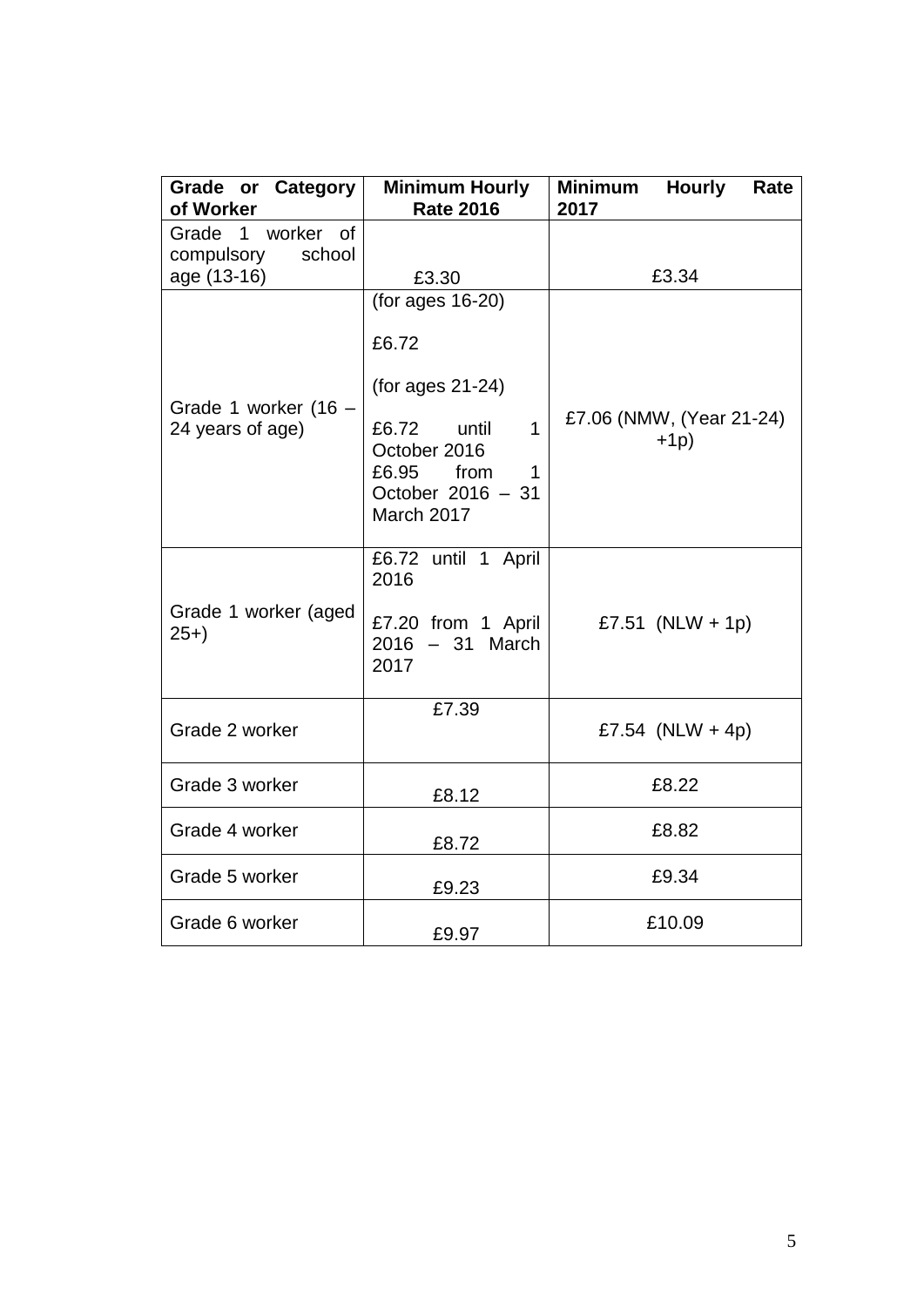The increase to the UK National Minimum Wage and the UK National Living Wage rates on 1 April impacted on the wages of some farm workers in Wales. The table below summarises the changes in respect of agricultural workers employed at Grades 1 and 2

| Grade                      | Minimum Hourly Rate from 1 April 2017 |
|----------------------------|---------------------------------------|
| Grade 1: 25 and over:      | £7.50                                 |
| Grade 1: 21-24:            | £7.05                                 |
| Grade 1: 16-20:            | £6.72                                 |
| Grade 2 (aged 25 and over) | £7.50                                 |

All other categories and grades of workers are currently subject to the rates specified by the 2016 Order.

The AMW regime rewards qualifications and experience in agriculture through a six grade career structure. Since the introduction of the NMW in 1999, the hourly pay of Grade 1 workers has traditionally been set at, or just above, the NMW. On 1 April 2016, the UK Government introduced the NLW for all workers aged 25 and above. The revised AMW levels have to take into consideration the NLW increase and this is reflected in the rates set for the lower Grade workers (Grade 1 and Grade 2) in the new order.

Grade 1 is seen as a transitional Grade within the AMW regime. The statutory provisions allow Grade 1 workers to gain the necessary qualifications to move to Grade 2 following 30 weeks of continuous employment, at the expense of their employer. The differential between Grade 1 and Grade 2, and the subsequent higher grades, provides an incentive for the further up-skilling of the agricultural workforce and helps set clear career paths for those employed in agriculture.

The AMW regime contains provisions for apprentices who undertake training under government approved apprenticeship schemes. These provisions support succession, skills development and skills retention within the industry, all of which are crucial for the future success of agriculture in Wales. Attractive rates offered to apprentices can help the sector to become a viable and appealing career choice.

The statutory provisions within the AMW regime provide hourly remuneration for apprentices, depending on age and the year of their programme. The following table provides the rates set in the 2017 Order in comparison to the rates specified by the 2016 Order: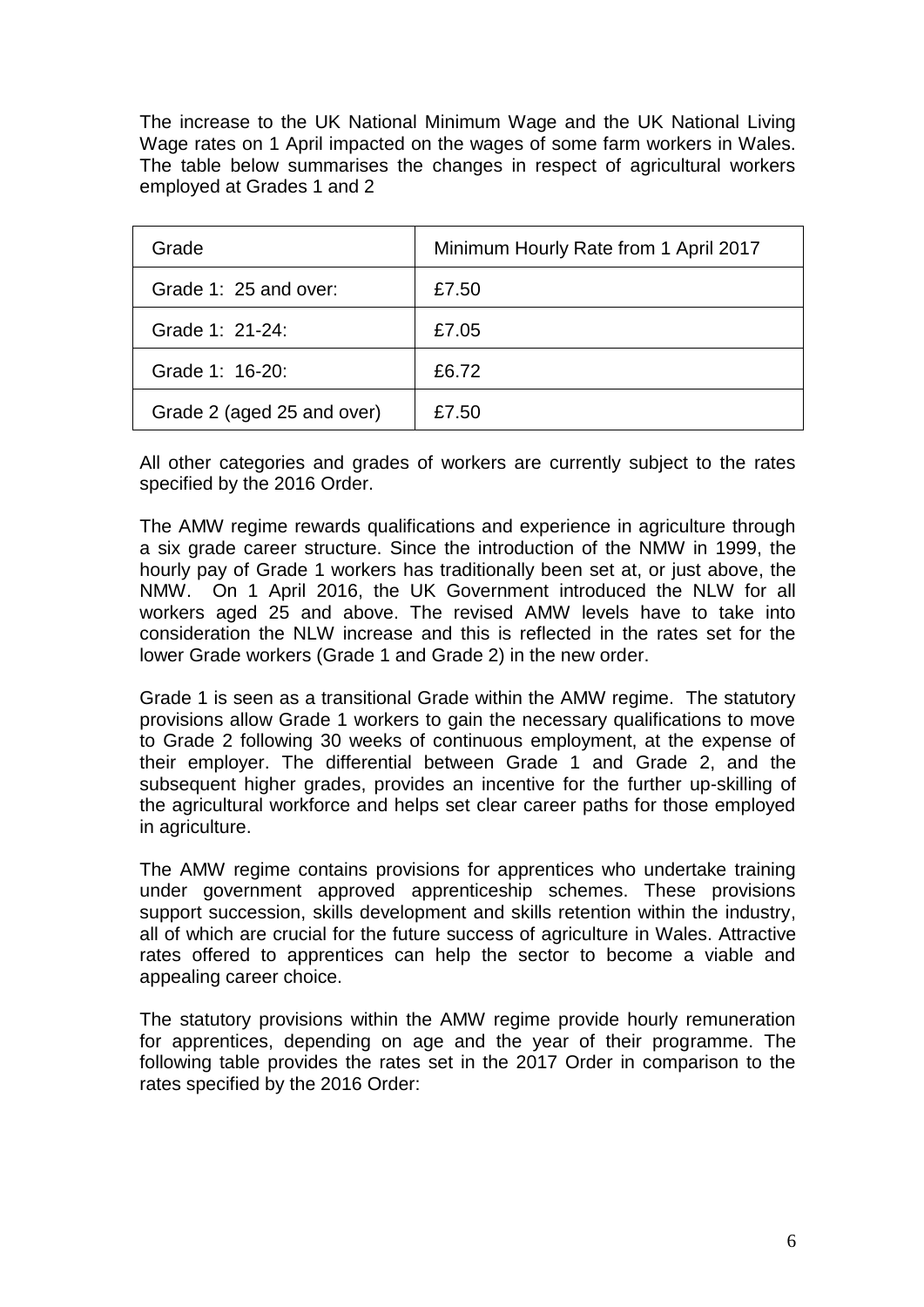| Category of       |                      |            |
|-------------------|----------------------|------------|
| apprentice        | <b>2016 rates</b>    | 2017 rates |
| Year 1 Apprentice |                      |            |
|                   | £3.78                | £3.78      |
| Year 2 Apprentice |                      |            |
| (aged 16-17)      | £3.90                | £4.05      |
| Year 2 Apprentice |                      |            |
| (aged 18-20)      | £5.30                | £5.60      |
| Year 2 Apprentice |                      |            |
| (aged 21-24)      | £6.70                | £7.05      |
|                   | £6.70 (until 31      |            |
| Year 2 Apprentice | March 2016)          |            |
| (aged $25+$ )*    | £7.20 (1 April 2016- | £7.50      |
|                   | 31 March 2017)       |            |

\*Categorised as Year 2 Apprentice (aged 21 and over) in 2016 Order

The AMW regime offers a wide range of additional benefits and agriculture related allowances. Some of these benefits are linked to the appropriate basic pay rates, such as overtime rates and on-call allowance. These provisions acknowledge the seasonal nature of agricultural work, for example many workers are required to work above their contracted hours during busy periods. The 2017 Order will maintain overtime rates at 1.5 times above the applicable basic rates – this will apply to all workers and apprentices. The On-call allowance will be specified as the equivalent to two hours of overtime pay at the rate applicable to the worker's grade.

The AMW regime also provides for a number of additional agriculture related benefits and allowances, including dog and housing allowance and birth and adoption grants.

Dog and housing allowances recognise workers often require a dog to carry out their duties and that agricultural workers often live on farm in tied accommodation.

Housing allowance sets the weekly amount permitted to be deducted from the worker's minimum pay where a house is provided. The housing allowance in the 2017 Order will continue to be set at the same level as in the 2016 Order, where in any week an employer provides an agricultural worker with a house for the whole of that week, they may deduct the sum of £1.50 from their minimum wage payable or £4.82 for 'other accommodation'.

The Panel agreed a 1.2% increase to other agriculture related allowances contained within the AMW regime. As a result, the dog allowance rate, which was specified at £7.63 in the 2016 Order, will be set at £7.72 from 1 April 2017.

In line with the 1.2% increase, birth and adoption grants will also increase from £60 per child to £60.72 per child in the new Order.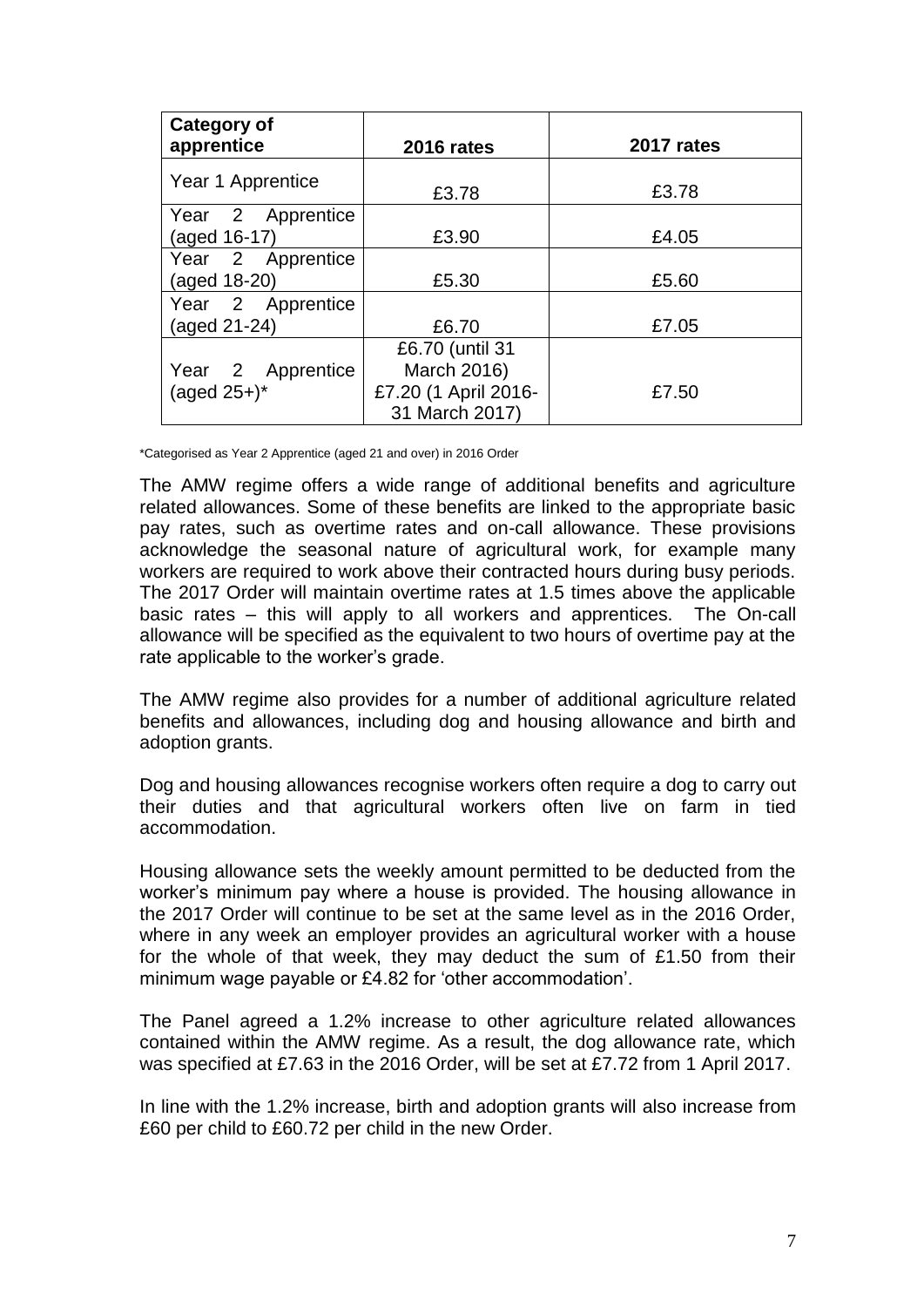Night work supplement within the AMW regime is applicable to work undertaken between 7pm of an evening and 6am the next morning and is payable on top of the worker's applicable hourly rate. Night work supplement does not apply for the first two hours of night work. The 2017 Order will increase the night work supplement from £1.44 per hour to £1.46, again representing an overall 1.2% increase.

The Panel agreed to introduce some additional minor changes to the current AMW regime and the 2016 Order. In particular, the Panel agreed to amend the provision related to the calculation of holiday pay in the new order to ensure it includes allowances paid to the worker on a consistent basis, including overtime.

The 2017 Order also incorporates a rolling 12 week reference period for calculating holiday entitlement as this would be a more practical reference period for both employers and workers.

A more substantial change in the 2017 Order will affect the provision for flexible workers. The Panel agreed to abolish this category as this provision is considered to be discriminatory on the basis it offers higher hourly pay rates to full time workers than to part time workers. In the expert view of the Panel, the flexible workers provision is outdated and obsolete. Any existing flexible agricultural workers, as defined within the 2016 Order, will continue on their existing terms and conditions until the written agreement with their employer comes to an end.

The 2017 Order includes updated schedules of applicable awards and certificates of competence which help determine the Grade of the worker. The revised schedules reflect changes to the educational framework and the titles of certificates.

The introduction of the 2017 Order is in line with a number of the goals of the Wellbeing of Future Generations Act. In particular, it contributes to the development of a more prosperous, resilient and equal Wales by setting fair wages for agricultural workers and supporting skills and careers within the sector, enabling employees to learn and progress

Ensuring fair wages for agricultural workers and supporting rural communities is of vital importance within the context of the Welsh Government's Tackling Poverty agenda. The specific goals of the Tackling Poverty agenda include raising household incomes, improving the skills base of young people and helping families in poorer communities. Providing higher hourly wages for agricultural workers will have the capacity to support families by increasing their household income (to the extent this is not offset by reduction in employment or working hours). The provisions for apprentices and training - in particular the Order specifies employers must pay the cost of agreed training and the provision which allows Grade 1 workers to acquire the necessary qualifications to move to a higher grade at the expense of the employer following a continuous employment of 30 weeks - within the new order will assist young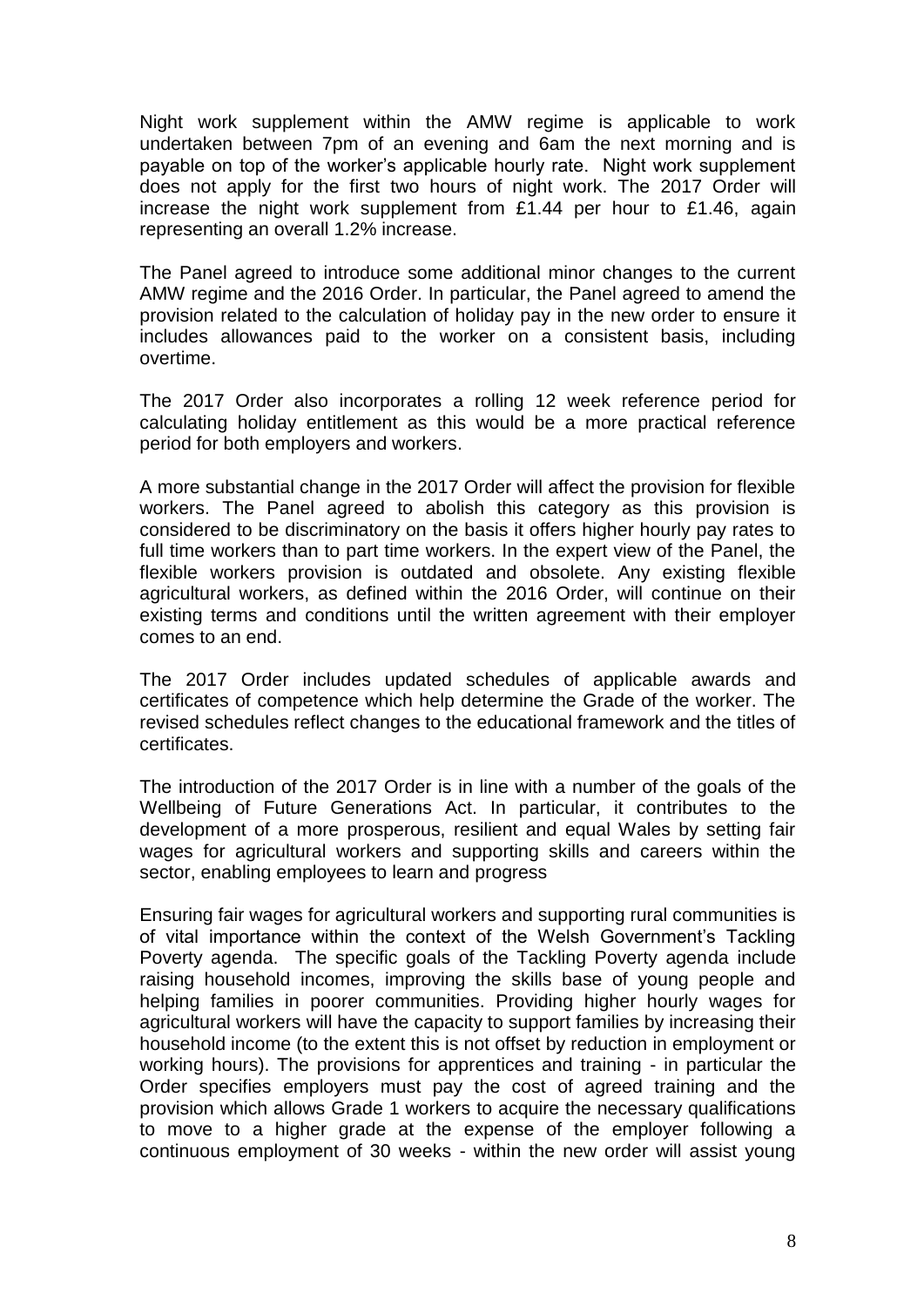people to gain skills and qualifications, which can improve their job prospects in the future.

# **5. Consultation**

See Section 10 below.

# **6. Regulatory Impact Assessment (RIA)**

For the purpose of the RIA, the impact is considered for a 12 month period. The RIA was prepared in advance of the anticipated coming into force date of 1 April 2017. Since the intention is for the provisions of the Order to be backdated to 1 April, the RIA is still considered to represent a best estimate of the likely impact of the Order between 1 April 2017 and 31 March 2018. The RIA is structured as follows:

- *6.1: Summary of proposals made by, and objectives of, the Agricultural Wages (Wales) Order*
- *6.2: Summary of Options 1 and 2*
- *6.3: Summary findings from the evidence base and literature review*
- *6.4: Costs and benefits*
- *6.5: Conclusion*

Annexes linked to the RIA are:

*Annex A: Supporting Calculations*

*Annex B: Calculations of Employment Effect*

*Annex C: Competition Assessment* 

# **6.1: Summary of proposals made by, and objectives of, the Agricultural Wages (Wales) Order**

In summary, the Agricultural Wages (Wales) Order will:

- Increase minimum hourly pay by around 1.2% for Grade 3-6 of agricultural workers.
- Increase minimum pay for Grade 1 workers (age 25+) to £7.51 per hour.
- Increase minimum pay for Grade 2 workers to £7.54.
- Specify minimum rates for apprentices in the second year of their apprenticeship programme aged 16-18 as £4.05, 18-20 as £5.60 per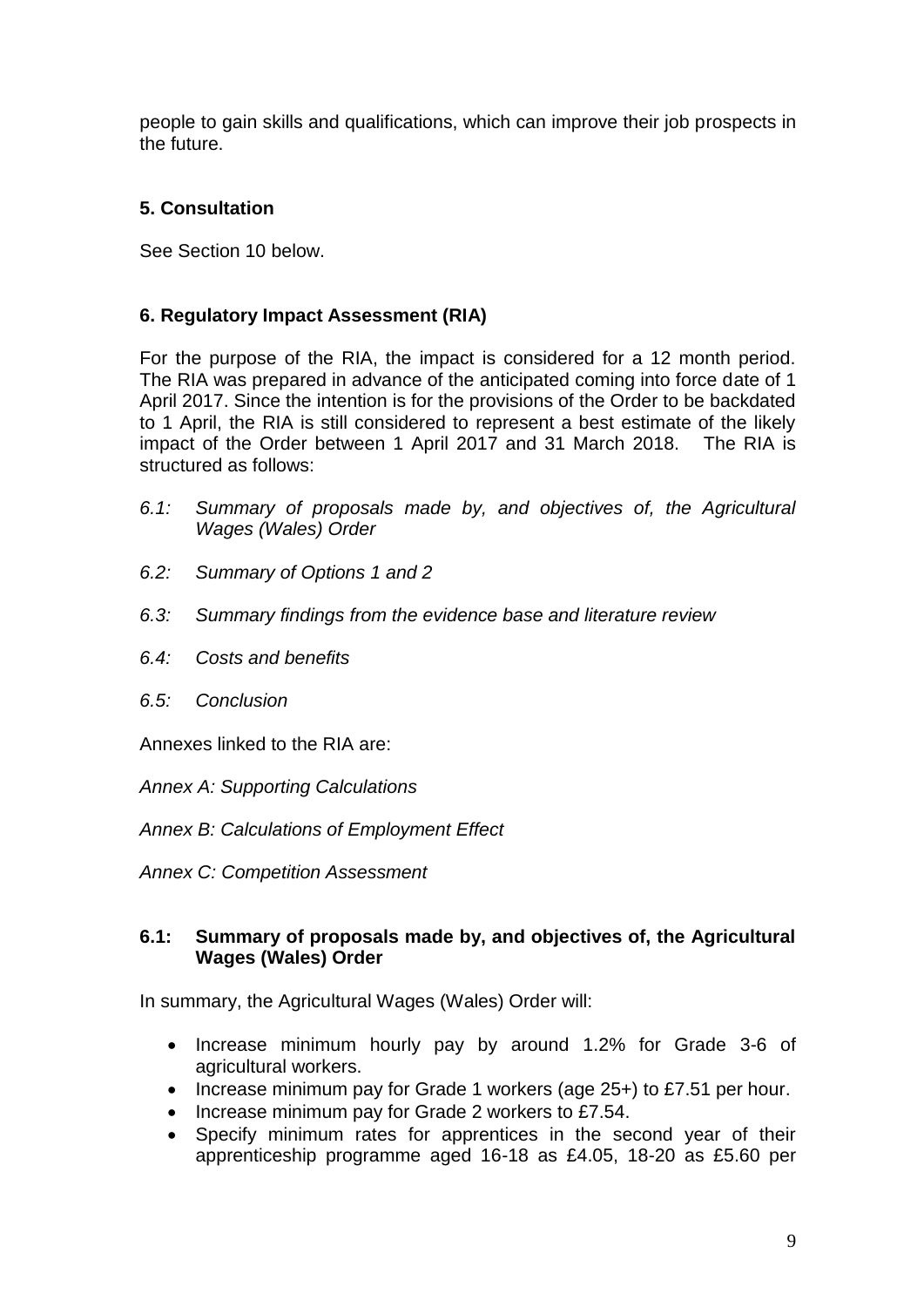hour, for apprentices aged 21-24 as £7.05 and apprentices aged 25+ as £7.50

- Increase minimum pay for young workers (aged 13-16) to £3.34 per hour.
- $\bullet$  Increase night work supplement to £1.46 per hour.
- Maintain overtime rate as 1.5 above the applicable basic rate of workers.
- Change on-call allowance to a one-off payment equivalent to two times the hourly overtime rate.
- Increase dog allowance at £7.72 per dog.
- Maintain housing allowance at £1.50 per week for a house and no more than £4.82 per day for other type pf accommodation.
- Increase birth and adoption grant to £60.72 per child.
- Maintain the structure and provisions of the AMW regime, including provisions for training costs, employment at a grade, progression to a different Grade, output work, holiday and other leave, holiday pay, agricultural sick pay, rest breaks, provisions for travelling and bad weather
- Update the schedule of relevant qualifications and training which determines the appropriate grade of workers

The main objectives of the Agricultural Wages (Wales) Order 2017 are:

- To encourage the development and retention of necessary skills in the sector
- To help the professionalisation of the industry
- To support the entry of young workers
- To provide fair wages to workers and support economic growth in rural communities across Wales in the context of the Tackling Poverty agenda.

# **6.2: Summary of Options 1 and 2**

# **Option 1 – Do Nothing**

This is the baseline policy option to maintain the minimum wage rates for agricultural workers at 2016 levels in accordance with the provisions of the Agricultural Wages (Wales) Order 2016. In addition, the 2014 Act provides provisions which mean hourly wage rates cannot be below the statutory UK NMW. In the baseline scenario, the minimum wage rates are adjusted to the 2017 NMW rates where the rates in AWO 2016 would fall below the NMW from April 2017. The costs and benefits will be measured against this baseline policy option.

An important context to this baseline is it maintains the long standing and wellknown AMW regulatory regime (preserved by the 2014 Act) for relevant agricultural workers, which safeguards employment conditions and allowances unique to the agricultural sector. The AMW regime recognises and rewards qualifications and experience through a six grade career structure and provides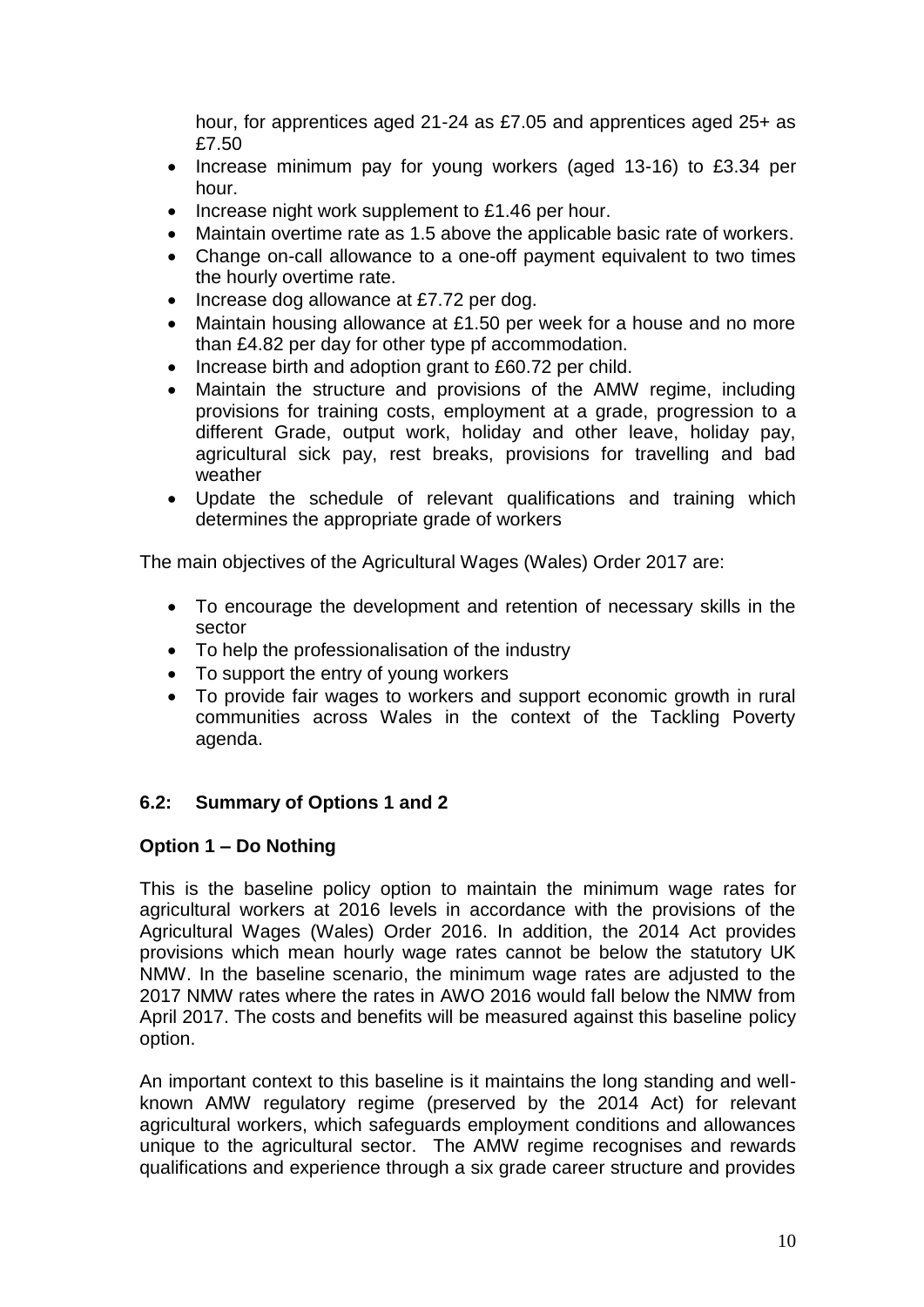remuneration rates for each grade and category of worker. Having a separate system of wage setting and employment provisions was justified on the basis of the distinct nature of agricultural employment, including seasonality, dominance of casual employment and the use of on-farm accommodation. This system was previously managed by the Agricultural Wages Board (AWB) using Agricultural Wages Orders (AWO). The final wages order issued by the AWB in 2012 (prior to its abolition) was replaced by the AWO 2016 in February 2016 to ensure the agricultural sector in Wales operated under provisions which would be in step with changes in economic conditions, until the Panel was set up and able to commence its work. The previous regulatory impact assessment suggested the benefits of AWO 2016 include:

- Assisting the effective functioning of the agricultural sector by supporting the existence of a well-trained and skilled workforce which in turn can increase productivity and efficiency.
- Ensuring wage progression for agricultural workers and supporting rural communities - which is an issue of importance within the context of the Welsh Government's Tackling Poverty agenda - through effects on household incomes and improving the skills base of agricultural workers.
- Support agricultural workers and apprentices to gain skills and qualifications, that may improve their job prospects in the future.

The AMW regime also sets rates for young workers under the age of 16 and apprentices as part of a minimum wage rate structure intended to support entry and development of an appropriately skilled workforce. Having attractive minimum wage rates for these categories of workers can help encourage the younger generation to choose a career in agriculture.

Retaining these identified benefits of having an AMW regime is likely to be particularly important when skill shortage is a prevalent issue for the agriculture sector. More generally, as stated during the passing of the Agricultural Sector (Wales) Bill, the benefits of the AMW regime include:

- *It provides a structure to reward skill and experience and maintains a balanced and well-functioning sector in Wales.*
- *It recognises that the agricultural sector is different from other sectors and acknowledges the nature of seasonal work by having special provisions for overtime rates and night work supplement, and safeguards the succession of skilled workers by specifying provisions for apprentices and trainees.*
- *It helps farmers and farm workers to specify the terms and conditions of their employment and avoid potential disputes and the need for lengthy negotiations with individuals.*

It is important to note the baseline option represents a situation where the AMW regime exists. Therefore, the costs and benefits of policy alternatives relative to this baseline do not include the benefits or costs associated with the existence of the AMW regime. Instead, it is an assessment of additional costs and benefits of AWO 2017 relative to the AWO 2016 scenario which also takes account of the NMW/NLW changes from April 2017.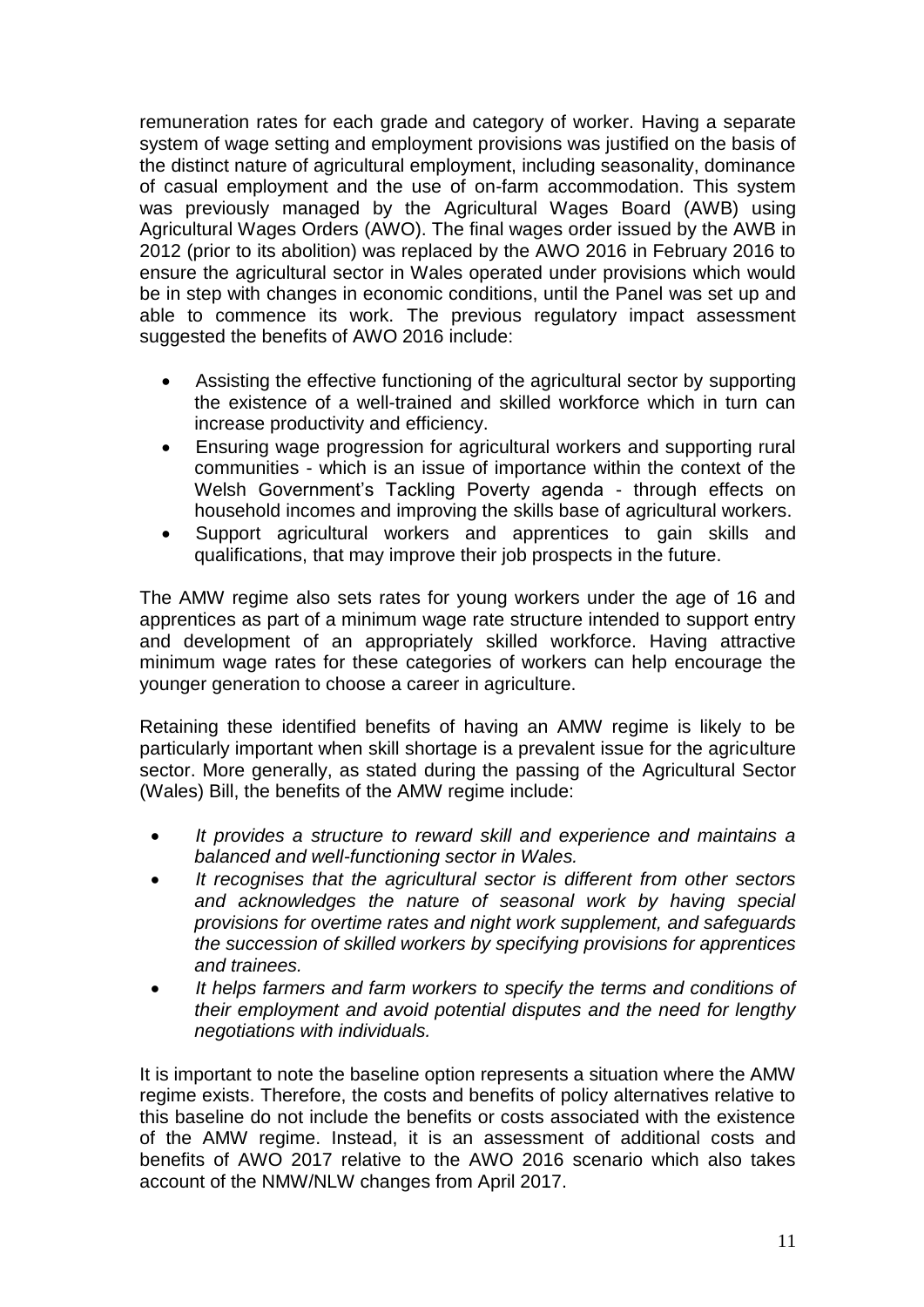# **Option 2 – Implementing the new Order.**

This is the policy alternative, which would involve replacing the current Order (2016) with a new Order (2017). The new order includes all the recommendations from the Agricultural Advisory Panel for Wales. In particular, the new order includes the following key changes to the minimum rates for different categories of workers (see Table 1).

| Grade or category of worker                          | AWO (2016)                                                          | AWO (2017)                         |  |  |
|------------------------------------------------------|---------------------------------------------------------------------|------------------------------------|--|--|
| Grade 1 worker under compulsory school               | £3.34<br>£3.30                                                      |                                    |  |  |
| age                                                  | £6.72 until 1 October<br>2016; £6.95 from 1<br>October 2016         | £7.06 (NMW highest<br>rate $+1p$ ) |  |  |
| Grade 1 worker over compulsory school<br>age (16-24) | £7.05 (current NMW)<br>from 1 April 2017                            |                                    |  |  |
|                                                      | £6.72 until 1 April 2016; £7.51 (NLW+1p)<br>£7.20 from 1 April 2016 |                                    |  |  |
| Grade 1 work (aged 25+)                              | £7.50 (current NLW)<br>from 1 April 2017                            |                                    |  |  |
| Grade 2 worker                                       | £7.39                                                               | £7.54 (NLW+4p)                     |  |  |
| Grade 3 worker                                       | £8.12                                                               | £8.22                              |  |  |
| Grade 4 worker                                       | £8.72                                                               | £8.82                              |  |  |
| Grade 5 worker                                       | £9.23                                                               | £9.34                              |  |  |
| Grade 6 worker                                       | £9.97                                                               | £10.09                             |  |  |
| Year 1 Apprentice                                    | £3.78                                                               | £3.78                              |  |  |
| Year 2 Apprentice (aged 16-17)                       | £3.90                                                               | £4.05 MW (under 18)                |  |  |
| Year 2 Apprentice (aged 18-20)                       | £5.30                                                               | £5.60 NMW<br>(development rate)    |  |  |
| Year 2 Apprentice (aged 21 -24)                      | £6.70                                                               | £7.05 NMW (highest<br>rate)        |  |  |
| Year 2 Apprentice (aged 25+)                         | £6.70                                                               | £7.50 NLW                          |  |  |

Table 1: Summary of proposed changes to the minimum wage rates by grade

#### **Grade 1 worker under compulsory school age**

The pay rate for Grade 1 workers under compulsory school age will increase to by 1.2% to £3.34 in the proposed AWO 2017. Young workers aged between 13 and 16 are only allowed to work part time, specifically 12 hours per week during term time and 25 hours per week during school holidays. However, as there is no data on the number of workers within this category, it is not possible to quantify the changes in total labour costs or earnings.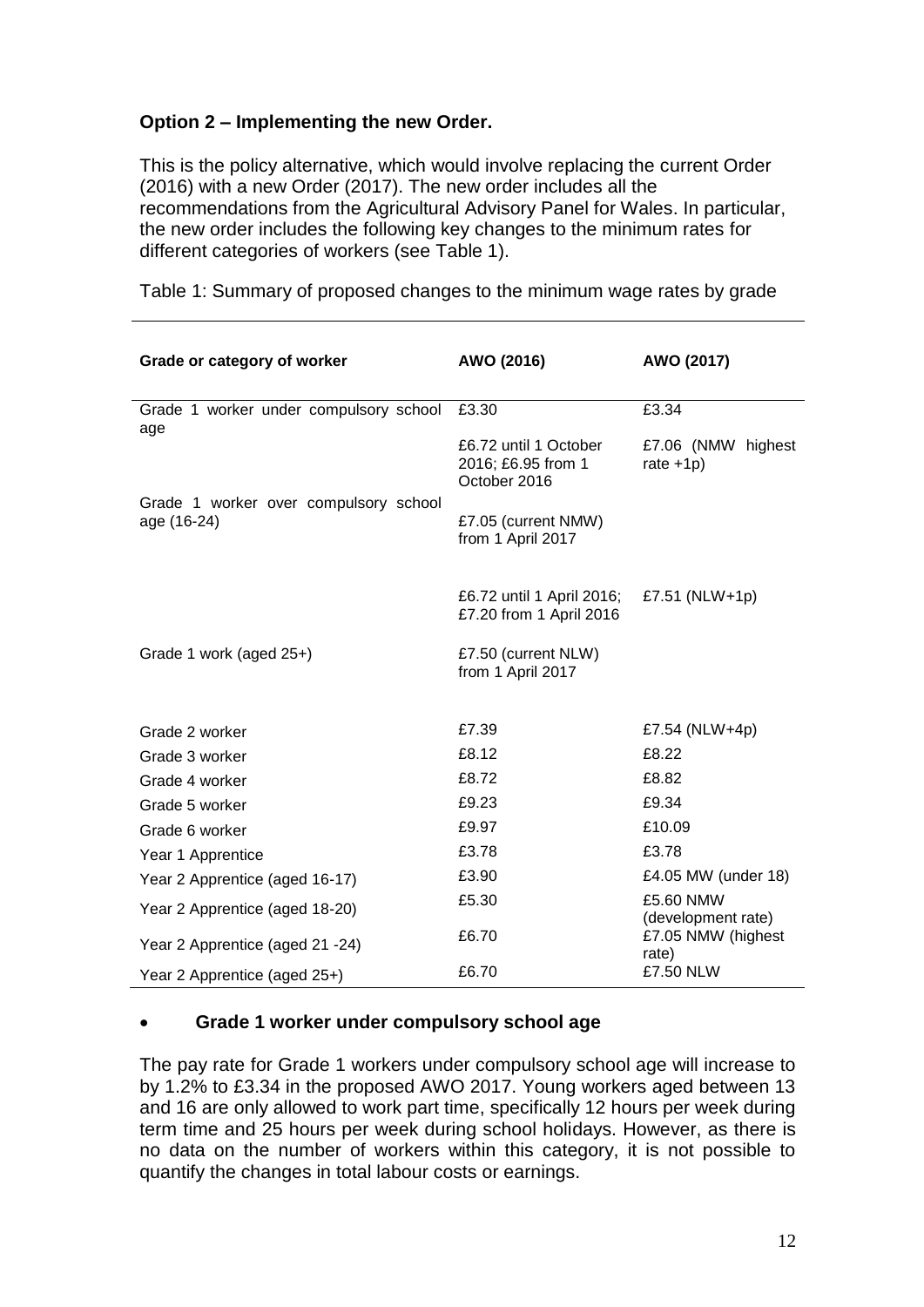# **Grade 1 worker over compulsory school age (16-24)**

Grade 1 workers aged 16-20 have been subject to AMW as set by the 2016 Order. The hourly rate for these workers will increase from £6.72 to £7.06, a rise of 5.05% from April 2017.

The hourly minimum wage rate for Grade 1 workers aged between 21 and 24 was £6.72 within AWO 2016 and increased to the national minimum rate of £6.95 from October 2016, with an additional increase to £7.05 from 1 April 2017. In the proposed AWO 2017, this will change to £7.06 (NMW plus 1p). The proposed rate represents 0.14% increase from the rate which has applied since April 2017.

As there is currently no comprehensive data on the age composition of relevant agricultural workers or on the extent to which actual wage rates are dispersed above the minimum, the impacts on wage costs or earnings of the changes in minimum wage rates for Grade 1 workers aged between 16-24 cannot be quantified but it is assumed the number of workers in this category is small and therefore the impact will be small.

# **Grade 1 workers (aged 25+) and Grade 2-6 workers**

The proposed changes in the AWO (Wales) 2017 will see an increase in the minimum wage rate by 0.13 % for Grade 1 workers (over 25), 2% for Grade 2 workers and 1.2% for workers of Grade 3-6.

Under option 1, the increases in NMW/NML would effectively amalgamate Grades 1 and 2 for workers over the age of 25. Given Grade 1 is considered to be a transitional grade with the right to appropriate training to reach Grade 2 after 30 weeks, it is assumed the number of workers over the age of 25 in Grade 1 will be small. Data is not available on the number of workers over 25 in each grade, however, the change in policy would reduce any financial incentive to move from Grade 1 to Grade 2 for these workers. Younger workers (i.e. Grade 1 under the age of 25) would, however, still have a financial incentive to up-skill to move from Grade 1 to Grade 2. Given Grade 1 is considered to be a transitional grade with the right to appropriate training to reach Grade 2 after 30 weeks, we assume the number of workers over the age of 25 in Grade 1 will be small (on a full-time or part-time basis).

There are no statistics on the number of agricultural employees by grade for Wales. Based the data collected by Defra on Farm Labour and Wage Statistics in England and Wales in 2012<sup>2</sup> provides estimates on farm labour by grade, the proportion of hours worked by Grade 1 workers (on full time or part time basis) accounted for approximately 5% of the total hours worked by all Grade1-6 agricultural workers. As such the effects of the impact of diminishing differences of minimum wage rates between Grade 1 and Grade 2 workers

<sup>2</sup> Defra Farm Labour and Wage Statistics, 2012. Available online:

[http://webarchive.nationalarchives.gov.uk/20130123162956/http://www.defra.gov.uk/statistics/files/defra](http://webarchive.nationalarchives.gov.uk/20130123162956/http:/www.defra.gov.uk/statistics/files/defra-stats-foodfarm-farmmanage-earnings-labour2012-120627.pdf) [-stats-foodfarm-farmmanage-earnings-labour2012-120627.pdf](http://webarchive.nationalarchives.gov.uk/20130123162956/http:/www.defra.gov.uk/statistics/files/defra-stats-foodfarm-farmmanage-earnings-labour2012-120627.pdf)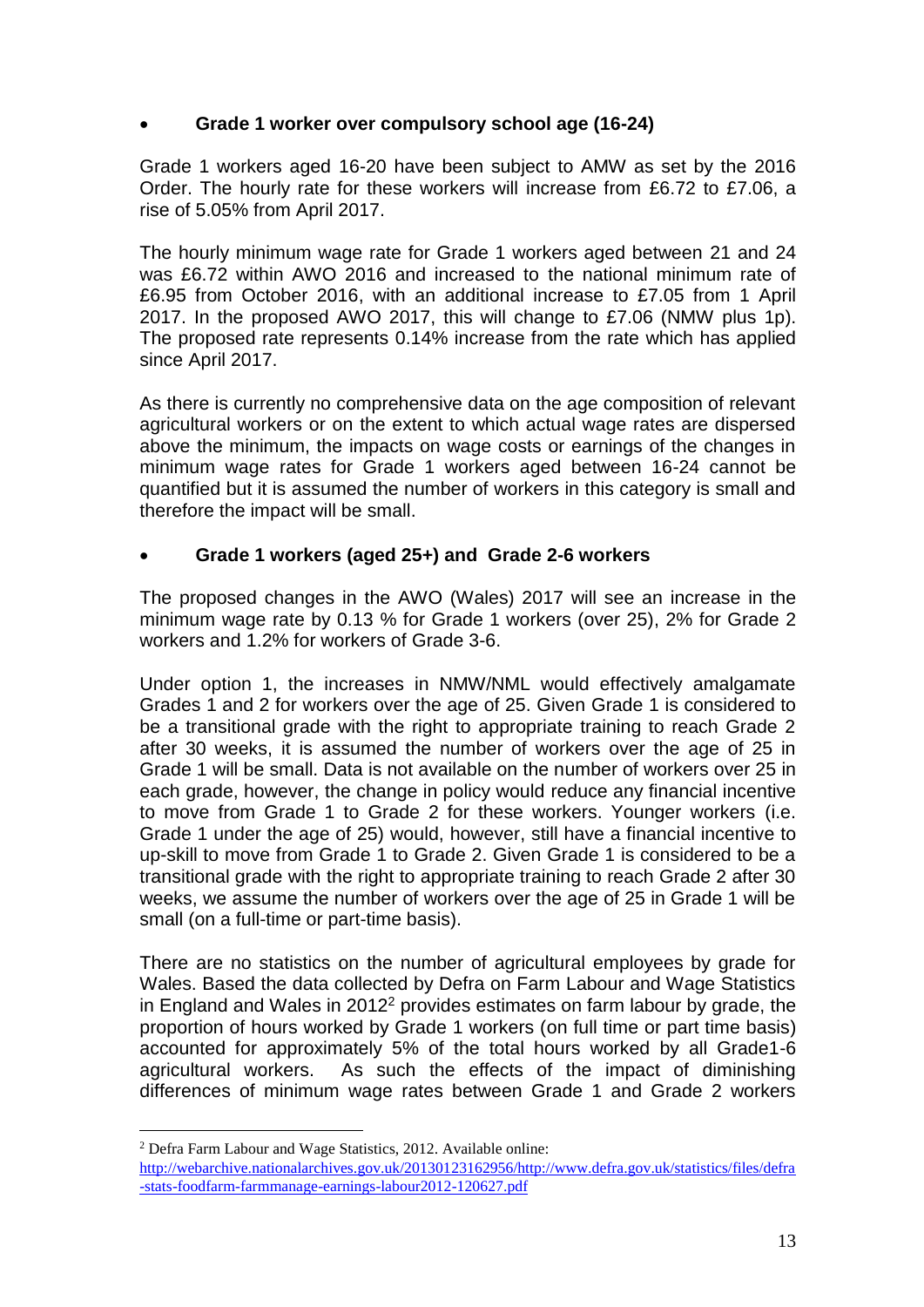under option 1 is expected to be minimal on up-skilling between grades. However, there are large numbers of casual workers at Grade 1 (18% of the total number of workers, 16% of total hours worked), the increase in Grade 1 minimum wage rate would have a relatively big impact on wage costs/earnings.

Traditionally, the AWB maintained a pay differential between Grade 1 and 2 at around 10% in order to underline the transitional nature of Grade 1 (initial Grade) and encourage workers' entry to Grade 2 (standard Grade).

Within the proposal of AWO 2017, the difference between the minimum wage rates for Grade 1 (over 25) and Grade 2 becomes smaller compared to those in AWO 2012 and AWO 2016 (see T). In AWO 2017, the proposed minimum wage rates for Grade 2 workers are only 0.4% higher<sup>3</sup> than Grade 1 workers aged 25 and above.

|                           | <b>Hourly Wage Rates</b> |        |        | % Paid above the previous grade |      |        |
|---------------------------|--------------------------|--------|--------|---------------------------------|------|--------|
| Grade                     | 2012                     | 2016   | 2017   | 2012                            | 2016 | 2017** |
| Grade 1 worker (aged 25+) | 6.21                     | £7.2   | £7.51  | ٠                               | ۰    | ۰      |
| Grade 2 worker            | 6.96                     | £7.39* | £7.54  | 12%                             | 10%  | 0.4%   |
| Grade 3 worker            | 7.66                     | £8.12  | £8.22  | 10%                             | 10%  | 9%     |
| Grade 4 worker            | 8.21                     | £8.72  | £8.82  | 7%                              | 7%   | 7%     |
| Grade 5 worker            | 8.7                      | £9.23  | £9.34  | 6%                              | 6%   | 6%     |
| Grade 6 worker            | 9.4                      | £9.97  | £10.09 | 8%                              | 8%   | 8%     |

#### **Table 2: Hourly Wages Rates by Grade in AWO 2012, 2016 and 2017**

Source: Hourly wage rates are from AWO 2012, AWO 2016 and the AWO 2017 proposal. Percentage paid above the previous grade are calculated from minimum hourly wage rates. Note: \* changed to £7.50 from April 2017.

\*\*2017 figures reflect changes in NMW/NLW from April 2017.

This change means the minimum wage rate differentials (3p difference under option 2) between Grade 1 and Grade 2 workers will be small, which may lead to reduced incentives for Grade 1 workers to up-skill so as to progress to Grade 2 although some workers may still be incentivised to pursue training to reach even higher grades.

The hourly minimum wage rate for Grade 1 workers aged between 16 and 24 will increase to £7.06 under AWO 2017, representing an increase of 0.14% for ages 21-24 from the rate since April 2017 and 5.05%, from April 2016, for workers aged 16-20. This is a higher percentage increase than that in Grade 1 workers aged above 25. Therefore, it is anticipated the potential impact on grade progression will be minimal.

<sup>&</sup>lt;sup>3</sup> The wage rates compared also reflects changes in NMW/NLW rates from April 2017.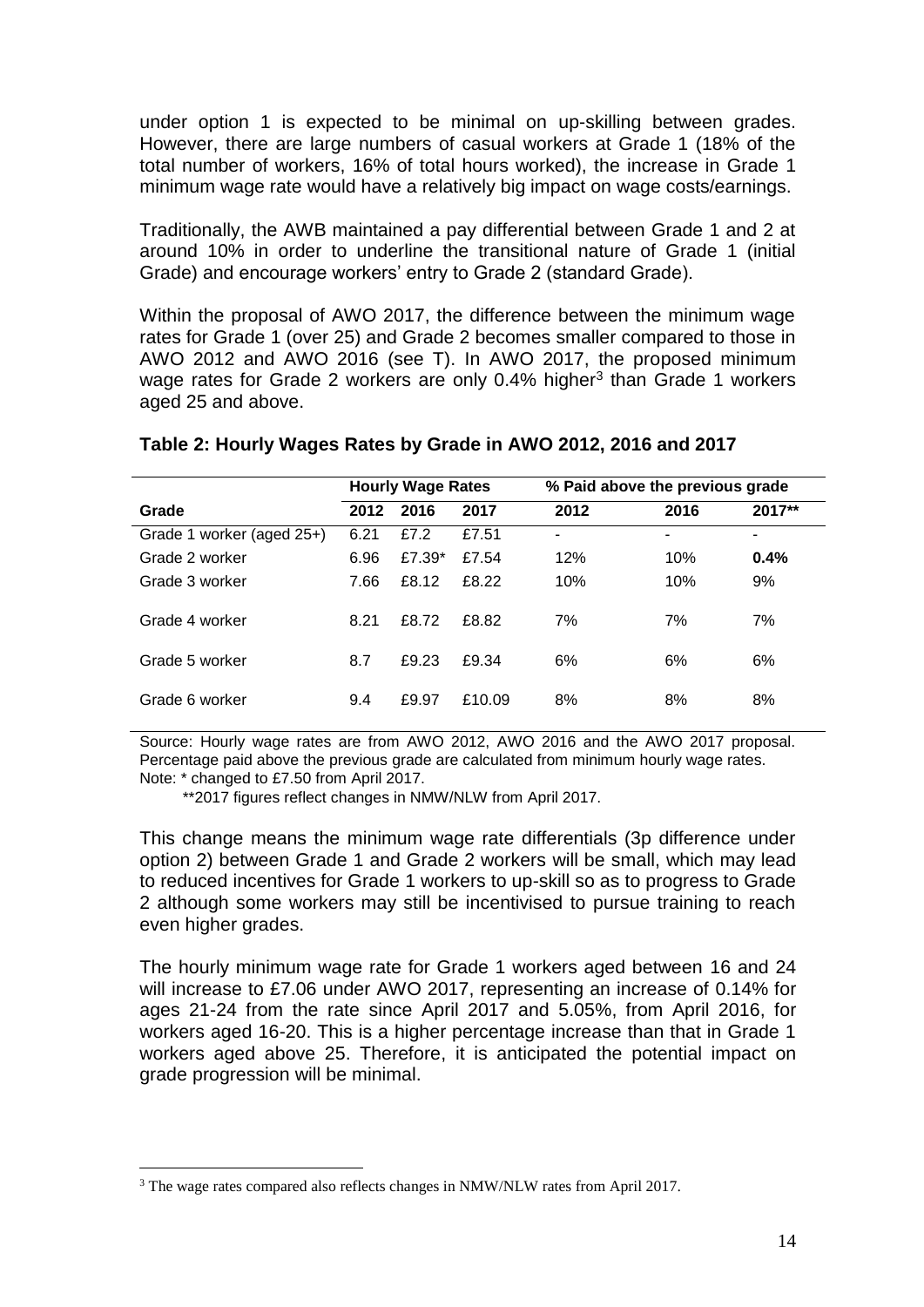The changes in costs and benefits for Grade 1 (aged 25+) to Grade 6 workers are estimated using data from Farm Labour and Wage Statistics (Defra, 2012)<sup>4</sup>, which were based on Defra's costings model and the hours worked per week collected from the Earnings & Hours survey, run by Defra's Economics and Statistics Programme. The hours were broken down into basic and overtime, and the calculation of the wage costs reflected this. Although the data is dated, it represented the only available source of information which contains a breakdown by grade of workers.

# **Year 1 (Y1) and Year 2 (Y2) Apprentice**

The hourly pay rate for Y1 Apprentice in AWO 2017 will remain the same as in AWO 2016 and there will be no change in wage costs to agricultural businesses/earnings of Y1 apprentices if the number of Y1 and Y2 apprentice workers (i.e. hours paid) remains the same. However, with increases in most of the other grades, this might be seen as a discouragement for workers to engage in agricultural work.

Minimum hourly rates in AWO 2017 for Year 2 apprentices aged 16 plus are equivalent to the national minimum wage rates for the relevant age groups.

According to 2015 data, there were around 200 apprentices in agriculture in Wales. The increase of apprentice rates under the new wages order will affect the existing and new apprentices. However, given the limited number of agricultural apprentices in Wales, the impact is expected to be small.

# **Changes in other provisions**

In addition to the changes in minimum wage rates for different types of agricultural workers, there are a few other changes in overtime pay, holiday pay and other allowances, which are listed in Table 3 below.

<sup>4</sup> Available at:

[http://webarchive.nationalarchives.gov.uk/20130123162956/http:/www.defra.gov.uk/statistics/files/defra](http://webarchive.nationalarchives.gov.uk/20130123162956/http:/www.defra.gov.uk/statistics/files/defra-stats-foodfarm-farmmanage-earnings-labour2012-120627.pdf) [-stats-foodfarm-farmmanage-earnings-labour2012-120627.pdf](http://webarchive.nationalarchives.gov.uk/20130123162956/http:/www.defra.gov.uk/statistics/files/defra-stats-foodfarm-farmmanage-earnings-labour2012-120627.pdf)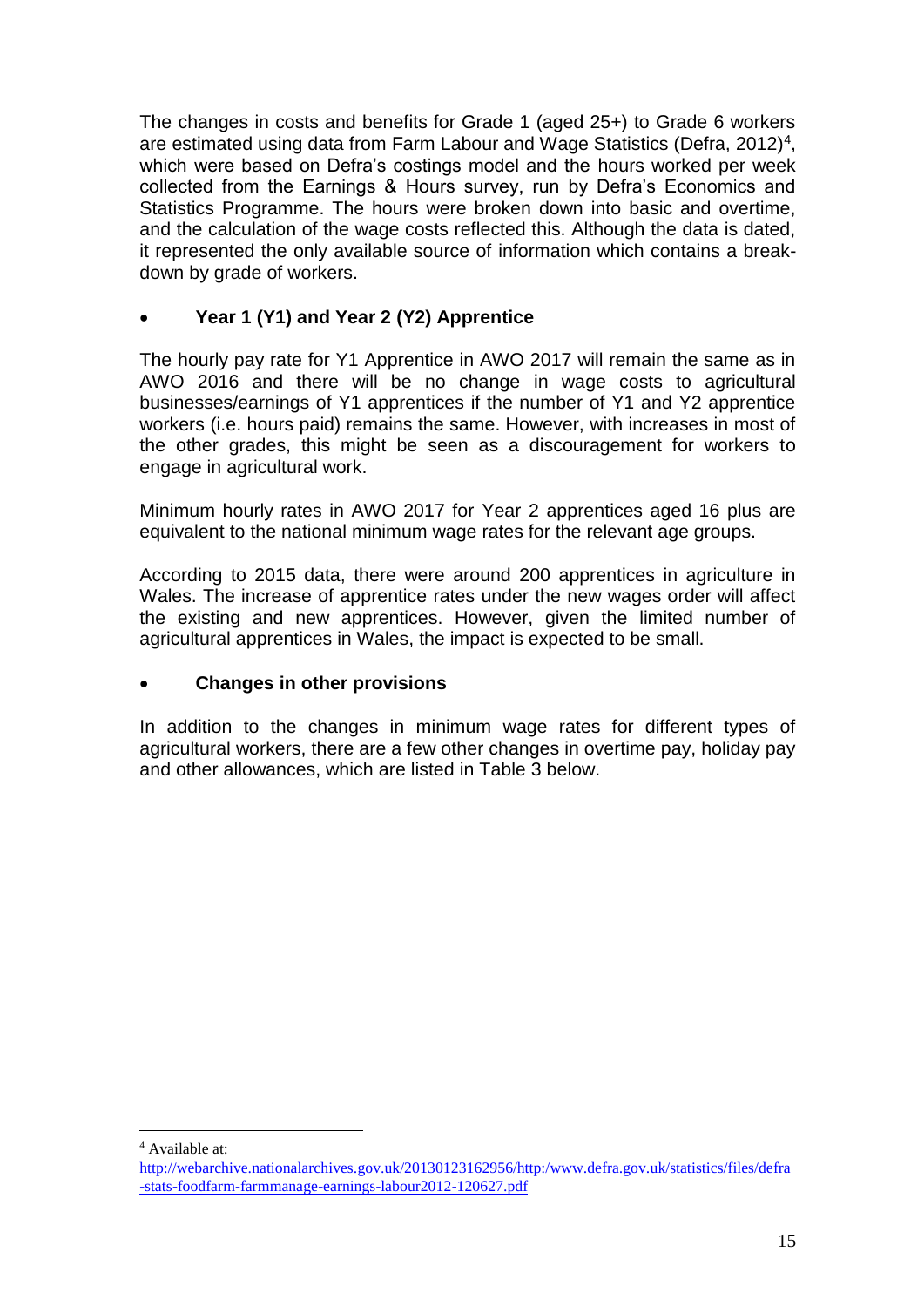| <b>Type</b>                                                                  | AWO 2016                                                                                                                                                                                                                                                                                                                                                                                           | <b>AWO 2017</b>                                                                                                                                                                                                                                                                                                                                                                                                                  |  |  |
|------------------------------------------------------------------------------|----------------------------------------------------------------------------------------------------------------------------------------------------------------------------------------------------------------------------------------------------------------------------------------------------------------------------------------------------------------------------------------------------|----------------------------------------------------------------------------------------------------------------------------------------------------------------------------------------------------------------------------------------------------------------------------------------------------------------------------------------------------------------------------------------------------------------------------------|--|--|
| Reference<br>period<br>for<br>calculation<br>holiday<br>entitlement          | Where an agricultural worker works<br>their basic hours and, where<br>applicable<br>guaranteed<br>any<br>overtime,                                                                                                                                                                                                                                                                                 | A rolling 12 week reference period for calculating<br>the holiday entitlement of Agricultural Workers<br>with variable hours (Article 31(3) of the 2016<br>Order).                                                                                                                                                                                                                                                               |  |  |
|                                                                              | on a varying number of days each<br>week, the number of days worked<br>each week for the purposes of the<br>Table in Schedule 5, is to be taken<br>as an average of the number of<br>qualifying days worked each week<br>during the period commencing on<br>the start date of the annual leave<br>year and ending the day before the<br>commencement of the agricultural<br>worker's annual leave. | q31 (1) Where an agricultural worker works their<br>basic hours on a varying number of days each<br>week, the number of days worked each week for<br>the purposes of the Table in Schedule 5, is to be<br>taken as an average of the number of qualifying<br>days worked each week during a period of 12<br>weeks and that average number of qualifying<br>days shall, where appropriate, be rounded to the<br>nearest whole day |  |  |
| Overtime                                                                     | 1.5 times the agricultural minimum<br>wage specified in article 13 and<br>Schedule 4                                                                                                                                                                                                                                                                                                               | minimum<br>1.5<br>times<br>the<br>agricultural<br>wage<br>specified in article 12 and Schedule 4                                                                                                                                                                                                                                                                                                                                 |  |  |
| On-call<br>allowance                                                         | On-call allowance is set as the sum<br>of two hours of overtime pay                                                                                                                                                                                                                                                                                                                                | Making on-call allowance a one-off payment<br>equivalent to two times the hourly rate;                                                                                                                                                                                                                                                                                                                                           |  |  |
| Other<br>provisions                                                          |                                                                                                                                                                                                                                                                                                                                                                                                    |                                                                                                                                                                                                                                                                                                                                                                                                                                  |  |  |
| Dog allowance<br>Night<br>allowance                                          | £7.63<br>£1.44                                                                                                                                                                                                                                                                                                                                                                                     | £7.72*<br>£1.46*                                                                                                                                                                                                                                                                                                                                                                                                                 |  |  |
| <b>Birth</b><br>and<br>adoption<br>grants<br>$*$ roprocente a 1.00/ increase | £60.00                                                                                                                                                                                                                                                                                                                                                                                             | £60.72*                                                                                                                                                                                                                                                                                                                                                                                                                          |  |  |

## **Table 3: Changes to other categories and provisions**

represents a 1.2% increase

Apart from the overtime pay for Grade 1-6 workers, the benefits and costs related to other changes are either negligible or cannot be quantified due to lack of data. These changes are:

#### o **The method for calculating the holiday entitlement of Agricultural Workers changing to a rolling 12 week reference period.**

This represents a change in method for calculation of holiday entitlement. It is hard to quantify the costs and benefits associated with it. The time required for making such adjustments should be covered within the one hour estimate (which is discussed in the administrative cost section) of admin time borne by the farm businesses.

#### o **Clarifying the on-call allowance as a one-off payment equivalent to two times the hourly rate**

Within AWO 2016, the on-call allowance of a sum is equivalent to two times the hourly overtime rate. The AWO 2017 will provide clarification on this provision to ensure it is understood as a one-off payment.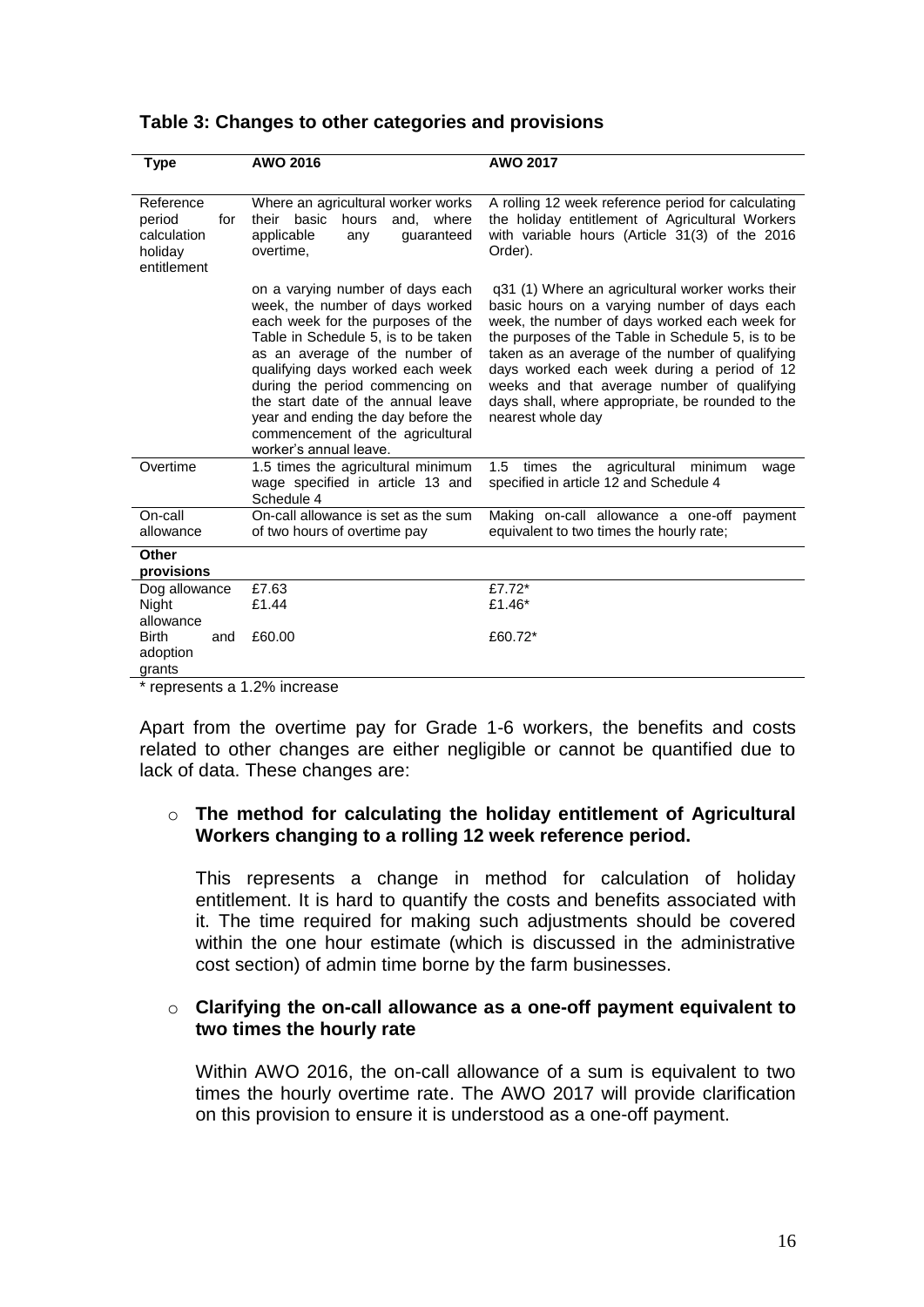# o **Dog allowance; Night allowance; Birth and adoption grants.**

The rates for dog allowance, night allowance and birth and adoption grants will have an increase of 1.2% in AWO 2017 to the rates in AWO 2016. However, the costs and benefits of these changes cannot be quantified due to lack of data.

#### **Summary of quantification of wage costs/earnings**

Due to the unavailability of data, the breakdown by grade is not available for many of the worker groups. Therefore, only the costs and benefits associated with Grade 1-6 agricultural workers were estimated for both basic pay and overtime pay in the RIA ( the number of workers in each grade were estimated based on data from Farm Labour and Wage Statistics (Defra, 2012)). As this was not Wales-specific data and represented the labour structure by grade of workers for England and Wales, the assumption was made that the labour structure in Wales was similar to the overall estimate made by Defra in its survey. The changes in costs or benefits related to other categories of workers are expected to be very small due to small number of people involved in those categories, which include Grade 1 workers aged between 16-24 and Year 2 Apprentice. There are no changes in minimum wage rates for Year 1 Apprentice (£3.78/hour).

In terms of enforcement costs, it is anticipated administrative costs accruing to the Welsh Government would be broadly similar under AWO 2017 option as the Welsh Government is already enforcing the AMW regime which has been preserved under the 2014 Act.

#### **Enforcement cost**

In the Welsh context, the government enforcement costs associated with the 2014 Act for enforcing the provisions of the AWO 2012 was estimated at around £3,000 per year in the previous RIA of AWO 2016. This was based on a reactive enforcement mechanism, meaning the Welsh Government would investigate any claims of potential underpayment and if necessary, issue enforcement notices. The enforcement costs were based on the assumptions there are two cases per year to investigate. Each case requires four days of input at an Executive Officer level (£122/day), five days of input at Higher Executive Officer (HEO) level (£163/day) and half a day of input at Grade 7 (£274). It is anticipated the enforcement costs of the proposed AWO 2017 would largely remain the same at £3,000 per year assuming there still will be two cases to investigate each year.

The cost of establishing and running the Agricultural Advisory Panel was considered separately in the RIA which accompanied the Agricultural Advisory Panel for Wales (Establishment) Order 2016. Again, this cost would largely remain the same for AWO 2017 estimated at between £6,300 (assuming a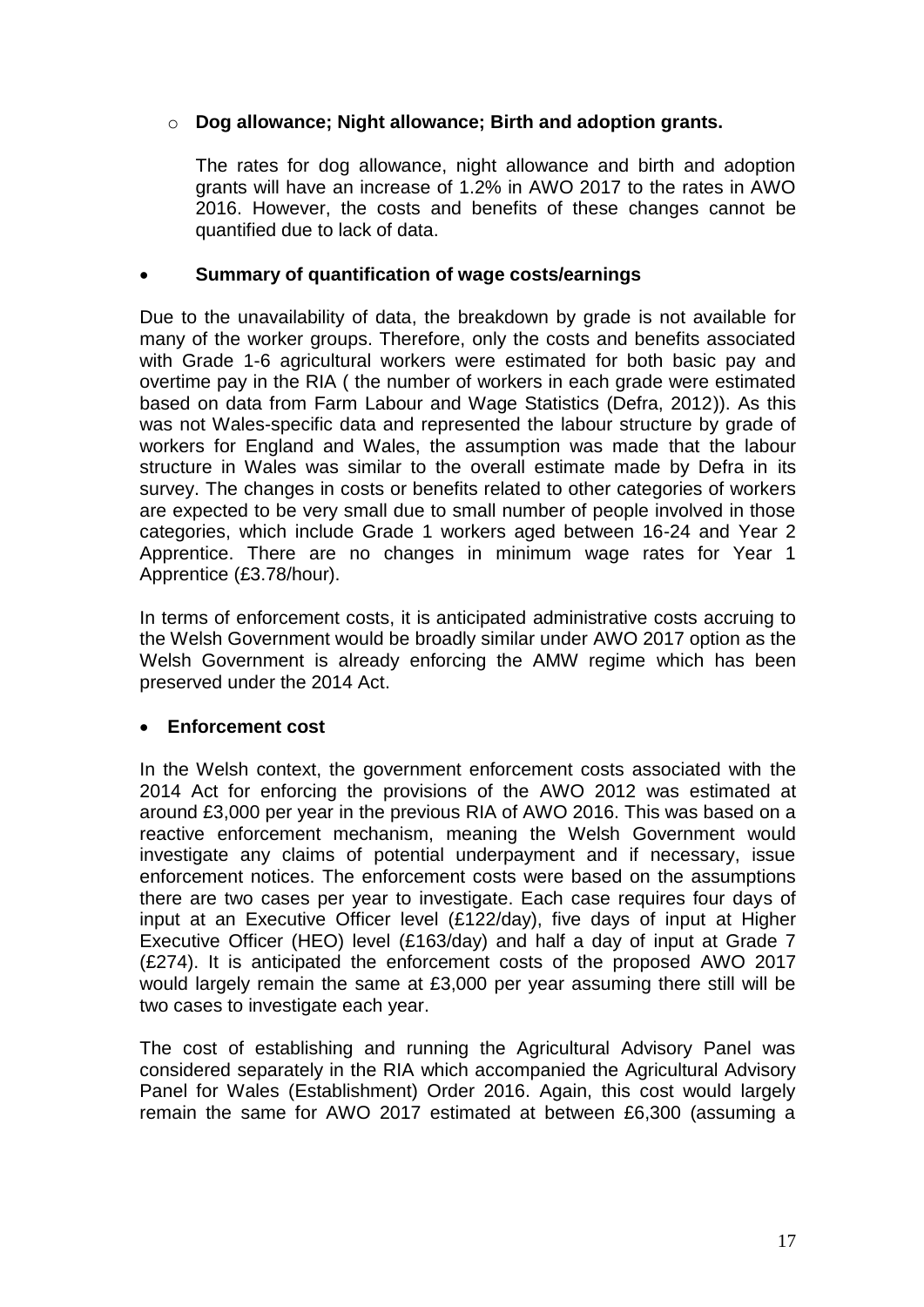minimum of three meetings a year) and £75,600 per year (assuming a maximum of 36 meeting per year)<sup>5</sup>.

# **Administrative cost**

<u>.</u>

In addition to the cost of compliance, there will be a cost to farm businesses for adjusting to the requirements of the new AWO and changes in associated calculations in Wales.

Employers will need to be familiar with both the Welsh AWO provisions and UK labour legislation (for example, in relation to the NMW) to ensure workers are being correctly remunerated.

It is assumed each employer would need one hour<sup>6</sup> to familiarise themselves with the new Order and make adjustments to pay rates and other provisions. Based on data from the Office for National Statistics (ONS)' Annual Survey of Hours and Earnings  $(2016)^7$ , it is assumed the average cost per hour of a farmer's time is £10.84 (figure for all employees in the agriculture, forestry and fishing industry, excluding overtime pay). The median value of agricultural labour cost from the same source was £9.17 per hour. Inclusion of non-wage labour costs, such as employer's national insurance and pension contributions would serve to increase such cost estimates. In addition, the hourly rate used here is an average/median value for all farm workers. In reality, however, those whose time is involved are likely to be the farmer owners or farm business managers whose wage rates are likely to be at the higher end of the wage rate distribution.

According to ONS statistics on business population by region and by sector, there are 14,490 businesses in agriculture, forestry and fishing sector in Wales in 2016 with 3,170 businesses being employers<sup>8</sup>. The administrative costs to farm businesses are therefore estimated at £34.5k for Wales. If using the median value for the labour cost (£9.17 per hour), the total administrative cost to farm businesses is estimated at £29k. The estimated cost would be higher if the wage rates for farm managers/owners were used and non-wage costs were reflected in the rates.

<sup>5</sup> Source: Welsh Government (2016). THE AGRICULTURAL ADVISORY PANEL FOR WALES (ESTABLISHMENT) ORDER 2016-Explanatory Memorandum Incorporating the Regulatory Impact Assessment. Available at: [www.assembly.wales/laid%20documents/sub-ld10544-em/sub-ld10544-em](http://www.assembly.wales/laid%20documents/sub-ld10544-em/sub-ld10544-em-e.pdf)[e.pdf](http://www.assembly.wales/laid%20documents/sub-ld10544-em/sub-ld10544-em-e.pdf)

 $\overline{6}$  This is consistent with the estimates used in the RIA of abolishment of AWB by Defra and the RIA of the Act 2014.

 $<sup>7</sup>$  Estimates for 2016 of paid hours worked, weekly, hourly and annual earnings for UK employees by</sup> gender and full/part-time working by 2 digit Standard Industrial Classification 2007. Industry (2 digit SIC) - ASHE: Table 4.6a. Available at:

[https://www.ons.gov.uk/employmentandlabourmarket/peopleinwork/earningsandworkinghours/datasets/i](https://www.ons.gov.uk/employmentandlabourmarket/peopleinwork/earningsandworkinghours/datasets/industry2digitsicashetable4) [ndustry2digitsicashetable4](https://www.ons.gov.uk/employmentandlabourmarket/peopleinwork/earningsandworkinghours/datasets/industry2digitsicashetable4)

<sup>8</sup> Table 21 Number of businesses in the private sector and their associated employment and turnover, by number of employees and industry section in Wales, start 2016 within statistics on BUSINESS POPULATION ESTIMATES FOR THE UK AND REGIONS 2016. Available at: <https://www.gov.uk/government/statistics/business-population-estimates-2016> .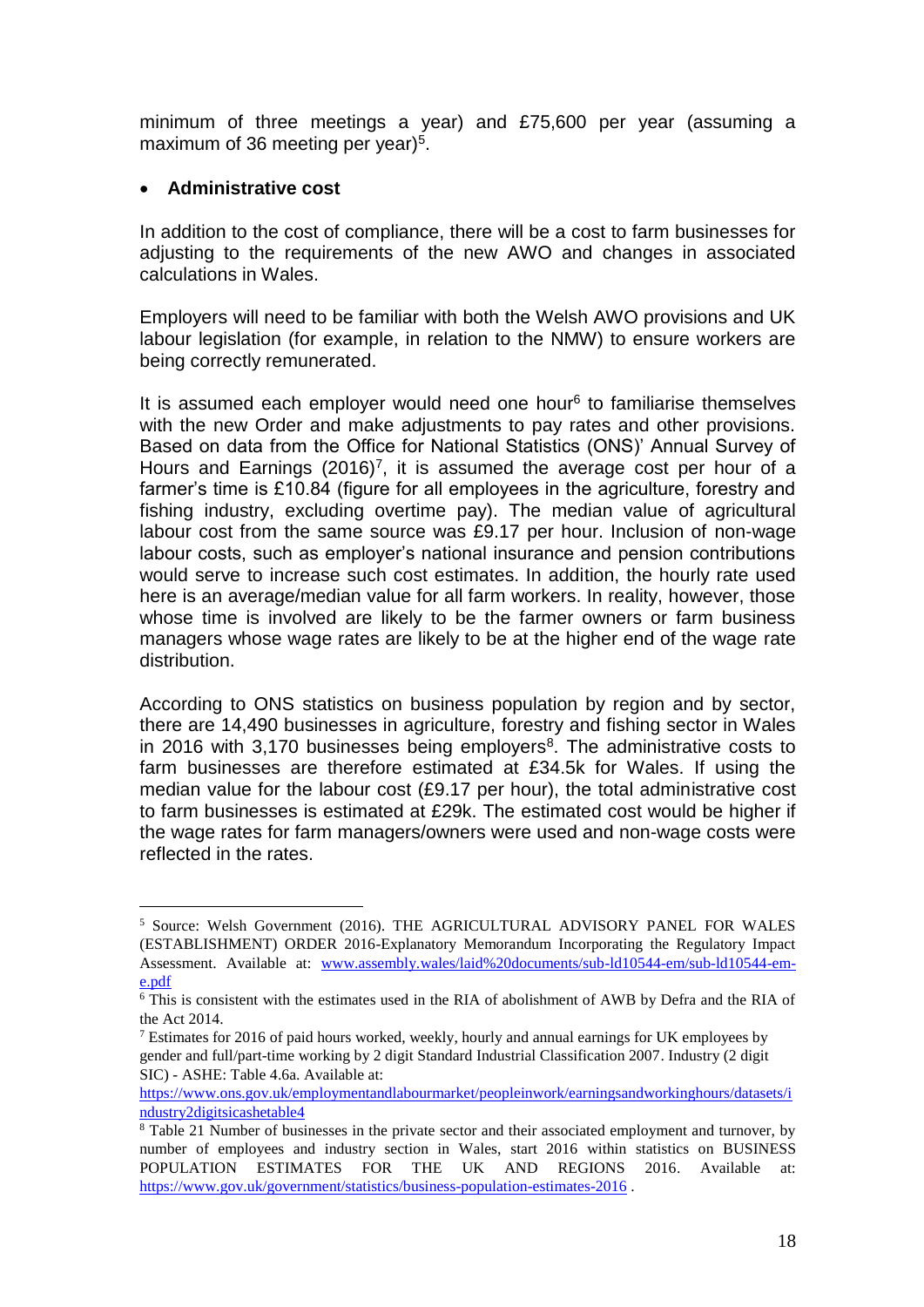#### **6.3: Summary findings from the evidence base and literature review**

In this RIA, we have reviewed the evidence presented in the previous RIA of AWO 2016 and considered additional literature where relevant. Our conclusion is the key points made in the previous RIA on the minimum wage impacts are still valid, which are summarised as follows. However, it should be noted the evidence was focused on the impact of minimum wages while the economic evidence on the effects of the multi-grade minimum wage structure (i.e. multiple wage floors) is rather limited.

- *Employment:* Provided minimum wage levels are set cautiously, their negative effect on employment levels within affected sectors can be minimised. Some evidence has been found for a reduction in hours worked, but this is not conclusive. There is also evidence suggesting the introduction of the minimum wages was associated with an increase in labour productivity. On balance, the evidence suggests there are limited effects of the introduction of the minimum wages on employment. This is especially the case where the minimum wage rates have been set incrementally within context of economic/labour market conditions.
- *Wage rates and structure:* If minimum wages are set above current market rates, they act to raise the wage floor, tending to compress the wage structure by raising the wages of the lowest paid relative to others. The effect may be transmitted up the pay structure, leading to wage rises for those being paid more than the statutory minimum, although the extent to which this has taken place has varied across different minimum wage regimes.
- In-work poverty: Minimum wages tend to benefit the lowest-earning working households, thus having some positive impact on in-work poverty. This positive impact, however, may not necessarily positively impact on low earning households. Overall, the impact of minimum wages on poverty is very small. The Institute for Fiscal Studies<sup>9</sup> has found the National Living Wage will raise household incomes by less than 1% on average, even for poorer households.

*Company level impacts:* Research suggests firm responses to involuntary increases in wage costs can include increasing prices, increasing labour productivity<sup>10</sup>, accepting reduced profits, organisational changes (such as tighter human resource practices, increased performance standards at work, and better management practices), efficiency wage<sup>11</sup> and training responses (increasing training provisions to employees). However, the relationships between company level responses and the pay structure with multiple minimum wage levels are an under-explored area within the literature.

<sup>9</sup> Institutes for Fiscal Studies (IFS), 2016. Living Standards, Poverty and Inequality in the UK: 2015-16 to 2020-2. IFS Report R114.

<sup>&</sup>lt;sup>10</sup> Research on labour productivity growth in general tends to demonstrate linkages between the NMW and productivity that are positive but not statistically significant. [Source: David Metcalf, 'Why has the British National Minimum Wages had Little or No Impact on Employment?'. Journal of Industrial Relations, Vol 50:3, pp. 489-512 (pp. 501-502).]

 $11$  The efficiency wages are based on the notion that wages do not only determine employment but also affect employees' productive behaviour or quality. Under certain conditions, it is optimal for employers to set compensation above the market clearing level in order to recruit, retain or motivate employees.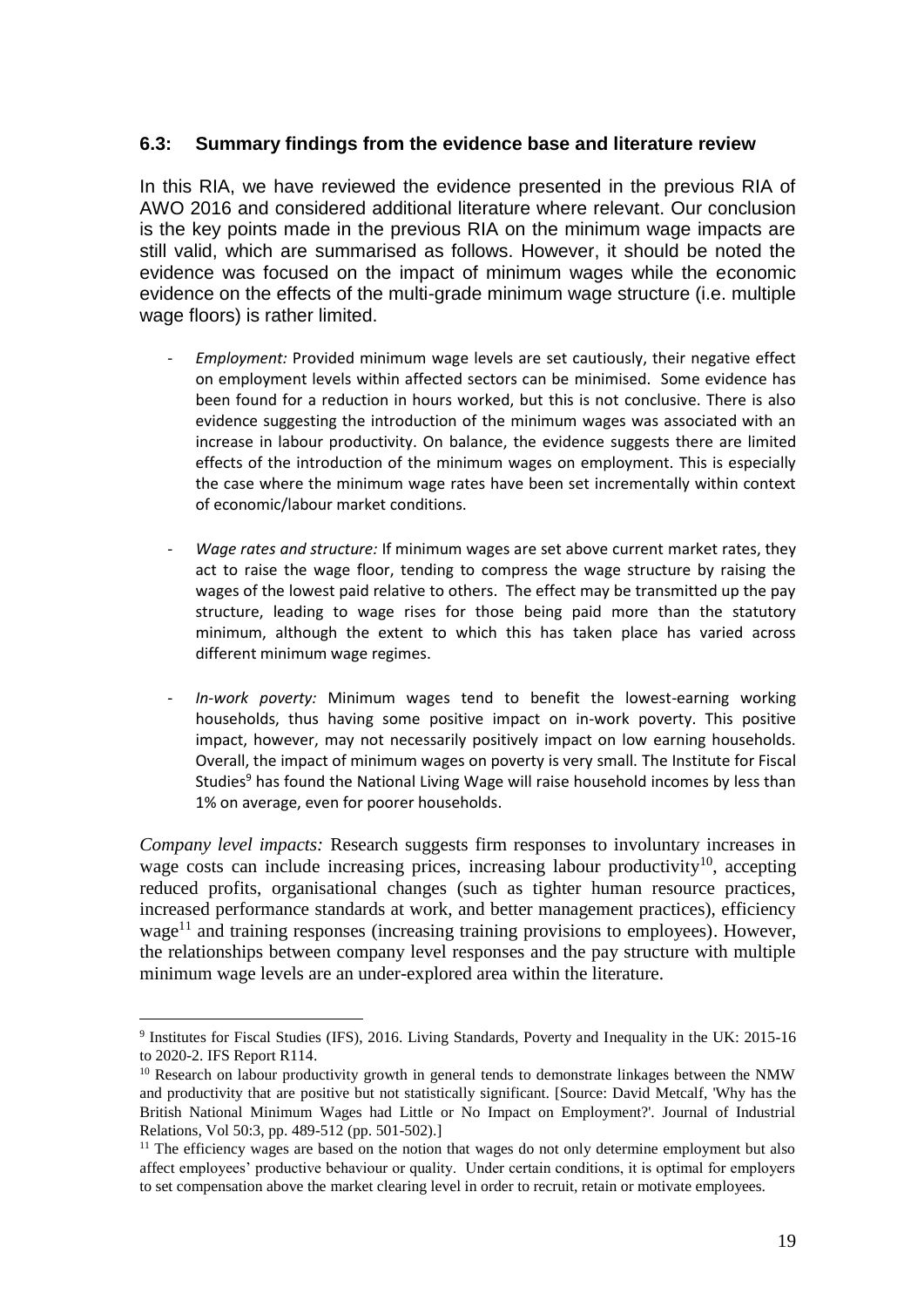# **6.4: Costs and benefits**

This section assesses the potential costs and benefits for both policy options. However, significant limitations exist across data and methodology. Specifically, disaggregated up to date data for Wales are not always available and few methodologies exist to demonstrate the relationship between employment, business performance of the agricultural sector and minimum wages. As a result, some impacts cannot be quantified with any degree of accuracy. The quantification was focused on the impact on wage costs/earnings for Grade 1-6 agricultural workers where disaggregated data are most available. However, the distribution by grade of workers was based on a Defra study undertaken in 2012 which contained non Wales-specific data. The impact on other categories of workers or the impacts of changes in other allowances generally affect very small groups of workers and the impacts are expected to be minimal. Due to lack of detailed data on these groups, the impacts of changes related to them were not estimated. However, the administrative costs to the farmers are estimated for their time to familiarise themselves with and make adjustments in accordance to AWO 2107. Where estimates are provided, they are indicative, with Appendix A containing the detailed calculations of how these estimates were derived.

In terms of minimum wage rate changes, the Agricultural Wages (Wales) Order 2017 represents a rise of 1-2% rise for agricultural workers within Grade 2-6. The most significant changes in pay rates are for Grade 1 agricultural workers, which represent a 12% increase from the AWO 2016 level at April 2016. If taking account of the increase in NMW in October 2016 which has brought the pay rate to £7.2 per hour, the increase represents 8% for the average AWO  $2016$  rate for Grade 1 workers. This affects over 3,800 (23%)<sup>12</sup> workers in this Grade (with three quarters of whom being casual workers) out of the 16,700 paid agricultural workers in Wales in 2015.

As a result, this RIA takes the following approach to assessing each option:

- **Option 1: Baseline option.**
- **Option 2:** Provides more detailed estimates as to the impact of changes in minimum wage levels for Grades 1 to 6, aiming to calculate additional impacts which directly relate to Option 2.

#### *Option 1: Do nothing*

1

This is the baseline option and the costs and benefits associated with this 'do nothing' option are only estimated to measure the difference between this option and the policy alternative.

<sup>&</sup>lt;sup>12</sup> Calculated based on the number of agricultural workers in Wales and distribution by grade of workers from Defra's estimates in 2012.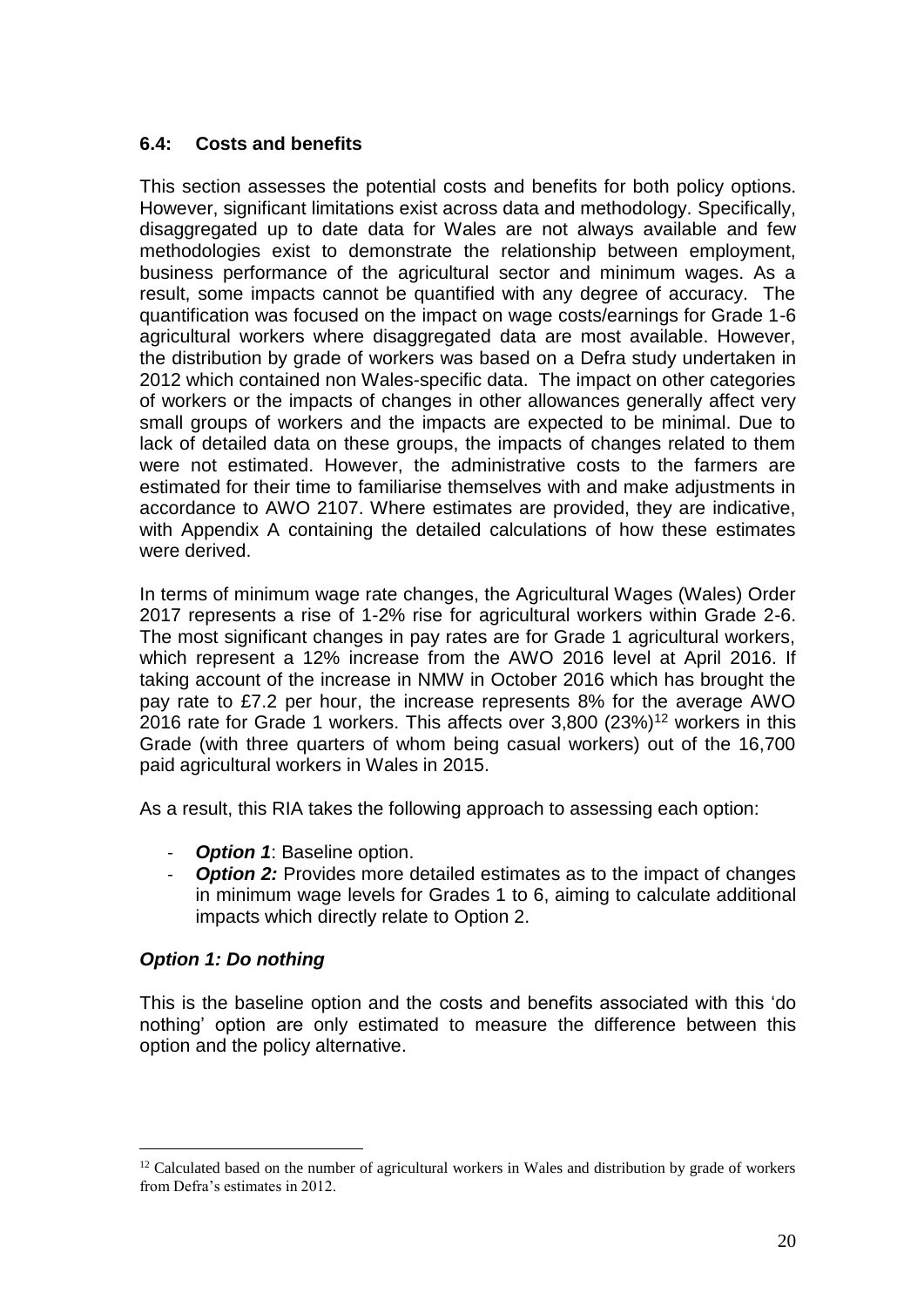#### *Option 2: Introducing Agricultural Wages (Wales) Order 2017 to replace AWO 2016 and link agricultural minimum wage levels with NMW rises for Grade 1 and 2 workers.*

#### *1: Impact on Employment*

1

Standard neo-classical theory predicts minimum wage floors (above market clearing levels) will reduce labour demand (reducing employment levels or hours), but to date the large number of studies examining the employment impacts of the NMW suggest labour demand has remained broadly unchanged despite this legislated rise in earnings for the lowest paid<sup>13</sup>. This is consistent with the findings from the literature review in the previous RIA of AWO 2016 for Wales.

In the previous RIA, employment effect was estimated using a minimum wage elasticity of -0.19 (an average value from the literature).

The agricultural labour force in Wales during 2015 totalled 58,319 people, with 16,700 of these being employed as farm workers (see in Table 7 Appendix A). No data are available as to the proportion of the total in each grade in Wales. However, such data are available for the UK as a whole for 2012 from Defra, based on existing data, historic data and assumptions. These can be combined with the 2015 data for the total agricultural labour force in Wales to give rough estimates of workforce grade composition (see in Table 8 Appendix A). These suggest that some 3,859 workers may be within Grade 1, 9,256 workers within Grade 2 and some 3,539 workers within other grades (3-6).

Given this, an application of the mean elasticity estimate -0.19 suggested that there would be a reduction in employment of less than 20 farm workers<sup>14</sup> (see Table 15 in Appendix B for detailed calculations). It should be noted that these minimum pay rate increases are not the full difference between AWO 2016 and AWO 2017; instead, it has taken account of forthcoming increases in NMW and NLW from April 2017. If using the median value of elasticity coefficient -0.03, the reduction in employment would be negligible at three people (see Table 16 at Appendix B).

In terms of reductions to hours worked, some evidence suggests it is likely some farm businesses will seek to absorb higher labour costs through reducing the number of hours worked in addition to other effects on employment, although this cannot be estimated with any degree of accuracy.

<sup>&</sup>lt;sup>13</sup> Riley, R. and Bondibene, C. (2015). Raising the Standard: Minimum Wages and Firm Productivity. National Institute of Economic and Social Research.

<sup>&</sup>lt;sup>14</sup> The number of workers reduced =0.19 $*0.13\%*3859$ (Grade 1)-0.19 $*0.5\%*9257$ (Grade 2)-0.19\*1.1%\*3539 (Grade3-6)=17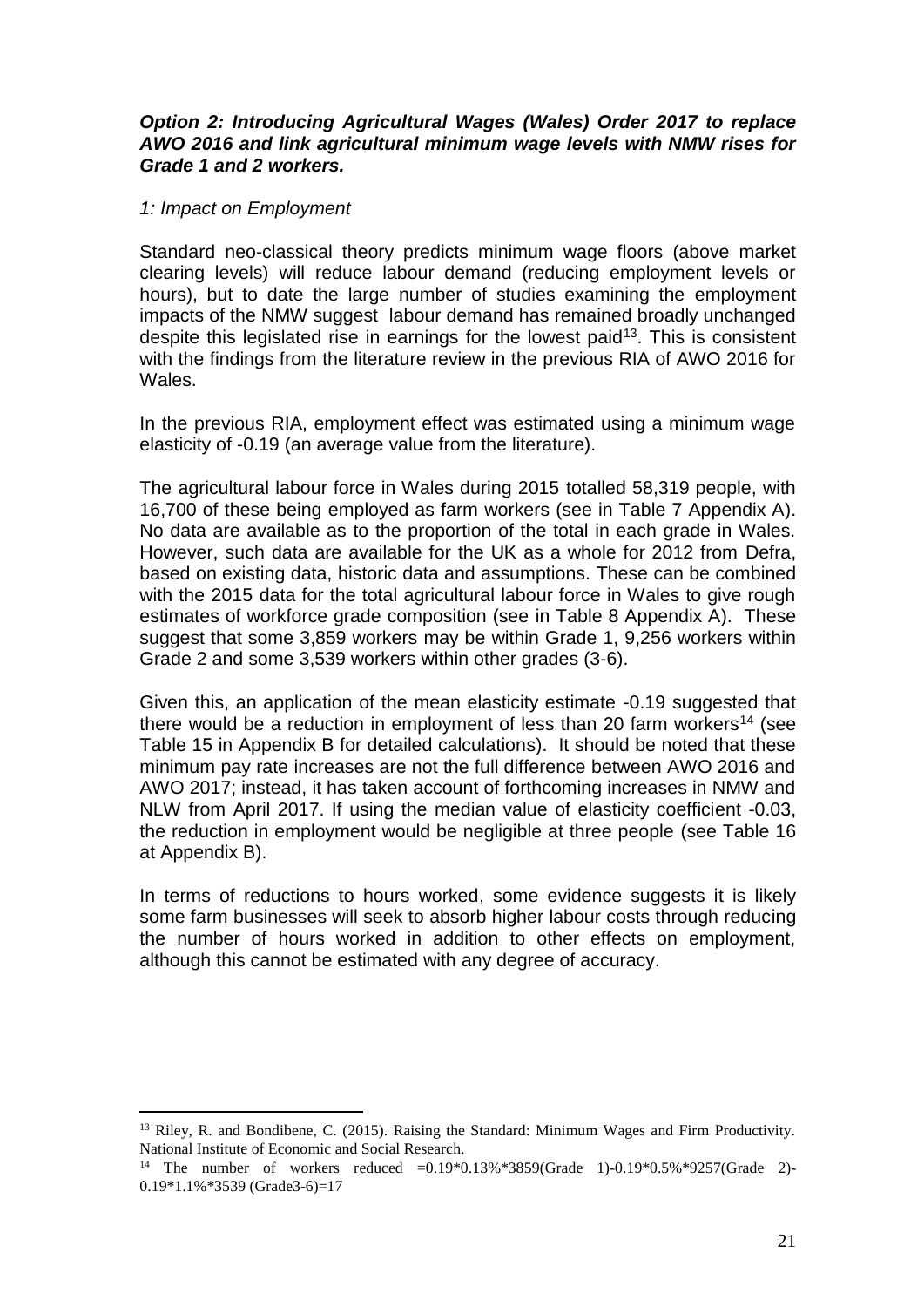## *2: Earnings*

In 2012, Defra published a labour force model which was used to calculate gross wage costs at a UK level. The estimated additional costs of the proposed pay rate increases for each worker type (full time, part time and casual) have been calculated by multiplying the increase per hour for the respective grades, the number of hours worked per week, the number of weeks worked per year and the number of workers in the industry (not adjusted to taking account of non-wage labour costs). There are separate costings for basic and overtime. As disaggregated data by grade of workers for Wales were not available, the cost estimates are based on these 2012 UK assumptions combined with 2015 agricultural labour force data for Wales (see Table 7 to Table 10 in Appendix A) of changes in gross annual wage costs for Option 2 relative to the baseline option. These estimates are also provided in Table 4 which suggests the changes in costs for Option 2 are estimated at £1.2million with the largest impact from Grade 2 workers. Although the basis used to estimate the number of workers in each grade, the number of hours worked per week and the number of weeks worked per year is partly relying on data from Defra cost model which is dated back to 2012, it still represents the best estimates which are available for calculating the additional labour costs as a result of pay rate rises.

The changes in AWO 2017 also include changes in holiday pay calculations, on call allowances and other allowances. These have not been calculated as:

- (a) data are not generally available;
- (b) the changes will only have minimal cost implications; and,
- (c) the scale of impact is unlikely to be significant in overall terms.

It should also be noted the difference in minimum wage rates between Option 1 and 2 are note the full difference between AWO 2016 and AWO 2017, it also takes account of forthcoming statutory NMW and NLW from April 2017.

|                | $W$ UINUICE, $W$ ales $ZU$ IJ $W$ |              |               |            |              |             |
|----------------|-----------------------------------|--------------|---------------|------------|--------------|-------------|
| Grade          | Full-time (£)                     |              | Part-time (£) | Casual (£) |              | Total $(E)$ |
|                |                                   |              |               |            |              |             |
|                |                                   |              |               |            |              |             |
|                | Basic pay                         | Overtime pay | Basic pay     | Basic pay  | Overtime pay |             |
| 1              | £5.644                            | £1,331       | £6,965        | £7.824     | £12,843      | £34,606     |
|                |                                   |              |               |            |              |             |
| $\overline{2}$ | £146,731                          | £34,612      | £125,379      | £48,948    | £8,035       | £436,018    |
| 3              | £76.187                           | £17,972      | £31,345       | £0         | £0           | £125,504    |
| 4              | £282,176                          | £66,562      | £54,729       | £0         | £0           | £403,466    |
| 5              | £113,811                          | £26,847      | £16,419       | £0         | £0           | £157,076    |
| 6              | £51,732                           | £12,203      | £5,473        | £0         | £0           | £69,408     |
| Total (£)      | £676,282                          | £159.526     | £240.309      | £56.771    | £93.190      | £1,162,462  |

|  |                             |  |  |  | Table 4: Estimated changes in annual wage costs, waged agricultural |
|--|-----------------------------|--|--|--|---------------------------------------------------------------------|
|  | workforce, Wales 2015 (a-c) |  |  |  |                                                                     |

*Notes:*

*(a) Data assumes that workers are earning no more than the hourly minimum.*

*(b) Defra assumed that part-time workers do not work overtime.*

*(c) Totals may not sum due to rounding.*

*Source: Authors' calculations*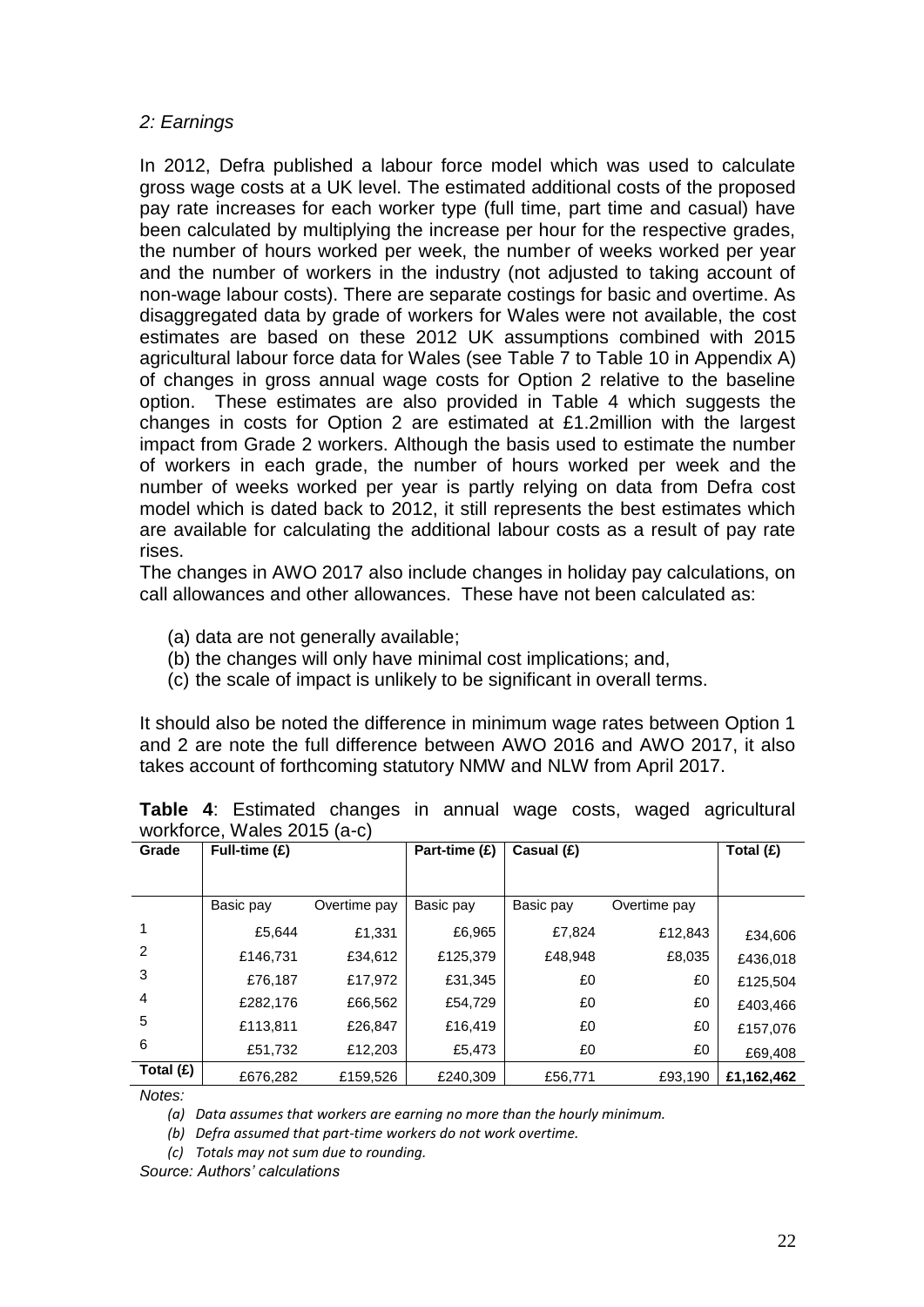Option 2 may create a wages differential between Wales and England, potentially disadvantaging farmers who largely compete with producers based in England, as is the case for the dairy industry. More generally, this would affect actual wage rates/terms and mobility of labour and potentially increase to the cost base. This relative increase to the cost base may accentuate the degree to which decreases in profits/ hours worked, or increases in prices may take place. However, farmer businesses in Wales are generally price-takers with limited power to influence the price of their goods and there will be limited scope to pass on cost increases via price rises. Despite this, it is reasonable to conclude the increased cost base associated with Option 2 will have some negative impact on the sector's competitive positioning with those businesses located in England, but such impacts are likely to be relatively marginal in overall terms. Changes in market conditions may lead to structural changes within the sector rather than differences in wage rates, although other market conditions will also apply to farm businesses elsewhere.

As there are some uncertainties around the distribution of farm workers by grade, sensitivity analysis was carried out to test the impact on the results.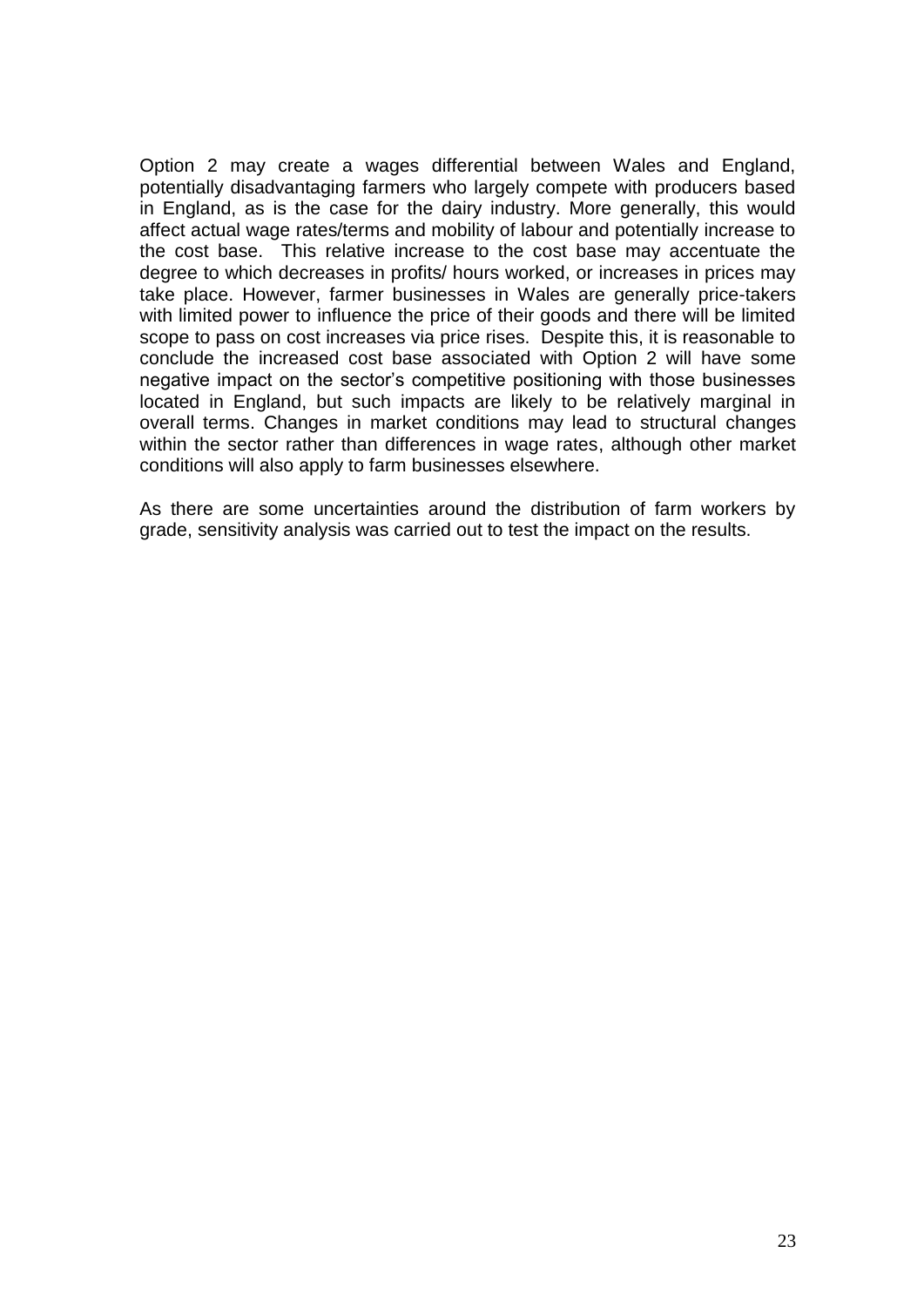The distribution by grade was based on data from Defra that was non Walesspecific and has not been updated since 2012. Three tests were carried out varying the percentages for Grade 2, Grade 4 or Grade 5 full-time workers. Composition 1 is the baseline; composition 2 increasing Grade 2 workers by 10% and reducing Grade 4 workers by 10%; composition 3 increasing Grade 2 workers by 10% and reducing Grade 5 workers by 10%<sup>15</sup>. Composition 1 gives an estimate of £1.2million; Composition 2 yields a result of £1.19million; Composition 3 gives a result of £1.15 million. Collection of data on farm workers by grade in Wales would help improving accuracy of estimates.

| composition 1 |           |           |        |  |  |  |  |
|---------------|-----------|-----------|--------|--|--|--|--|
| Grade         | Full-time | Part-time | Casual |  |  |  |  |
|               |           |           |        |  |  |  |  |
|               |           |           |        |  |  |  |  |
| Grade 1       | 6%        | 14%       | 39%    |  |  |  |  |
|               |           |           |        |  |  |  |  |
| Grade 2       | 39%       | 63%       | 61%    |  |  |  |  |
| Grade 3       | 9%        | 7%        |        |  |  |  |  |
|               |           |           |        |  |  |  |  |
| Grade 4       | 30%       | 11%       |        |  |  |  |  |
|               |           |           |        |  |  |  |  |
| Grade 5       | 11%       | 3%        |        |  |  |  |  |
|               |           |           |        |  |  |  |  |
| Grade 6       | 5%        | 1%        |        |  |  |  |  |
|               |           |           |        |  |  |  |  |

| Composition 2 |           |           |        |  |  |  |
|---------------|-----------|-----------|--------|--|--|--|
| Grade         | Full-time | Part-time | Casual |  |  |  |
|               |           |           |        |  |  |  |
| Grade 1       | 6%        | 14%       | 39%    |  |  |  |
| Grade 2       | 49%       | 63%       | 61%    |  |  |  |
| Grade 3       | 9%        | 7%        |        |  |  |  |
| Grade 4       | 20%       | 11%       |        |  |  |  |
| Grade 5       | 11%       | 3%        |        |  |  |  |
| Grade 6       | 5%        | 1%        |        |  |  |  |

| composition 3 |           |           |        |  |  |  |
|---------------|-----------|-----------|--------|--|--|--|
| Grade         | Full-time | Part-time | Casual |  |  |  |
|               |           |           |        |  |  |  |
| Grade 1       | 6%        | 14%       | 39%    |  |  |  |
| Grade 2       | 49%       | 63%       | 61%    |  |  |  |
| Grade 3       | 9%        | 7%        |        |  |  |  |
| Grade 4       | 30%       | 11%       |        |  |  |  |
| Grade 5       | 1%        | 3%        |        |  |  |  |
| Grade 6       | 5%        | 1%        |        |  |  |  |

 $15$  10% is an arbitrary numbers. As the actual distribution by grade for Wales is not known, a 10% redistribution between grades was assumed and deemed to be big enough to test sensitivity.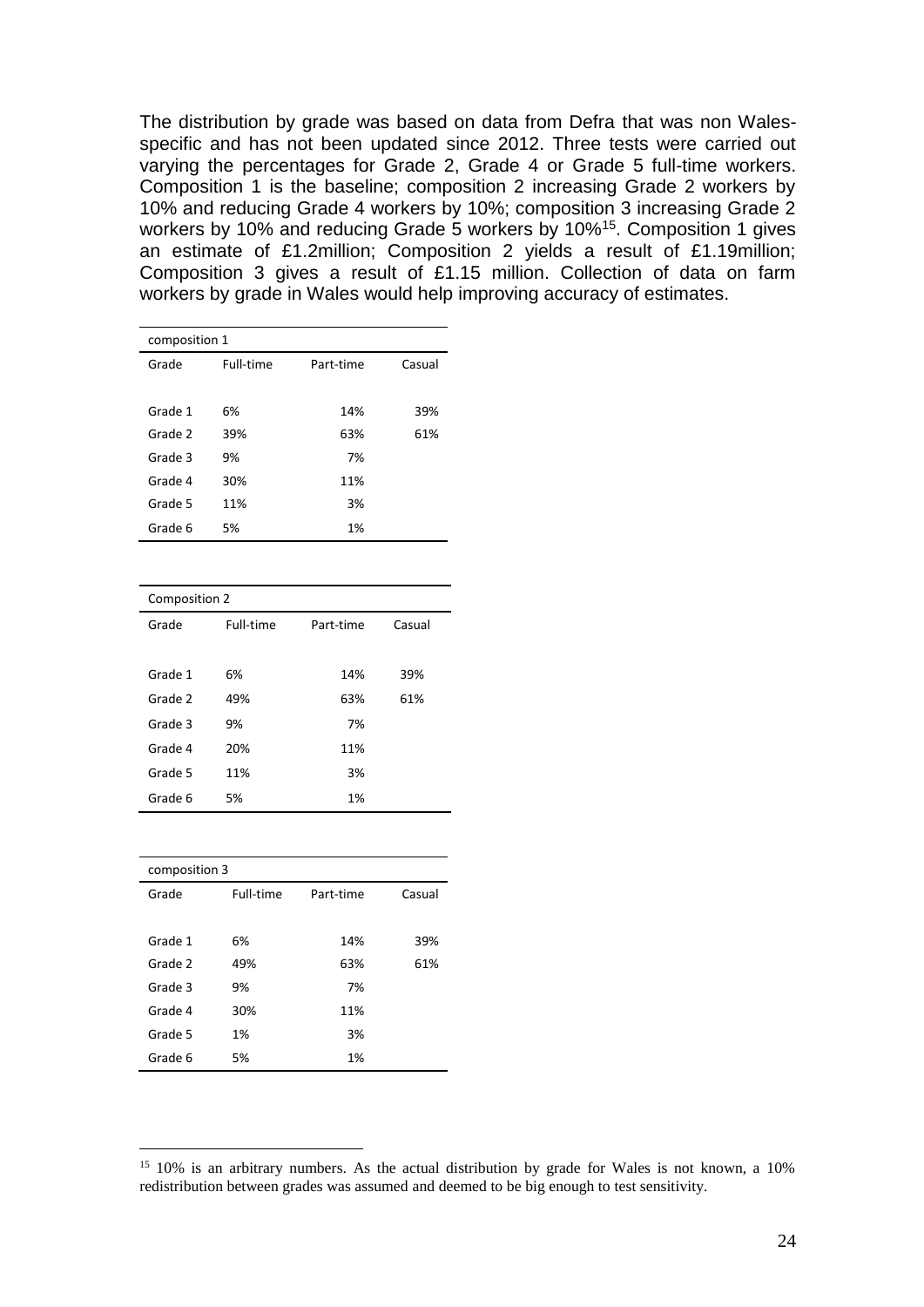#### *3: Impact on prices, productivity and profitability*

As well as impacting on total wage costs and labour inputs, increases to the cost base caused by additional wage costs may be expected to impact on farm businesses – and three issues profits, prices and productivity are briefly discussed. The extent to which these outcomes will occur in relation to Option 2 depends on a broad range of factors affecting individual farm businesses. Existing literature is unclear on the linkages between minimum wages and these factors, which are therefore assessed qualitatively.

In relation to output prices, farms in Wales are generally price-takers with limited power to influence the price of their goods. While such influence will vary according to the type and nature of the product being sold, Welsh farmers are generally operating in a national or international market with relatively limited product differentiation. When combined with current market pressures, this means passing on cost increases via price rises seems unlikely, although farms in some sectors may be more likely than others to have a marginally greater ability to increase prices.

There is limited evidence as to the linkage between minimum wage structure and labour productivity on farms in Wales. The scope available to each farm to exploit productivity improvements will depend to a large extent on issues such as technology adoption, characteristics of the farm and farmer and any scope for economies of scale. Overall, there is insufficient evidence to assess the likely outcomes in terms of productivity implications.

In the absence of other adjustments, increased wage costs would be expected to put downward pressure on profits (reflecting the transfers to agricultural workers). In relation to profitability, there is great variation between farms in Wales and the extent of impacts will vary across farms.

#### *Cost: government enforcement*

It is considered the enforcement cost related to Option 2 would remain at similar levels with Option 1.

#### **Benefits**

#### *1: Impact on Earnings*

Under the previously explained assumptions, the proposed changes in AWO 2017 minimum wage rates are estimated would raise total wages received by agricultural workers by some £1.2 million per annum. It should be noted these benefits are not related to fur change between AWO 2016 and AWO 2017; instead, they relate to the changes in wage rates taking account of forthcoming increases in NMW and NLW from April 2017.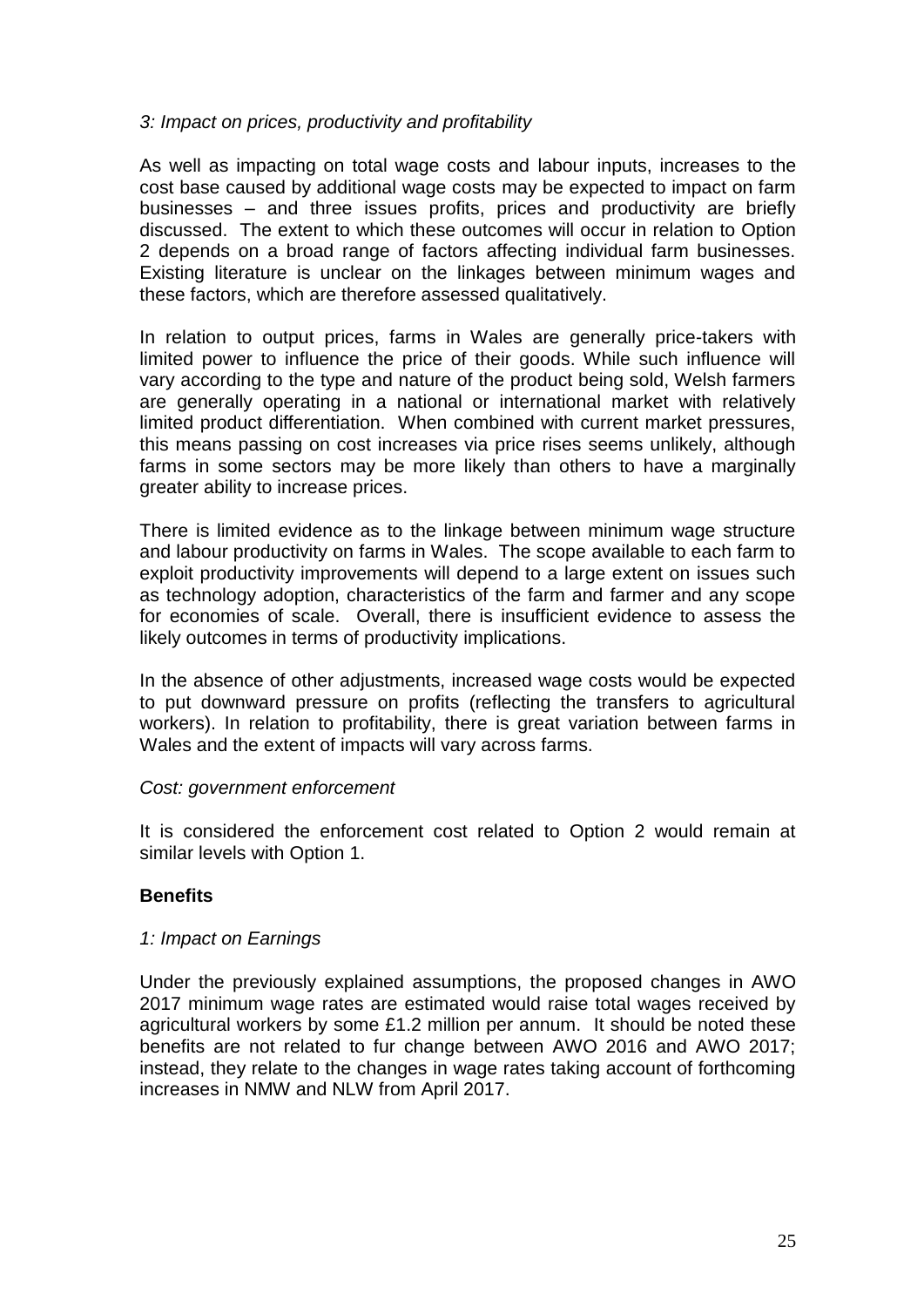This sum can be expected to have further indirect impacts in terms of localised spending power, with a greater concentration within rural areas with a higher proportion of agricultural workers although this also depends on patterns of expenditure which would have taken place from farm businesses (given the transfers).

# *2: Impact on poverty including in-work poverty*

By raising the earnings floor, minimum wages might be expected to raise household income, all else being equal, with some potential impact on in-work poverty, although this could be offset by a reduction in hours worked/employment and, where relevant, could be dampened by the effects of the tax and benefits system whereby workers would pay more tax on increased pay and/or receive reduced benefits. The effect also depends on business and individual labour decisions.

Impact will vary depending on the proportion of the population in component wage jobs. The raising of minimum wage levels will have had some impact on in-work poverty by supporting the wages of the lowest paid workers. Although evidence is not available on the effects of multiple wage floors compared to single wage floors, the use of multiple minimal wage structure may accentuate impact on in work poverty, given that more workers will be affected than would be the case for a single wage floor. Putting this into the context of agricultural workers in Wales, of the 16,700 waged workers in agriculture within Wales in 2015, 4,638 (28%) were full time. The remaining 72% being part-time, seasonal or casual workers. The probability of in-work poverty is generally higher for part-time, seasonal or casual workers than full-time workers.

The most significant increase in the minimum wage rate is for Grade 1 workers. This could positively impact some 278 people on full time basis, 626 on parttime basis and 2,952 casual workers (see Table 10) in Appendix A. However, total impact on overall in-work poverty, and on rural poverty in general, will be limited due to the small number of people involved and the more uncertain impact on household poverty.

#### *3: Impact on training and skills*

It is anticipated the AWO 2017 will continue to enabling up-skilling and a clearer career structure within the agricultural sector. It will contribute to developing and retaining skills across the entire agricultural sector.

Overall, the increase to agricultural minimum wage levels in Wales offers the opportunity to incentivise skills acquisition within the agricultural sector, potentially increasing the number of people receiving all types of training within the sector, and potentially enhancing the supply of skilled labour. As the minimum wage rates set out in AWO 2107 are higher than NMW/NLW and it maintains a privilege rate not universally enjoyed other sectors than agriculture, this should help to retain the employment and skills within the agricultural industry. The up-skilling impact is more related to the pay structure, which will be maintained under AWO 2017. However, the diminishing differences between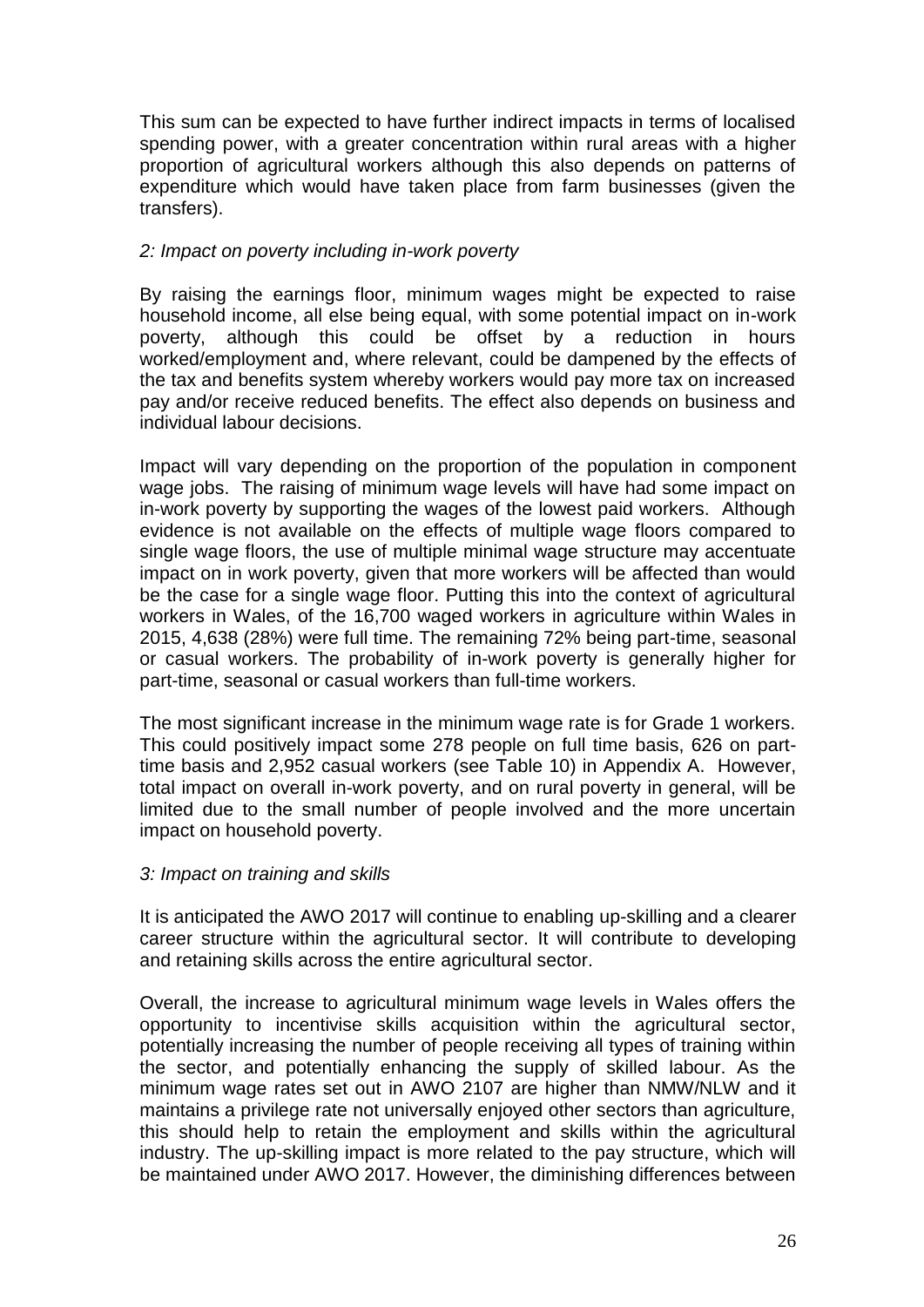Grade 1 and Grade 2 workers may discourage up-skilling to Grade 2 but should not affect people of up-skilling to higher Grades. The potential increase in labour cost may to some extent negatively affect the provision of up-skilling by employers.

# **6.5: Conclusion**

Potential costs and benefits for both policy options are considered and compared. However, significant limitations exist across data and methodology. Specifically, disaggregated up to date data for Wales are not always available and few methodologies exist to demonstrate the relationship between employment, business performance of the agricultural sector and minimum wages. As a result, some impacts cannot be quantified with any degree of accuracy. The quantification was focused on the impact on wage costs/earnings for Grade 1-6 agricultural workers where disaggregated data are most available. However, the distribution by grade of workers was based on Defra study in 2012 which was not Wales specific data. The impact on other categories of workers or the impact of changes in other allowances generally affect very small groups of workers and the impacts are expected to be minimal. Due to lack of detailed data on these groups, the impacts of changes related to them were not estimated. However, the administrative costs to the farmers are estimated for their time to familiarise themselves with and make adjustments in accordance to AWO 2107. It should also be noted the two policy scenarios are not the full difference between AWO 2016 and 2017; the differences in labour minimum wage rates also take account of the forthcoming changes in NMW and NLW from April 2017.

Potential costs which are additional for Option 2 are summarised as follows:

- 1. *Employment:* The proposed increases may lead to some less than 20 fewer agricultural jobs in Wales. Reductions in hours worked may take place, but cannot be quantified.
- 2. *Earnings:* The total transfer could be raised by some £1.2 million per annum. This is the estimate for additional earnings under AWO 2017 also taking account of changes in NMW/NLW from April 2017.
- 3. *Prices, productivity and profitability:* All else given, this is likely to put downward pressure on farm business profits, but with an unclear effect on productivity. Output price rises enabling margins to be maintained seem unlikely given the farm businesses are generally price-takers and there is limited pricing power of farm businesses. In terms changes in agricultural outputs, they are more directly affected by broader agricultural market conditions.
- 4. *Government enforcement:* It is likely administrative costs accruing to the Welsh Government would be broadly similar under both options as the Welsh Government is already enforcing the AWO regime which has been preserved under the 2014 Act assuming no changes in the volume of case work to investigate each year.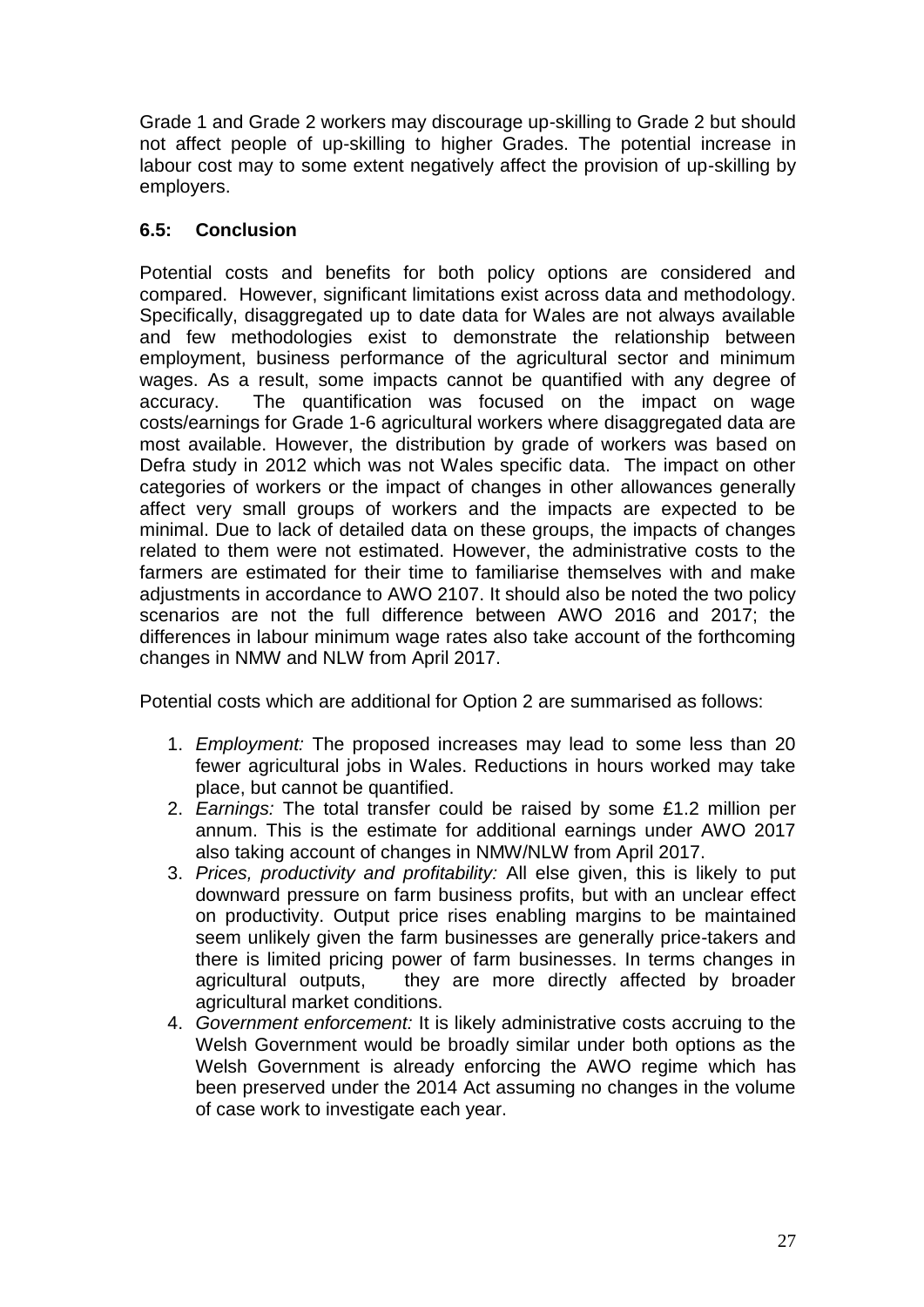Potential benefits which are additional to Option 2 include:

- *1. Earnings:* The proposed minimum wage rate changes are estimated to transfer some £1.2 million per annum to agricultural workers (from employers) (excluding the effects of non-wage labour costs) in terms of their total gross income, with potential impacts throughout the wages distribution associated with the differential minimum wage rates for the different grades.
- 2. *In-work poverty:* Option 2 would be expected to reduce in-work poverty to some extent (to the extent the higher hourly wage rates are not offset by reduced hours/employment), with a geographic focus on areas with a higher concentration of agricultural employment. However, this effect varies across businesses and individual labours depending on individual circumstances and decisions.
- 3. *Training and skills:* Uprating minimum wages throughout the grade structure and for all categories of workers, including apprentices, will provide greater incentives for workers to acquire skills and progress through the grade system. Compared to other industries, as the AWO 2017 minimum wage rates are higher than NMW and NLW and maintains a privilege rate not universally enjoyed other sectors than agriculture, this should help to retain the employment and skills within the agricultural industry. Option 2 would increase wages for all grades in line with previous arrangements under the AWO 2016. It is reasonable to conclude Option 2 could be more likely to support upskilling within the sector, as well as potentially having a positive impact on efficiency. However, this up-skilling benefit is more related to the grade structure itself rather than the pay rates and also depends on the ability of the businesses to pay for further training after the increase in labour costs.

Overall, Option 2 provides an established and previously accepted approach to the setting of minimum wages and other aspects of the employment relationship. With wage rates increasing and linked to NMW (for Grade 1 and 2 workers), the AWO 2017 will benefit the waged workforce in terms of increasing earnings and supporting further upskilling within the industry. However, this up-skilling benefit is more related to the grade structure itself rather than the pay rates and may be offset to some extent by the pressure from increases in labour costs for farm businesses

#### **8. Sector impacts**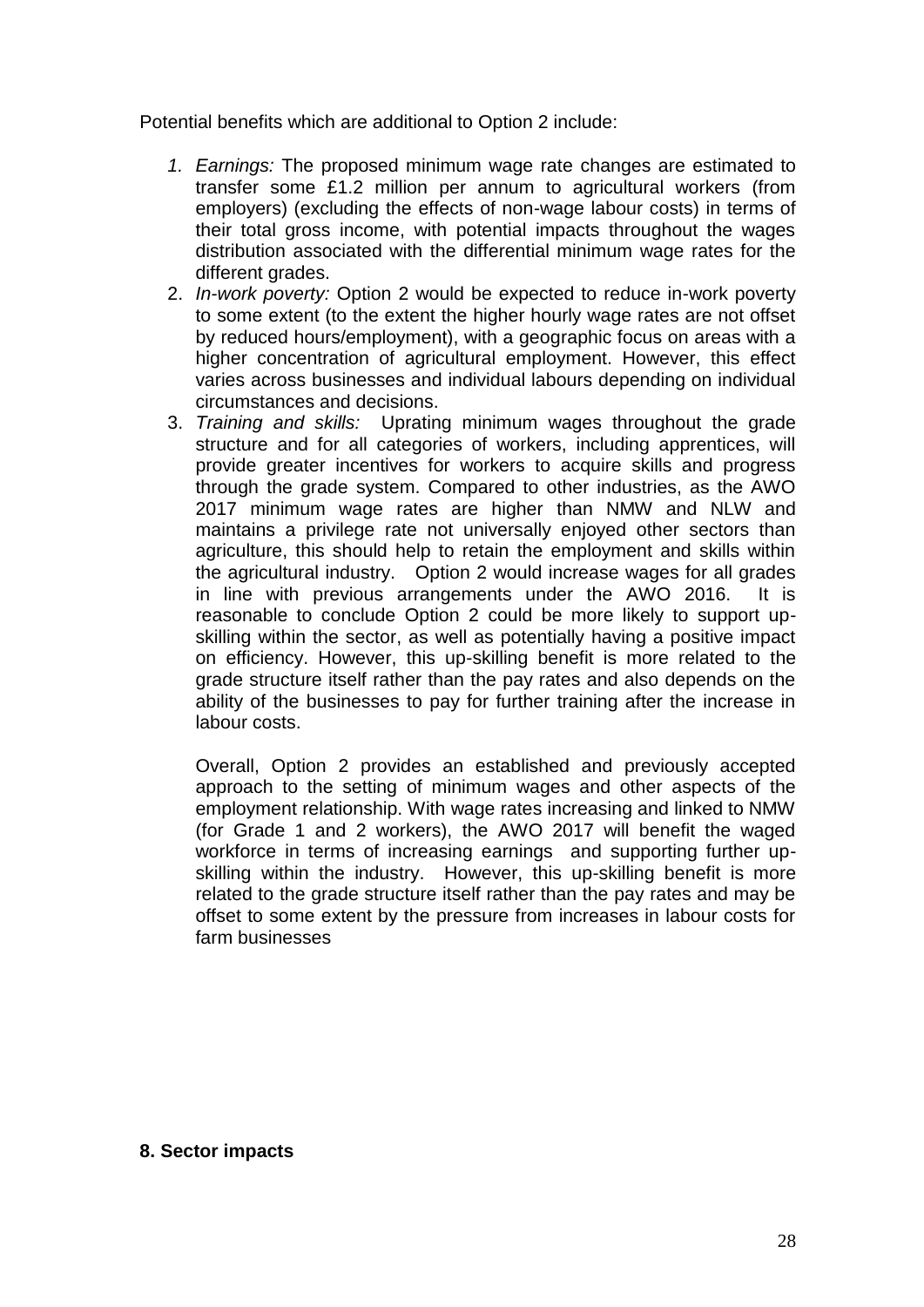#### *1: Impact on local government*

No evidence of significant differential impact.

#### *2: Impact on voluntary sector*

No evidence of significant differential impact.

#### *3: Impact on small businesses*

The increase in costs associated with pay and other amended terms and conditions will affect farm businesses, including small businesses in the sector. The minimum agricultural wage rates had been updated annually by AWB until 2013. Grade 1 workers' pay rates were adjusted between 2013 and 2015 in line with NMW. The pay rates were further raised in the AWO 2016. It is important to acknowledge though these rates only set statutory minimum wage levels and employers may pay higher wages to workers to reflect their skills and the level of responsibilities taken on farm.

According to the Office for National Statistics (see Table 5), there are 14,490 agricultural, forestry and fishing businesses in Wales and 22% are employer businesses. The figures for England were 102,905 and 39%. This suggests agriculture in Wales is dominated by small businesses (18% employing less than five employees) and the majority of businesses do not employ labour (78%). For smaller business with paid labour, the increases in labour costs as a result of increases in AMW may have a negatively impact on business profitability. ADAS carried out a study on the use of AWO for Welsh Government in early 2016 which involves a survey of 176 farm businesses which employed labour across different farm size and type. The study suggested the average labour cost (for paid labour) was around 18% of the total inputs and no statistically significant differences were found between different farm sizes.

**Table 5: Number of agricultural businesses by size band in England and Wales (2016)**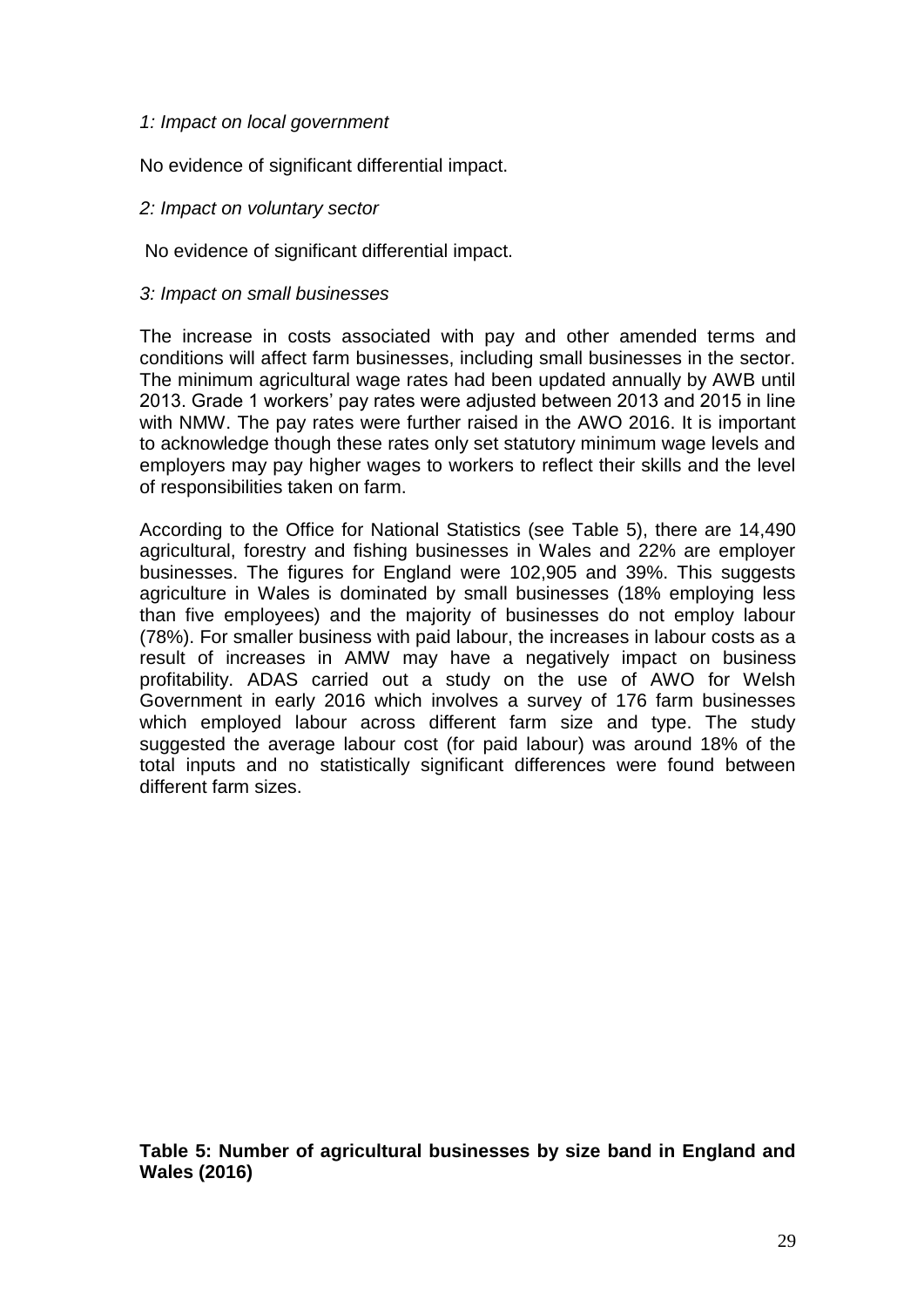| Agriculture, Forestry and Fishing | England    |       | Wales      |       |
|-----------------------------------|------------|-------|------------|-------|
|                                   | No. of     | %     | No. of     | %     |
|                                   | businesses |       | businesses |       |
| All businesses                    | 102,905    | 100.0 | 14,490     | 100.0 |
| All employers                     | 40,210     | 39.1  | 3,170      | 21.9  |
| With no employees (unregistered)* | 4,540      | 4.4   | 670        | 4.6   |
| With no employees (registered)*   | 58,155     | 56.5  | 10,650     | 73.5  |
| 1                                 | 13,840     | 13.4  | 1,350      | 9.3   |
| $2 - 4$                           | 17,855     | 17.4  | 1,325      | 9.1   |
| $5-9$                             | 5,425      | 5.3   | 360        | 2.5   |
| $10 - 19$                         | 1,910      | 1.9   | 110        | 0.8   |
| 20-49                             | 820        | 0.8   | 20         | 0.1   |
| 50-99                             | 215        | 0.2   | 5          | 0.0   |
| 100-199                           | 85         | 0.1   | 0          | 0.0   |
| 200-249                           | 20         | 0.0   | 0          | 0.0   |
| 250-499                           | 25         | 0.0   | $\Omega$   | 0.0   |
| 500 or more                       | 15         | 0.0   | 0          | 0.0   |

Source: ONS (2016) Business population estimates for the UK and regions 2016, Table 20 and Table 21.

Note: \* Businesses with no employees can either be 'registered' for VAT or PAYE or are 'unregistered'.

The majority of farms in Wales are small businesses and the policy has been developed to within this context. As a result, the impact of Option 2 is not expected to impose any additional or disproportionate impact on small businesses. The larger farms, dairy farms and horticultural businesses tend to use more paid labour than the smaller businesses or other farm types. It is therefore assumed there will only be a small number of small farm businesses which would be affected by labour cost increases.

#### *1. Impact by sector*

The impact on different sectors may vary depending on the composition of cost base of the farm businesses. The Farm Business Survey data for Wales (2015-2016) suggests lowland dairy farms are potentially most affected by increases in pay rises as labour costs accounted for 22% of their total input while for the other livestock farms labour costs only accounted for 4-6% of their cost base (see Table).

# **Table 6 : Labour cost as a percent of total input for farm businesses in Wales by sector (2015-2016)**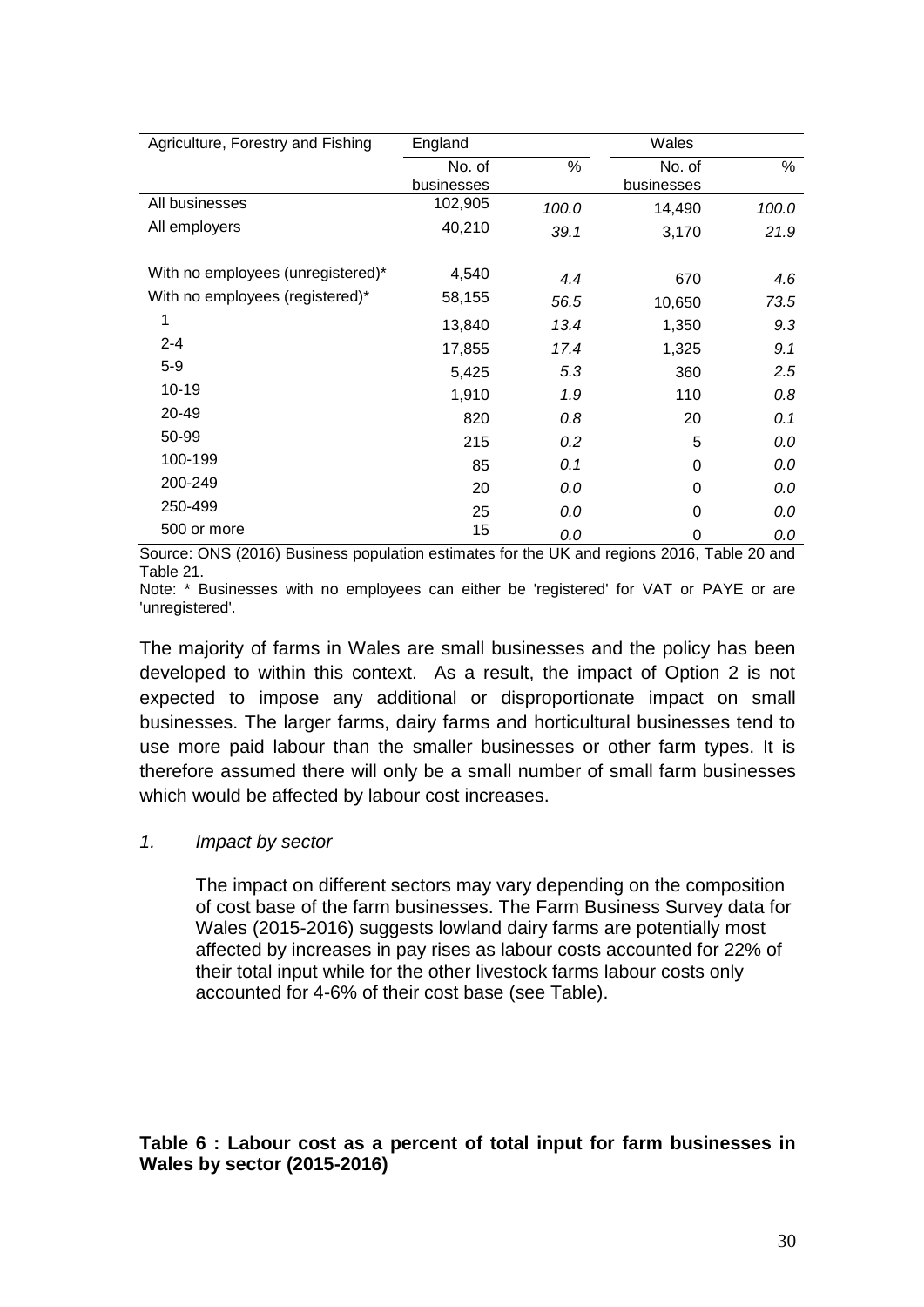| Farm type                               | <b>Paid Labour</b><br>(£) | <b>Total input</b><br>(£) | <b>Share of labour</b><br>cost |
|-----------------------------------------|---------------------------|---------------------------|--------------------------------|
| Hill Cattle and Sheep Farms             | 4,755                     | 98,453                    | 5%                             |
| Hill Sheep Farms                        | 3,807                     | 78,226                    | 5%                             |
| <b>Upland Cattle and Sheep</b><br>Farms | 3,445                     | 79.647                    | 4%                             |
| Lowland Cattle and Sheep<br>Farms       | 3,235                     | 67,421                    | 5%                             |
| <b>Hilland Upland Dairy Farms</b>       | 14.134                    | 249.849                   | 6%                             |
| <b>Lowland Dairy Farms</b>              | 28,400                    | 127,283                   | 22%                            |

Source: Calculated from Farm Business Survey (FBS) data for Wales (2015/2016)

Agricultural statistics for Wales suggests there are 2,079 lowland dairy farms in 2015. These farms are likely to be the most affected by the labour cost increases.

There is limited evidence as to labour productivity on farms in Wales. The scope available to each farm to exploit productivity improvements will depend to a large extent on issues such as technology adoption, characteristics of the farm and farmer and any scope for economies of scale. Overall, there is insufficient evidence to assess the likely outcomes in terms of productivity improvements.

In relation to profitability, there is variation between farms in Wales. Information on farm business income for 2015-16 suggests there is variation across the major farm types. For dairy farms, the average farm business income was around £33,000 and cattle and sheep farms in the Less Favoured Area (LFA) around 22,000<sup>16</sup> .

Research work by the Wales Rural Observatory suggests what these farm profit figures mean changes according to the farm size<sup>17</sup>. This survey is now rather dated, but the overall pattern of the results is still relevant.

It should be noted however, the profitability data of farm businesses should be interpreted in the context that the industry is currently heavily relying on public subsidies. According to the Farm Business Survey, 56% of all farms either made a loss or would have do done so without subsidy in year 2015-16 (see Figure 1). The level of dependence varies between farm types. In 2015-16, around 60% of cattle & sheep (LFA) farms either made a loss or would have done so without subsidy, compared with around 50% cattle & sheep (lowland) farms and around 40% of dairy farms. Subsidy was a small component of farm

<sup>&</sup>lt;sup>16</sup> Source: Welsh Government 2016. Statistics on Farm Incomes. Available at: [http://gov.wales/statistics](http://gov.wales/statistics-and-research/farm-incomes/?lang=en)[and-research/farm-incomes/?lang=en.](http://gov.wales/statistics-and-research/farm-incomes/?lang=en) For dairy farms, there was an significant reduction (-53% from previous year) in farm business income in the year 2015-16 driven by a fall in milk price.

 $17$  Farm Household Income Survey, published by the Wales Rural Observatory [http://www.walesruralobservatory.org.uk/sites/default/files/SurveyFarmingHouseholdsWales2010\\_0.pdf](http://www.walesruralobservatory.org.uk/sites/default/files/SurveyFarmingHouseholdsWales2010_0.pdf)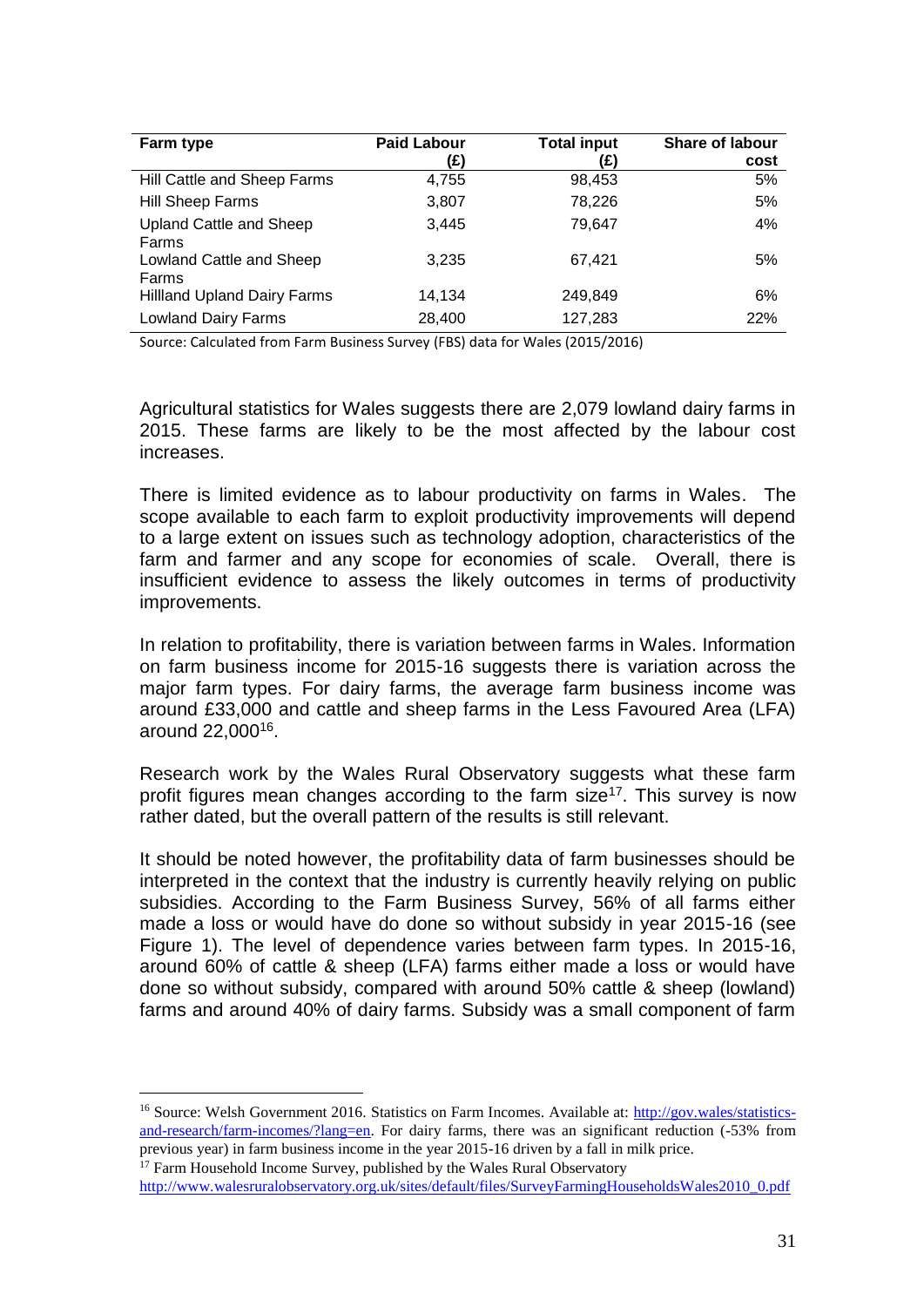business income (less than 25%) on 3% of cattle & sheep (LFA) farms, compared with 26% of dairy farms.<sup>18</sup>

As a wider context, this dependence on subsidy can leave farms vulnerable to changes to policy especially after Brexit.



## **Figure 1: Variation in subsidies\* as a share of farm business income in Wales**

Source: Farm Business Survey Quoted in Statistics Release on Farm Incomes in Wales 2015-2016. Note \*: subsidies include agri-environment payments and single farm payments.

In general terms, increases to the agricultural cost base will impact on farm income and profitability, but the extent of this cannot be accurately forecast. However, it is reasonable to assume the greater increase in cost base associated with AWO 2017 when compared to baseline will have more pronounced impacts.

# **9. Duties**

1

#### *1: Equality Impact Assessment*

In 2013, some 16 % of all farm workers in the Welsh agriculture were female.<sup>19</sup> However, some 28 % of regular part time workers were female. Both options involve the retention of contractual protections, and there would not appear to be significant differences in their impacts on relative gender positioning within the agricultural labour market.

There is no evidence to suggest a significant differential impact on disabled people, or in relation to gender and gender reassignment, religion and belief and non-belief, sexual orientation, pregnancy and maternity or civil partnerships.

<sup>19</sup> Welsh Government, Welsh Agricultural Statistics, 2012 and 2013 [online]

<sup>&</sup>lt;sup>18</sup> Source: Farm Business Survey Quoted in Statistics Release on Farm Incomes in Wales 2015-2016. Available at:<http://gov.wales/statistics-and-research/farm-incomes/?lang=en>

<http://gov.wales/docs/statistics/2014/141113-welsh-agricultural-statistics-2012-2013-ency.pdf> pp. 56-57 [accessed on 11 June 2015], authors' calculations. No data available for salaried managers.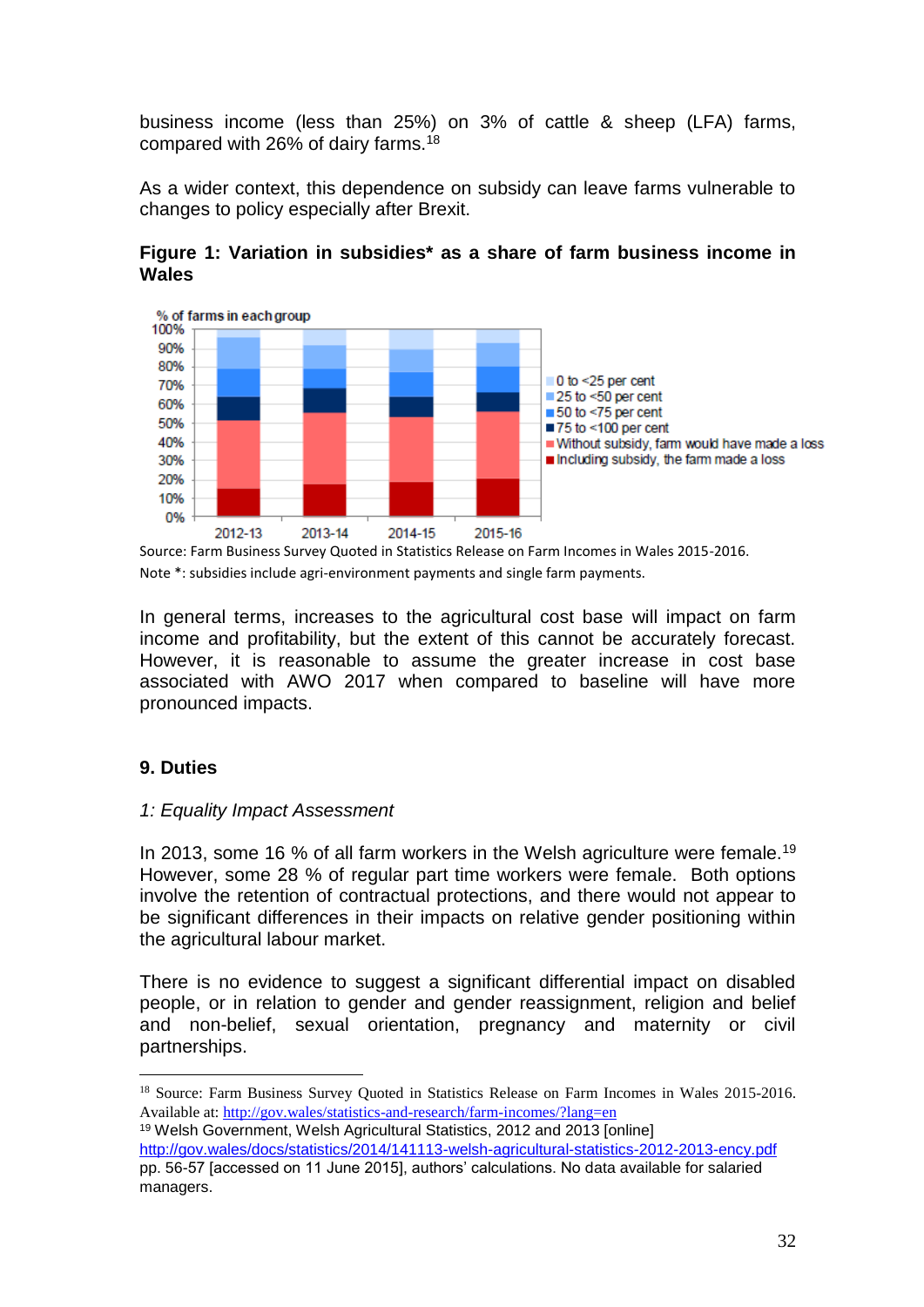A full Equality Impact Assessment has been prepared.

# *2: The Welsh language*

The agricultural sector has economic and social importance in rural areas and high levels of Welsh language usage and proficiency. While both options will have some impact on employment totals and conditions in such areas, the differences in terms of language impact are likely to be small.

The full Welsh Language Impact Assessment has been prepared.

#### *3: Sustainable Development*

As is the case for language impact, differences between the impacts of both options are likely to be relatively small in scale, and will depend on the mechanisms by which the sector absorbs any increases to its cost base.

#### **10. Consultation**

The Panel undertook a targeted consultation, on the new proposed rates during the Autumn of 2016. Key stakeholders including the farming unions, UNITE, agricultural colleges and industry bodies were among those targeted. Two responses were received and these were discussed at a Panel meeting on the 24th of October. Following deliberations, no changes were adopted.

#### **11. Competition Assessment**

Please see Annex C.

#### **12. Post implementation review**

The Welsh Government will monitor the impact of the 2017 Order, and any subsequent orders proposed by the Panel, on the agricultural sector, in particular recording any changes in the number of workers, monitoring the number of workers attending training and the number of apprentices attending Welsh institutions. The Welsh Government will continue to have a dialogue with key stakeholders and collate feedback on the impact of the new legislation. A helpline number will continue to be operational in order to respond to queries related to the 2017 Order and the applicable provisions of the AMW regime. All of this information will help to assess the effectiveness of the order.

The implementation of the 2014 Act is presently being reviewed as part of the statutory requirement stipulated by the 2014 Act. Section 13 specifies that the Welsh Ministers must produce a report on the operation and effect of the Act as soon as practicable once three years of the Act receiving Royal Assent have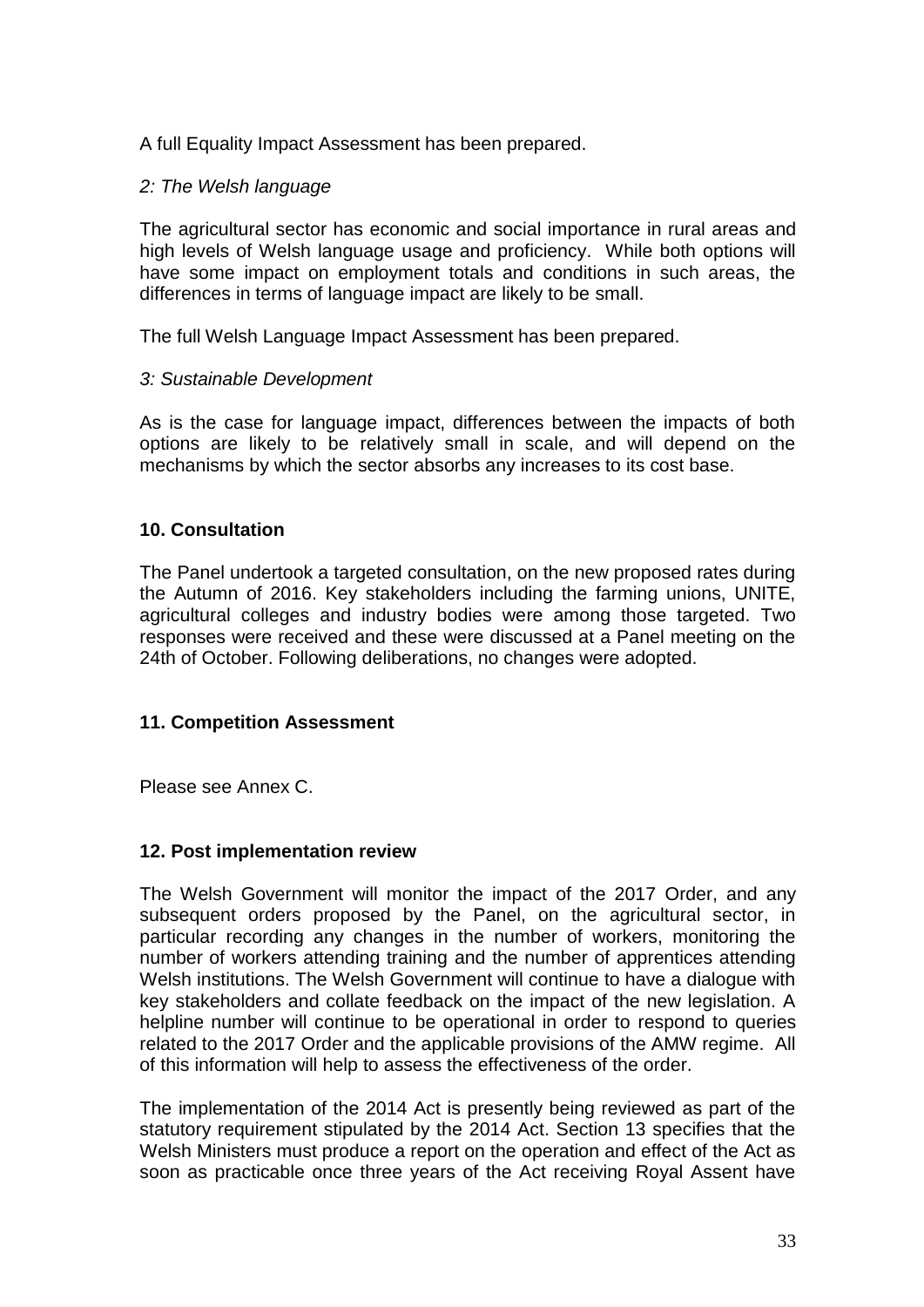passed, which was the 30 July 2017. The report will contain information on the impact of the Act on agricultural workers, employers and the industry in general. The report will be laid before the National Assembly for Wales and published by the Welsh Government.

# **APPENDIX A: Supporting Calculations for Cost and Benefit Estimates**

# **1. Employment Data**

| Table 7: Persons engaged in work on agricultural holdings, Wales (2015) |  |
|-------------------------------------------------------------------------|--|

| <b>Type of Labour</b> |                           |                                                                                 |       |                    |                                           |       | <b>Number</b><br>of people |
|-----------------------|---------------------------|---------------------------------------------------------------------------------|-------|--------------------|-------------------------------------------|-------|----------------------------|
|                       |                           | Total farmers, partners, directors and spouses: (a)                             |       |                    |                                           |       |                            |
|                       |                           |                                                                                 |       | Full-time          |                                           |       | 19,307                     |
|                       |                           |                                                                                 |       | Part-time (b)      |                                           |       | 22,312                     |
|                       |                           |                                                                                 |       | Total              |                                           |       | 41,619                     |
| Farm workers:         |                           |                                                                                 |       |                    |                                           |       |                            |
|                       |                           |                                                                                 |       |                    | Regular full-time (c)                     | 4,638 |                            |
|                       |                           |                                                                                 |       | Seasonal           | Regular part-time (b) (c)<br>casual<br>or | 4,492 |                            |
|                       |                           |                                                                                 |       | workers            |                                           | 7,570 |                            |
|                       |                           |                                                                                 |       | Total farm workers |                                           |       | 16,700                     |
|                       | <b>Total labour force</b> |                                                                                 |       |                    |                                           |       | 58,319                     |
| Source:               | Welsh                     | Government,                                                                     | Welsh | Agricultural       | Statistics.                               | 2015  | [online]                   |
|                       |                           | http://gov.wales/statistics-and-research/welsh-agricultural-statistics/?lang=en |       |                    |                                           |       |                            |
| Note:                 |                           |                                                                                 |       |                    |                                           |       |                            |
| (a)                   |                           | Figures are for main and minor holdings.                                        |       |                    |                                           |       |                            |
|                       |                           |                                                                                 |       |                    |                                           |       |                            |

*(b) Part-time defined as less than 39 hours per week.*

*(c) Includes salaried managers.*

# **2. Earnings**

# **Table 8: Persons engaged in work on agricultural holdings, Wales (2015)**

|                                     | Type of labour                  | No.<br>οf<br>people | 2015 |  |  |  |  |  |
|-------------------------------------|---------------------------------|---------------------|------|--|--|--|--|--|
| Full-time                           | Regular full-time farm workers* | 4,638               | 28%  |  |  |  |  |  |
| Part-time                           | Regular part-time farm workers  | 4,492               | 27%  |  |  |  |  |  |
| Casual                              | Seasonal or casual workers      | 7,570               | 45%  |  |  |  |  |  |
| Total<br>waged<br>labour<br>force   |                                 | 16,700              | 100% |  |  |  |  |  |
| Note: * including salaried managers |                                 |                     |      |  |  |  |  |  |

*Source: Figures for farm workers by type are from Welsh Government, Welsh Agricultural*  Statistics, 2015 [online] [http://gov.wales/statistics-and-research/welsh-agricultural](http://gov.wales/statistics-and-research/welsh-agricultural-statistics/?lang=en)*[statistics/?lang=en.](http://gov.wales/statistics-and-research/welsh-agricultural-statistics/?lang=en)* 

*Percentages are Authors' calculations based on no. of workers in each category.*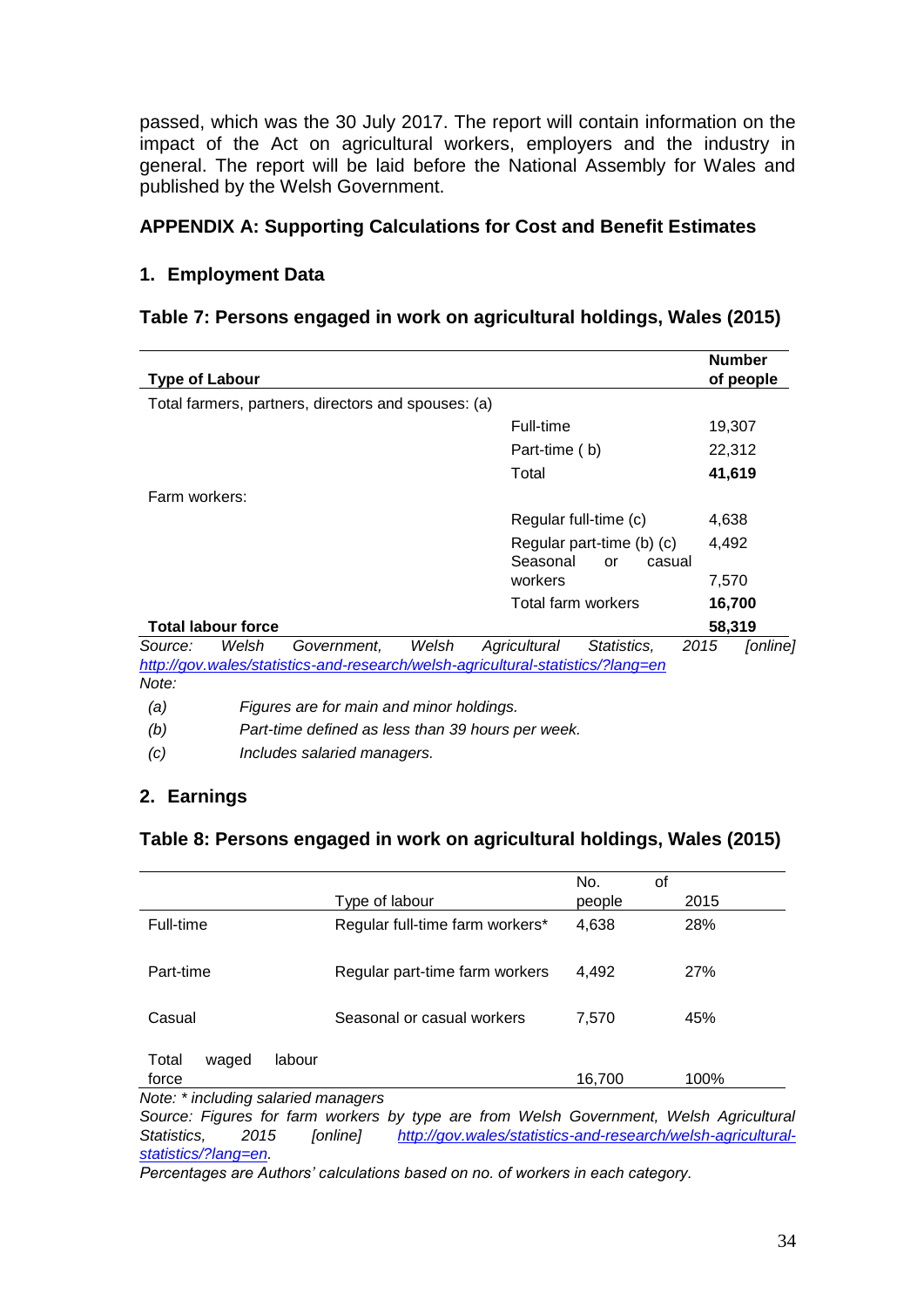| Grade   |       | <b>Full-time</b> | Part-time (a) |     |      | Casual      |       |          |
|---------|-------|------------------|---------------|-----|------|-------------|-------|----------|
| Grade 1 |       | 6%               | 14%           |     |      | 39%         |       |          |
| Grade 2 |       | 39%              | 63%           |     |      | 61%         |       |          |
| Grade 3 |       | 9%               | 7%            |     |      |             |       |          |
| Grade 4 |       | 30%              | 11%           |     |      |             |       |          |
| Grade 5 |       | 11%              | 3%            |     |      |             |       |          |
| Grade 6 |       | 5%               | 1%            |     |      |             |       |          |
| Source: | Defra | Farm             | Labour        | and | Wage | Statistics, | 2012. | [online] |

**Table 9: Profile of workers at each AWO grade (average %), UK (2007- 2010)** 

*[http://webarchive.nationalarchives.gov.uk/20130123162956/http://www.defra.gov.uk/statistics/fil](http://webarchive.nationalarchives.gov.uk/20130123162956/http:/www.defra.gov.uk/statistics/files/defra-stats-foodfarm-farmmanage-earnings-labour2012-120627.pdf) [es/defra-stats-foodfarm-farmmanage-earnings-labour2012-120627.pdf](http://webarchive.nationalarchives.gov.uk/20130123162956/http:/www.defra.gov.uk/statistics/files/defra-stats-foodfarm-farmmanage-earnings-labour2012-120627.pdf) , Table 12 on p.13.*

*Note: (a) Totals do not sum to 100% due to rounding.*

Table 10 combines data from Table 8 and Table 9 to provide rough estimates of the number of full time, part-time and casual staff within each grade in Wales using employment data for year 2015.

#### **Table 10: Number of workers at each AWO grade, estimated for Wales 2015 (a)**

| Grade        | Full-time                                          | Part-time                                    | Casual |
|--------------|----------------------------------------------------|----------------------------------------------|--------|
| Grade 1      | 278                                                | 629                                          | 2,952  |
| Grade 2      | 1,809                                              | 2,830                                        | 4,618  |
| Grade 3      | 417                                                | 314                                          |        |
| Grade 4      | 1,391                                              | 494                                          |        |
| Grade 5      | 510                                                | 135                                          |        |
| Grade 6      | 232                                                | 45                                           |        |
| <b>Total</b> | 4,638<br>$\sim$ $\sim$ $\sim$ $\sim$ $\sim$ $\sim$ | 4,447<br><br>$\cdot$ $ \cdot$ $\cdot$ $\sim$ | 7,570  |

*Note: (a) Totals do not add up to 16,700 due to rounding in Table 9.*

Table 11 provides Defra's estimates of the average hours worked by full time, part-time and casual staff.

#### **Table 11: Hours worked by worker type per week, UK, 2003 to 2010 average**

| Worker type   | <b>Total hours worked</b> | <b>Basic hours</b> | <b>Overtime hours</b> |
|---------------|---------------------------|--------------------|-----------------------|
| full time     | 45.7                      | 39                 | 6.7                   |
| part time (a) | 21.3                      | 21.3               |                       |
| Casual        | 29.4                      | 26.5               | 2.9                   |

*Source: Defra Farm Labour and Wage Statistics, 2012. [online] [http://webarchive.nationalarchives.gov.uk/20130123162956/http://www.defra.gov.uk/statistics/files/d](http://webarchive.nationalarchives.gov.uk/20130123162956/http:/www.defra.gov.uk/statistics/files/defra-stats-foodfarm-farmmanage-earnings-labour2012-120627.pdf) [efra-stats-foodfarm-farmmanage-earnings-labour2012-120627.pdf,](http://webarchive.nationalarchives.gov.uk/20130123162956/http:/www.defra.gov.uk/statistics/files/defra-stats-foodfarm-farmmanage-earnings-labour2012-120627.pdf) Table 10 on p.12.Note: (a) Assumed that part-time workers do not work overtime.*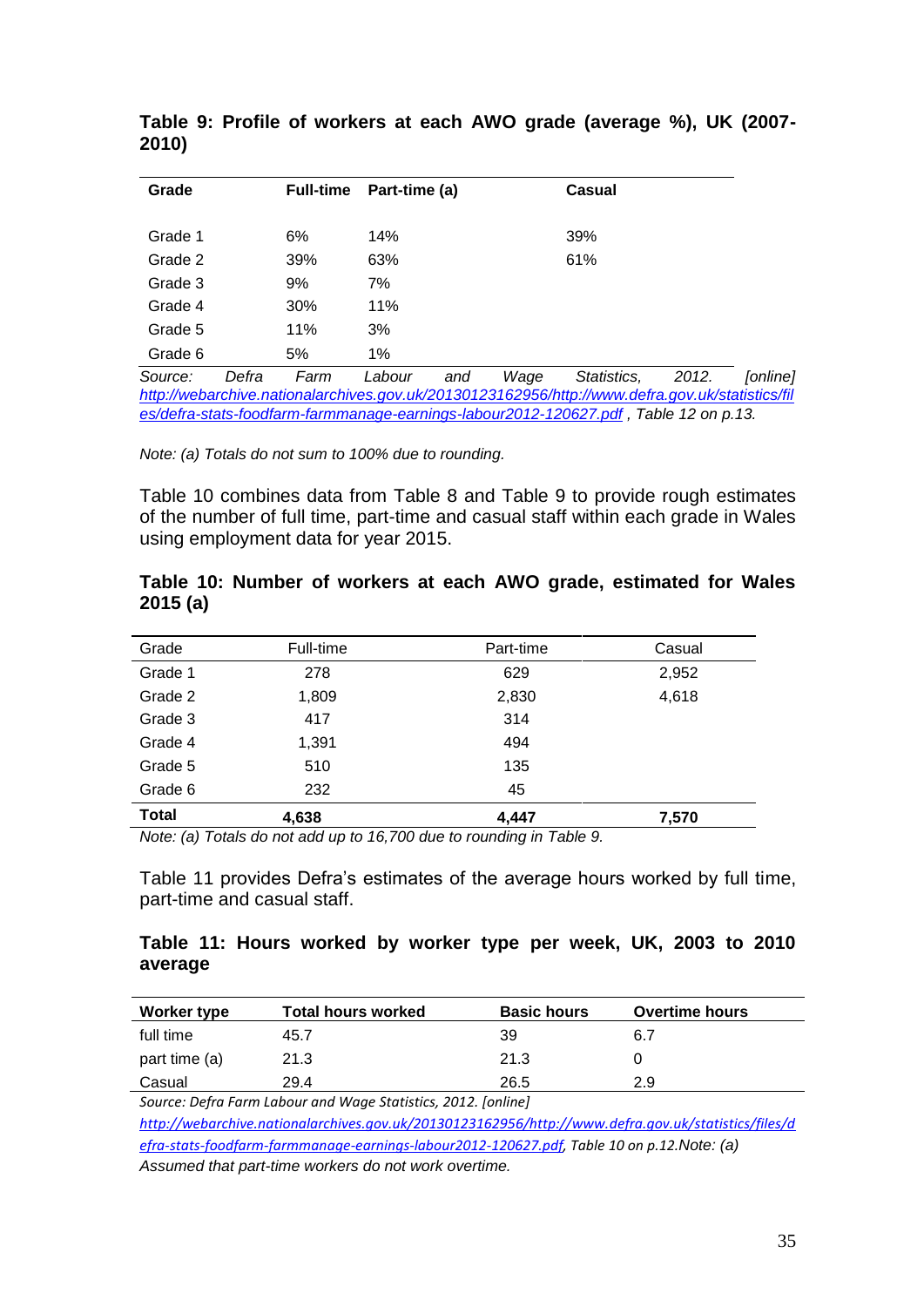Table 12 summarises the number of weeks that each type of workers worked per year.

|            |  |  |  |  | Table 12: Number of weeks worked per year by different type of |  |
|------------|--|--|--|--|----------------------------------------------------------------|--|
| employment |  |  |  |  |                                                                |  |

| Worker<br>type                                                                                      | No. of<br>hours | weeks |        | worked at Basic | hours |             |       | No. of weeks worked at overtime |
|-----------------------------------------------------------------------------------------------------|-----------------|-------|--------|-----------------|-------|-------------|-------|---------------------------------|
| full time                                                                                           | 52              |       |        |                 | 47.6  |             |       |                                 |
| part time (a)                                                                                       | 52              |       |        |                 | 49.2  |             |       |                                 |
| Casual                                                                                              | 10              |       |        |                 | 10    |             |       |                                 |
| Source:                                                                                             | Defra           | Farm  | Labour | and             | Waae  | Statistics. | 2012. | <i>[online]</i>                 |
| http://webarchive.nationalarchives.gov.uk/20130123162956/http://www.defra.gov.uk/statistics/files/d |                 |       |        |                 |       |             |       |                                 |
| efra-stats-foodfarm-farmmanage-earnings-labour2012-120627.pdf, Table 39 on p.36.                    |                 |       |        |                 |       |             |       |                                 |

Table 13 provides the agricultural minimum wages set in the AWO 2016 and 2017 for the agricultural industry and the increases in wage rates by grade for both basic and overtime pay.

#### **Table 13: AWO hourly pay rates, 2016 and 2017**

| Grade or category of worker | <b>Basic</b><br>pay 2016 | <b>Basic</b><br>pay<br>2017 | <b>Basic</b><br>pay<br>increase | Overtime<br>pay<br>increase** |
|-----------------------------|--------------------------|-----------------------------|---------------------------------|-------------------------------|
| Grade 1 worker (aged 25+)   | £7.50                    | £7.51                       | 0.01                            | 0.02                          |
| Grade 2 worker              | £7.50 $*$                | £7.54                       | 0.04                            | 0.06                          |
| Grade 3 worker              | £8.12                    | £8.22                       | 0.09                            | 0.14                          |
| Grade 4 worker              | £8.72                    | £8.82                       | 0.10                            | 0.15                          |
| Grade 5 worker              | £9.23                    | £9.34                       | 0.11                            | 0.16                          |
| Grade 6 worker              | £9.97                    | £10.09                      | 0.11                            | 0.16                          |

*Source: UK Government, Agricultural Workers' Rights [online] [https://www.gov.uk/agricultural](https://www.gov.uk/agricultural-workers-rights/pay-and-overtime)[workers-rights/pay-and-overtime](https://www.gov.uk/agricultural-workers-rights/pay-and-overtime)*

*Note: \*This is rate of NMW which will come into effect from April 2017.*

*\*\* Overtime pay levels are set at 1.5 times of basic rates.*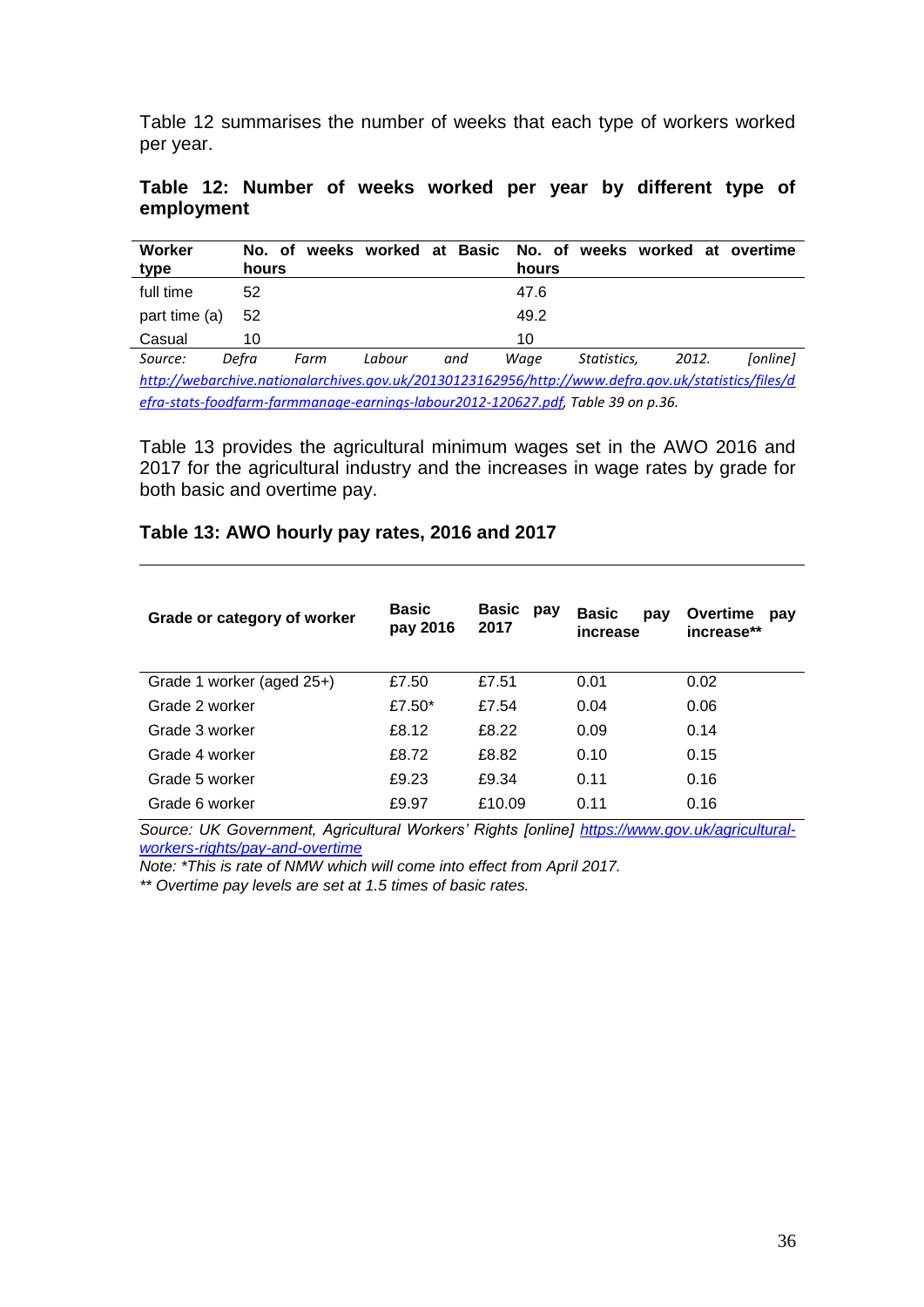Table 14 combines data in Table 8, Table 10 and Table 13 to provide a rough estimate of the additional labour costs per year for Option 2 relative to Option 1 in Wales across all grades for full time, part time and casual workers. The calculations for the additional wages costs were based on the number of workers in each grade by type (full time, part time and casual) multiplied by the increase per hour for the respective grades, the number of hours worked per week and the number of weeks worked per year.

| Grade     | Full-time (£) |          | Part-time(£) |          | Casual (£) | Total (£) |            |
|-----------|---------------|----------|--------------|----------|------------|-----------|------------|
|           |               |          |              |          |            |           |            |
|           | Basic         | Overtime | Basic        | Overtime | Basic      | Overtime  | All        |
|           | £5,644        | £1.331   | £6,965       | £0       | £7,824     | £12,843   | £34,606    |
| 2         | £146,731      | £34,612  | £125,379     | £0       | £48,948    | £8,035    | £436,018   |
| 3         | £76,187       | £17,972  | £31,345      | £0       | £0         | £0        | £125,504   |
| 4         | £282,176      | £66,562  | £54,729      | £0       | £0         | £0        | £403,466   |
| 5         | £113,811      | £26.847  | £16,419      | £0       | £0         | £0        | £157,076   |
| 6         | £51,732       | £12,203  | £5.473       | £0       | £0         | £0        | £69,408    |
| Total (£) | £676,282      | £159,526 | £240,309     | £0       | £56,771    | £93.190   | £1,162,462 |

| Table 14: Additional labour costs per year for Option 2. |  |  |
|----------------------------------------------------------|--|--|
|----------------------------------------------------------|--|--|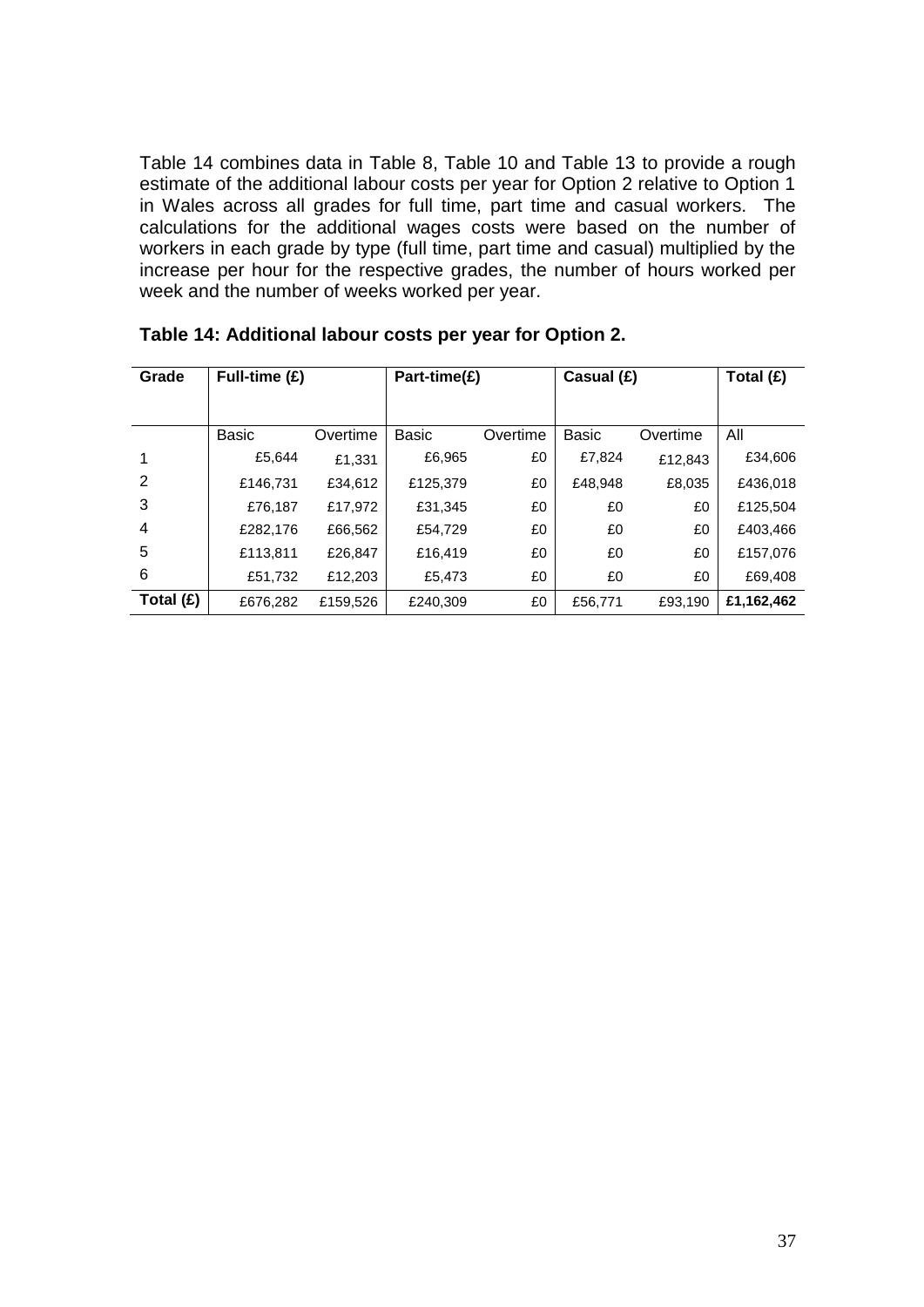# **APPENDIX B: Calculations of Employment Effect**

Wage elasticity of supply is the grade of influence on the supply of labour caused by a change of wages.

The formula for wage elasticity is: Wage elasticity equals change of supply of labour in percentage / change of wage in percentage.Therefore:

Change of supply of labour in percentage equals wage elasticity\*change of wage in percentage;

Absolute change in labour supply equals number of workers\*change of supply of labour in percentage (i.e. wage elasticity\*change of wage in percentage)

**Table 15: Change in labour supply assuming wage elasticity=-0.19**

|                 | No. of workers<br>(a) | Wage<br>elasticity<br>(b) | Change of wage<br>in $%$ (c) | Absolute<br>changes in<br>no,<br>of workers<br>(d)<br>$(d=a*b*c)$ |
|-----------------|-----------------------|---------------------------|------------------------------|-------------------------------------------------------------------|
| Grade 1 workers | 3,859                 | $-0.19$                   | 0.13%                        |                                                                   |
| Grade 2 workers | 9,257                 | $-0.19$                   | 0.5%                         | -9                                                                |
| Grade 3 workers | 3,539                 | $-0.19$                   | 1.0%                         | -7                                                                |
| <b>Total</b>    |                       |                           |                              | -17                                                               |

# **Table 16: Change in labour supply assuming wage elasticity=-0.03**

|                 | No. of workers<br>(a) | elasticity<br>Wage<br>(b) | Change of wage<br>in $%$ (c) | Absolute<br>changes in no,       |
|-----------------|-----------------------|---------------------------|------------------------------|----------------------------------|
|                 |                       |                           |                              | of workers<br>(d)<br>$(d=a*b*c)$ |
| Grade 1 workers | 3.859                 | $-0.03$                   | 0.13%                        | $-0.2$                           |
| Grade 2 workers | 9,257                 | $-0.03$                   | 0.5%                         | $-1.4$                           |
| Grade 3 workers | 3,539                 | $-0.03$                   | 1.0%                         | $-1.1$                           |
| <b>Total</b>    | -                     |                           |                              | $-2.7$                           |